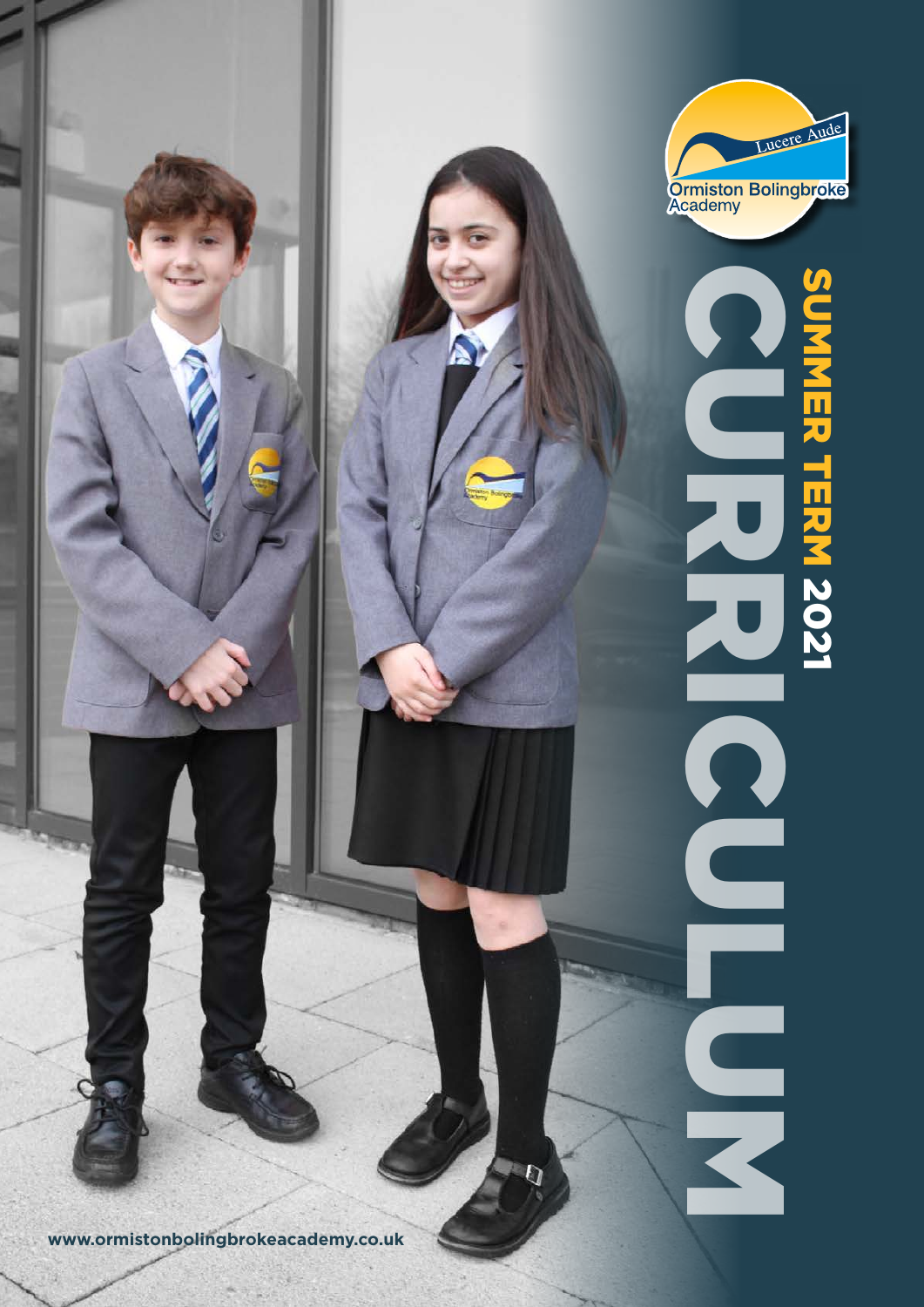# **Contents**

Year 7 Curriculum GO TO PAGE

Year 8 Curriculum GO TO PAGE

Year 9 Curriculum GO TO PAGE

Year 10 Curriculum GO TO PAGE

Year 12 Curriculum GO TO PAGE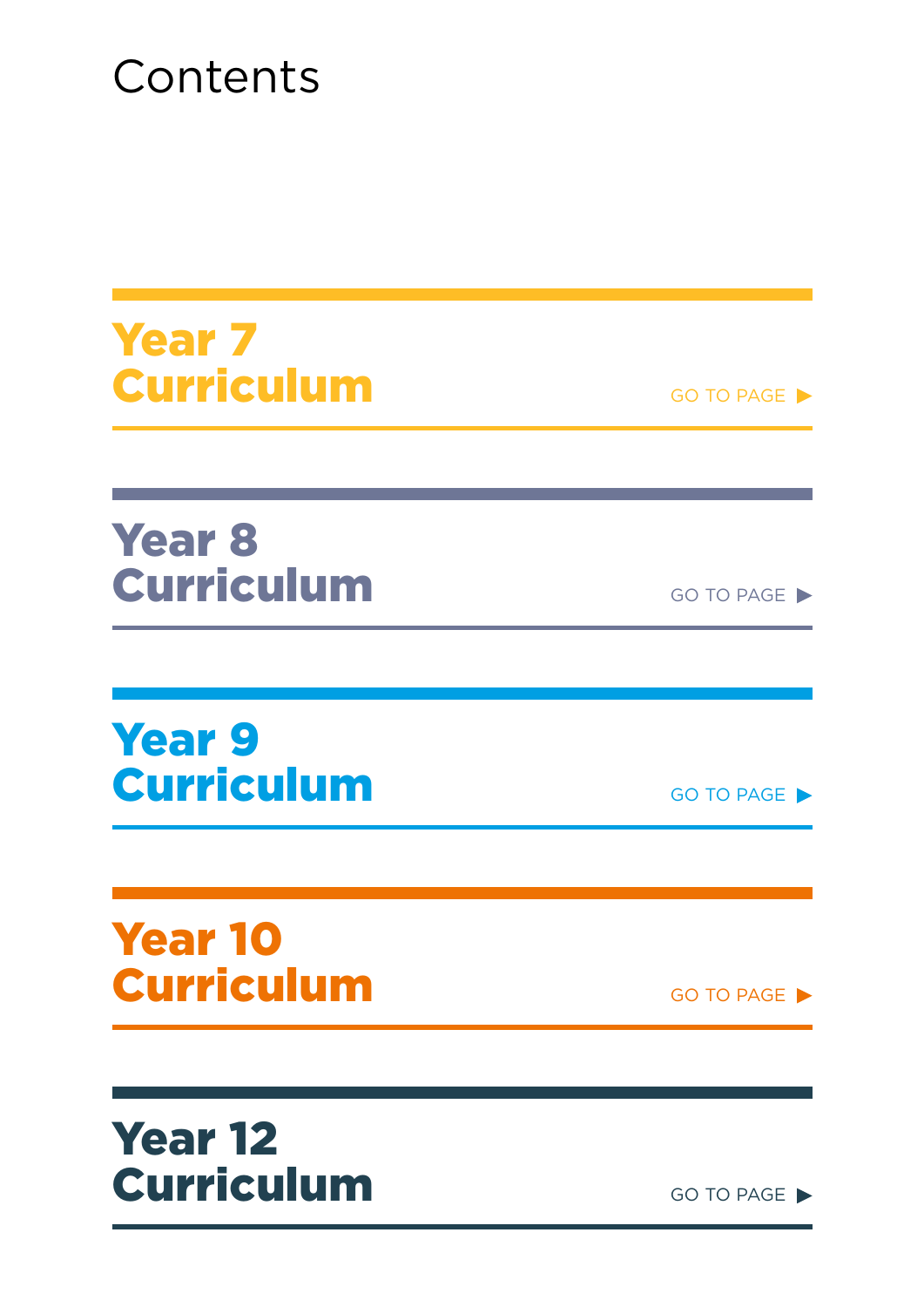| <b>English</b>                                                          |                                                                                                                                                                                                                                                                                       |
|-------------------------------------------------------------------------|---------------------------------------------------------------------------------------------------------------------------------------------------------------------------------------------------------------------------------------------------------------------------------------|
| <b>Curriculum Overview</b>                                              | This term, students are reading the novel 'The Hobbit'. This is their<br>first whole text after exploring multiple genres throughout the year.<br>They will analyse writers' techniques and create pieces of transactional<br>writing, in particular, a leaflet and writing a review. |
| <b>Support Materials /</b><br><b>Additional suggested</b><br>activities | Seneca<br>BBC Bitesize - how to write a leaflet, how to write a review<br>Reading example film and book reviews<br>Reading novels at home                                                                                                                                             |

| <b>Mathematics</b>                                                      |                                                                                                                                                                                                                                                                                                                                                                                 |
|-------------------------------------------------------------------------|---------------------------------------------------------------------------------------------------------------------------------------------------------------------------------------------------------------------------------------------------------------------------------------------------------------------------------------------------------------------------------|
| <b>Curriculum Overview</b>                                              | Students will be focusing on number topics including; Fraction<br>and Percentages of Amounts, Directed Number and Addition and<br>Subtraction of Fractions. Once this knowledge has been consolidated.<br>students will move on to the following shape work to further develop<br>the work they started in primary school: Constructions, Measuring and<br>Geometric Notations. |
| <b>Support Materials /</b><br><b>Additional suggested</b><br>activities | https://whiterosemaths.com/homelearning/year-7/<br>https://vle.mathswatch.co.uk/vle/                                                                                                                                                                                                                                                                                            |

| <b>Science</b>                                                          |                                                                                                                                                                                                                                                                                                                                                                                                    |
|-------------------------------------------------------------------------|----------------------------------------------------------------------------------------------------------------------------------------------------------------------------------------------------------------------------------------------------------------------------------------------------------------------------------------------------------------------------------------------------|
| <b>Curriculum Overview</b>                                              | This term students will be studying the following units:<br>DNA and natural selection - How have organisms adapted to survive?<br>How are they in competition with each other?<br>Acids and Alkalis - How can we tell what's an acid or alkali? How do<br>we neutralise either of them?<br>The atom - What is the atom? How has it changed over time? How<br>does this link to the periodic table? |
|                                                                         | Motion - How do speed, distance and time impact on each other?<br>What are balanced and unbalanced forces?                                                                                                                                                                                                                                                                                         |
| <b>Support Materials /</b><br><b>Additional suggested</b><br>activities | Homework and help videos can be found on weekly on www.Tassomai.<br>com (Aim to meet at least 4 "Daily Goals").                                                                                                                                                                                                                                                                                    |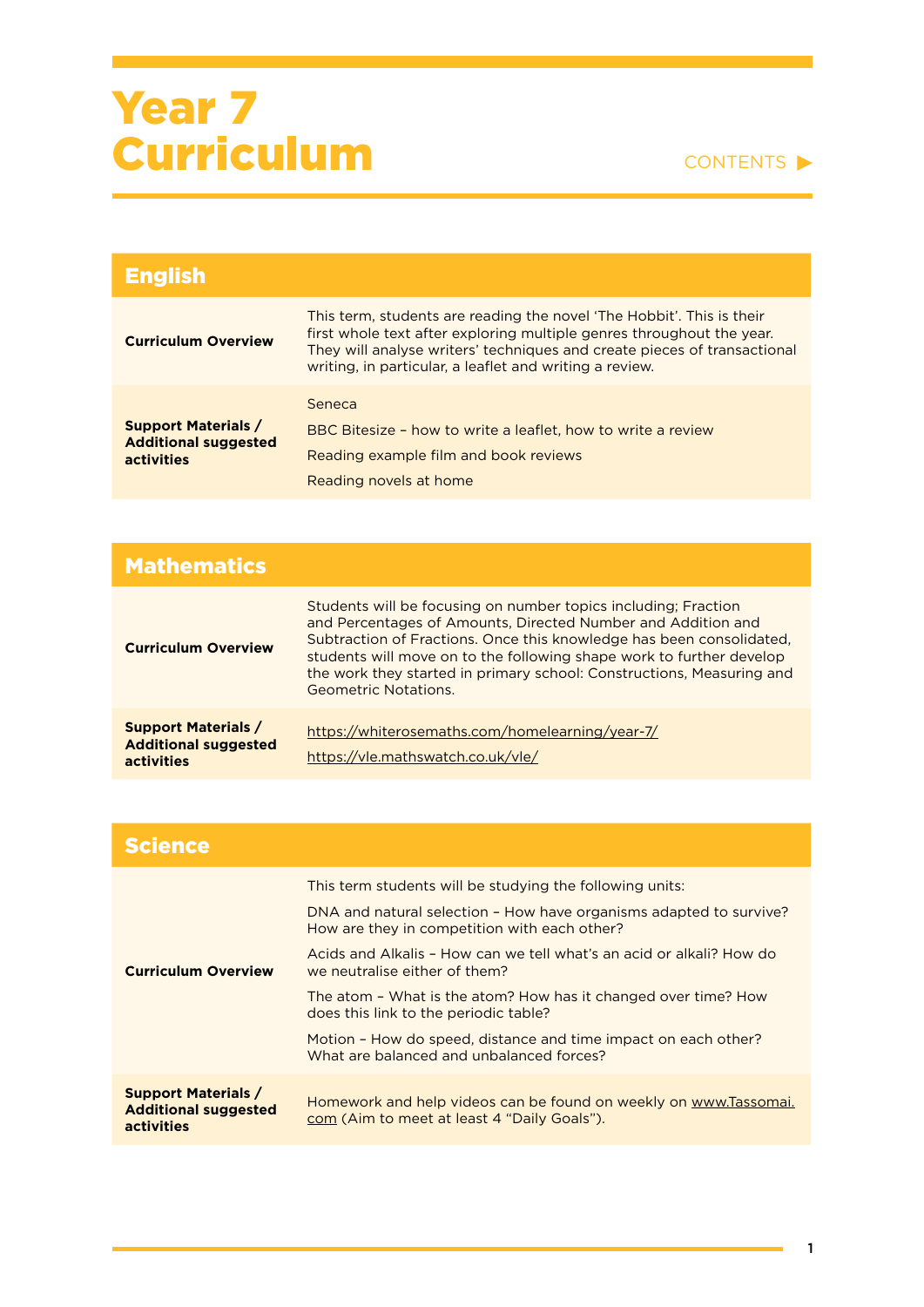| <b>Physical Education</b>                                               |                                                                                                                                                                                                                                                                                                                                         |
|-------------------------------------------------------------------------|-----------------------------------------------------------------------------------------------------------------------------------------------------------------------------------------------------------------------------------------------------------------------------------------------------------------------------------------|
| <b>Curriculum Overview</b>                                              | This term, students will be learning a range of tactics, skills and<br>strategies to outwit opponents in competitive sports such as cricket.<br>netball, basketball and handball. Students will gain an appreciation<br>of sportsmanship and the positive impact of a healthy, active lifestyle<br>whilst developing a love for sports. |
| <b>Support Materials /</b><br><b>Additional suggested</b><br>activities | https://www.bbc.co.uk/bitesize/subjects/zdhs34j<br>Watching elite athletes on television<br>Consider joining a local team:<br>Cricket = Runcorn Cricket Club<br>Basketball = Runcorn Rockets Basketball<br>Handball = Warrington Wolves<br>$Beechwood = Netball$                                                                        |

| <b>History</b>                                                          |                                                                                                                                                        |
|-------------------------------------------------------------------------|--------------------------------------------------------------------------------------------------------------------------------------------------------|
|                                                                         | Students will be investigating Stuart Britain and learning about the<br>power struggle between the people and the monarchy.                            |
|                                                                         | Students will study the following;                                                                                                                     |
|                                                                         | What happened during the English civil war? Why was Charles II<br>executed? What role did Cromwell play?                                               |
| <b>Curriculum Overview</b>                                              | Students will then move on to learning about Revolutionary Wars,<br>focusing on the following:                                                         |
|                                                                         | What happened during the American Revolution?                                                                                                          |
|                                                                         | What happened during the French Revolution?                                                                                                            |
|                                                                         | What was the Seven Years War?                                                                                                                          |
| <b>Support Materials /</b><br><b>Additional suggested</b><br>activities | For help use KS3 History - BBC Bitesize                                                                                                                |
|                                                                         | <b>Consider watching Horrible Histories - Slimy Stuarts   Compilation -</b><br>YouTube                                                                 |
|                                                                         | Consider trying to complete the KS3 history section on the<br>Revolutionary wars and the civil war on Seneca - Learn 2x Faster<br>(senecalearning.com) |
|                                                                         | Consider watching The French Revolution   History - Andrew Marr's<br>History of the World - YouTube                                                    |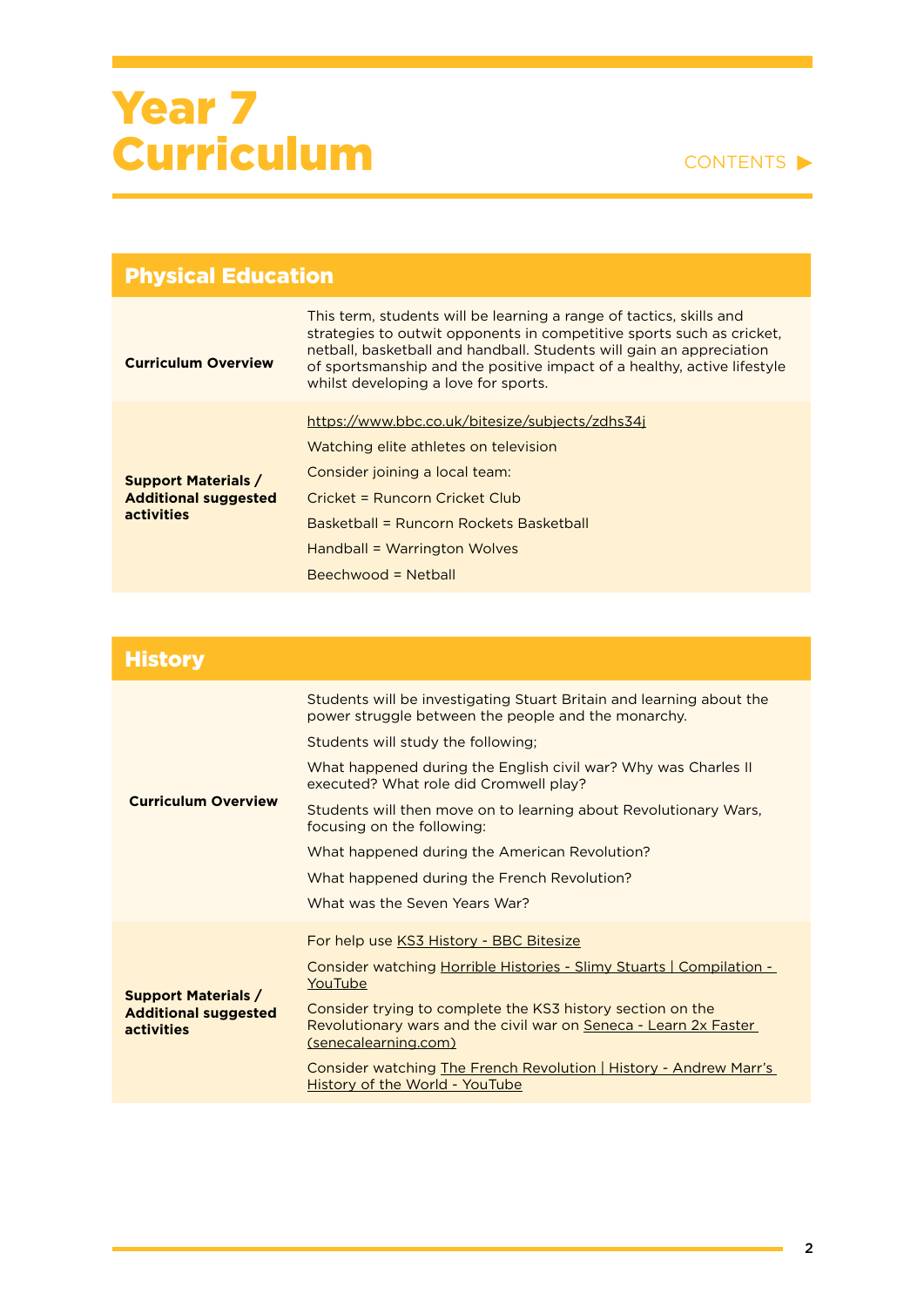

| <b>Geography</b>                                                        |                                                                                                                                                                                                                                                                                   |
|-------------------------------------------------------------------------|-----------------------------------------------------------------------------------------------------------------------------------------------------------------------------------------------------------------------------------------------------------------------------------|
| <b>Curriculum Overview</b>                                              | This term students will be studying the following units:<br>Contrasting Places (continued) - Is our world a fair place? What does<br>uneven development look like? Is equality improving?<br>Middle East - What makes the Middle East unique?<br>How is the Middle East changing? |
| <b>Support Materials /</b><br><b>Additional suggested</b><br>activities | For help on Development - https://www.bbc.co.uk/bitesize/guides/<br>zyp39i6/revision/1<br>Consider watching Slumming it- https://www.youtube.com/<br>watch?v=Im0tHRs9Bng<br>Consider reading https://globaldimension.org.uk/articles/middle-east/                                 |

| <b>Spanish</b>                                                          |                                                                                                                                                                                                                                                    |
|-------------------------------------------------------------------------|----------------------------------------------------------------------------------------------------------------------------------------------------------------------------------------------------------------------------------------------------|
| <b>Curriculum Overview</b>                                              | This term students will be studying the following units:<br>Family members - Introducing names and age.<br>Appearance - Hair, eyes and physical description.<br>Places in my city - Descriptions using adjectives.<br>Telling the time in Spanish. |
| <b>Support Materials /</b><br><b>Additional suggested</b><br>activities | https://www.linguascope.com/Select 'Beginner' level (ask your class<br>teacher for our school login details)<br>https://www.bbc.co.uk/bitesize/subjects/zfckixs                                                                                    |

| <b>French</b>                                             |                                                                                                                                                                                                                                                                          |
|-----------------------------------------------------------|--------------------------------------------------------------------------------------------------------------------------------------------------------------------------------------------------------------------------------------------------------------------------|
| <b>Curriculum Overview</b>                                | This term students will be studying the following units:<br>School subjects - Sharing opinions.<br>Clothes - Descriptions using colours.<br>Pets - Saying what pets they do/don't have and descriptions using<br>colours.<br>Family members - Introducing names and age. |
| <b>Support/ Additional</b><br><b>Suggested activities</b> | https://www.linguascope.com/Select 'Beginner' level (ask your class<br>teacher for our school login details)<br>https://www.bbc.co.uk/bitesize/subjects/zgdgxnb                                                                                                          |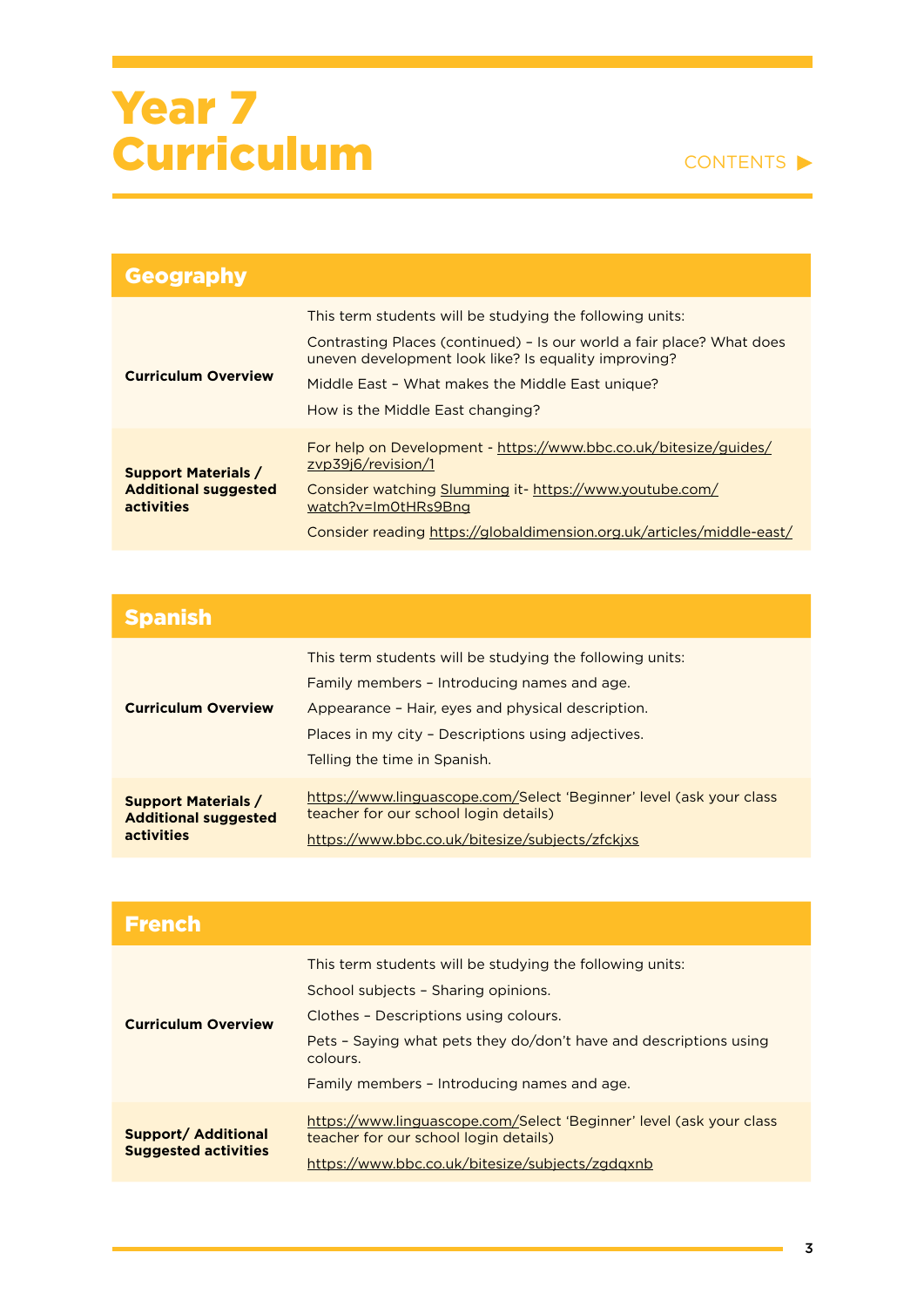| Art                                                                     |                                                                                                                                                                                                                                                                                             |
|-------------------------------------------------------------------------|---------------------------------------------------------------------------------------------------------------------------------------------------------------------------------------------------------------------------------------------------------------------------------------------|
| <b>Curriculum Overview</b>                                              | This term students are studying Musical Art. They will research and<br>create an artwork based on the work of artist Kandinsky who was<br>inspired by music in creating his paintings.<br>Students will listen to various music styles from different time periods<br>to create their work. |
| <b>Support Materials /</b><br><b>Additional suggested</b><br>activities | Consider researching the work of Kandinsky and look at colour<br>relationships and how colour affects mood.                                                                                                                                                                                 |

| Drama                                                                   |                                                                                                                                                                                                                                                                                                                                                                                                                                                                 |
|-------------------------------------------------------------------------|-----------------------------------------------------------------------------------------------------------------------------------------------------------------------------------------------------------------------------------------------------------------------------------------------------------------------------------------------------------------------------------------------------------------------------------------------------------------|
| <b>Curriculum Overview</b>                                              | During KS3 students have access to one hour of drama per week<br>during which they focus on developing skills and gaining knowledge<br>through creating, performing and evaluating drama. Students are<br>assessed holistically, meaning that they will receive verbal feedback<br>regularly from teacher and peer assessment. There is also a strong<br>focus on students being able to work independently and drive forward<br>their own progress in lessons. |
|                                                                         | During the summer term year 7 students will continue to explore<br>'A Midsummer Night's Dream' developing key skills to enable<br>them to understand, interpret and perform the works of William<br>Shakespeare.                                                                                                                                                                                                                                                |
|                                                                         | During the final half term of the year students will devise their own<br>performances based on the 'Lost Valley'. They will develop skills in<br>creating, performing and evaluating their own work with a focus on<br>working independently to overcome the challenges of working in a<br>group.                                                                                                                                                               |
| <b>Support Materials /</b><br><b>Additional suggested</b><br>activities | https://getintotheatre.org<br>https://www.bbc.co.uk/programmes/b03dwq2r/clips                                                                                                                                                                                                                                                                                                                                                                                   |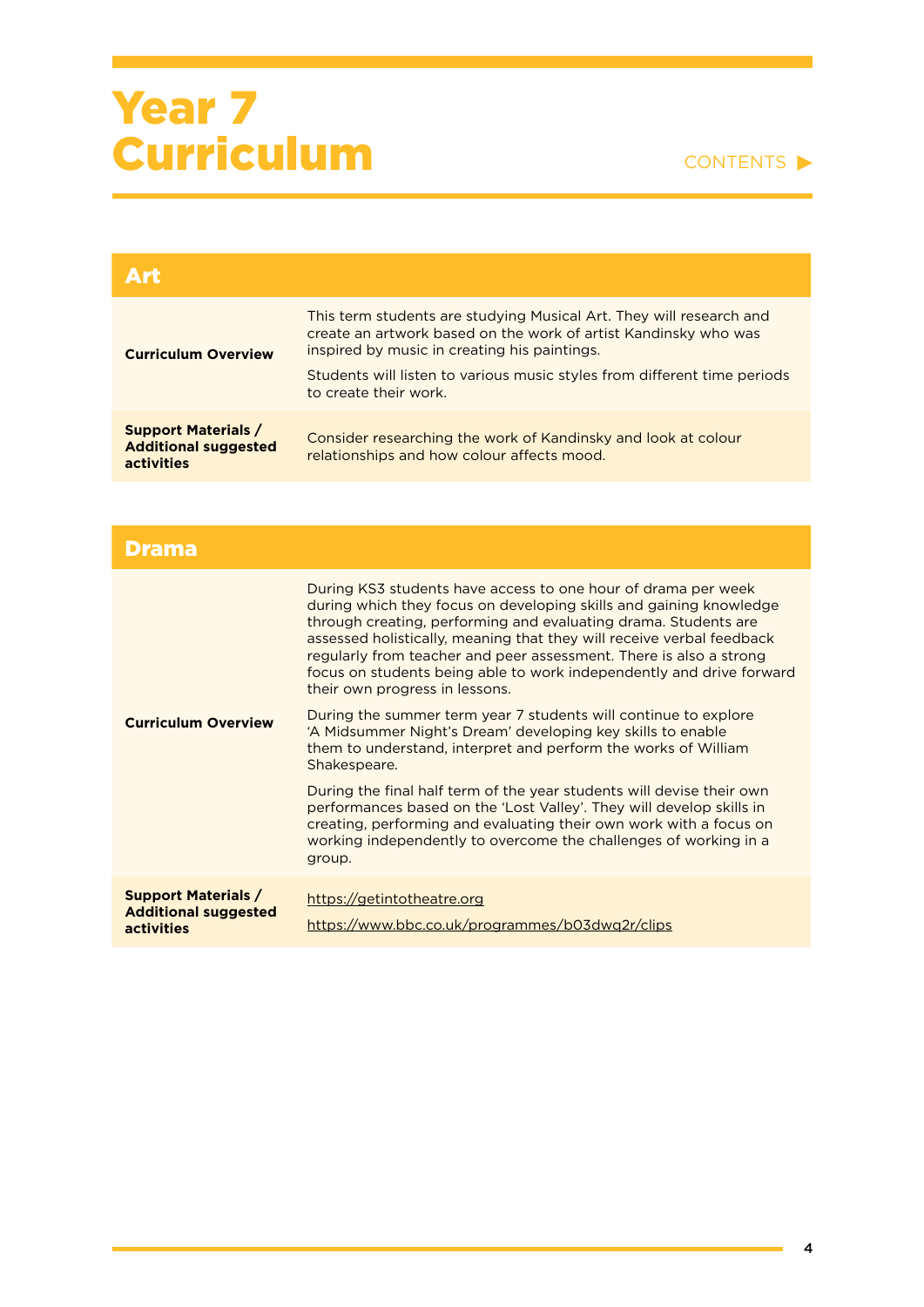| <b>Curriculum Overview</b>                                                     | Students will be looking at the requirements of a business and<br>creating mood boards and visualisation diagrams to plan out how a<br>website should look. |
|--------------------------------------------------------------------------------|-------------------------------------------------------------------------------------------------------------------------------------------------------------|
| <b>Support Materials /</b><br><b>Additional suggested</b><br><b>activities</b> | Students can use canva.com to practice their graphic design skills.<br>Homework tasks to support learning                                                   |

| <b>Music</b>                                                            |                                                                                                                                                                                                                                                                                                                                                        |
|-------------------------------------------------------------------------|--------------------------------------------------------------------------------------------------------------------------------------------------------------------------------------------------------------------------------------------------------------------------------------------------------------------------------------------------------|
| <b>Curriculum Overview</b>                                              | This term, students will be learning about Blues Music. They will<br>explore the origins and history of blues music and discuss the cultural<br>impact of the genre. They will write a piece of music with notation<br>using the 12-bar blues and lyrics using an AAB structure. They will also<br>listen (and potentially perform) to Blues examples. |
| <b>Support Materials /</b><br><b>Additional suggested</b><br>activities | Listen to examples of early Blues Music e.g. Robert Johnson, Muddy<br>Waters, BB King.<br>Read the information and listen to the examples on: https://www.bbc.<br>co.uk/bitesize/articles/zkbh2v4                                                                                                                                                      |

| RE                                                                      |                                                                                                                                                                                                                                                                                                                                                                                                            |
|-------------------------------------------------------------------------|------------------------------------------------------------------------------------------------------------------------------------------------------------------------------------------------------------------------------------------------------------------------------------------------------------------------------------------------------------------------------------------------------------|
| <b>Curriculum Overview</b>                                              | Students will be studying the following topics this term:<br>Morality and Ethics - What is a moral dilemma and how do we solve<br>them? What is justice? What is love and forgiveness?<br>Judaism - Who are the core figures in Judaism? What special festivals<br>do they celebrate? How do Jewish people worship?                                                                                        |
| <b>Support Materials /</b><br><b>Additional suggested</b><br>activities | For help on Judaism Beliefs - KS3 Religious Studies - BBC Bitesize<br>Consider watching What is Judaism?   Religious Studies - My Life, My<br>Religion: Judaism - YouTube<br>Consider try to solves some of the moral dilemmas on Ethical<br>Dilemmas Archive - Lesson Plan & Curriculum (goodcharacter.com)<br>Consider watching Religious Studies KS3: A-Z of Religion and Beliefs -<br><b>BBC</b> Teach |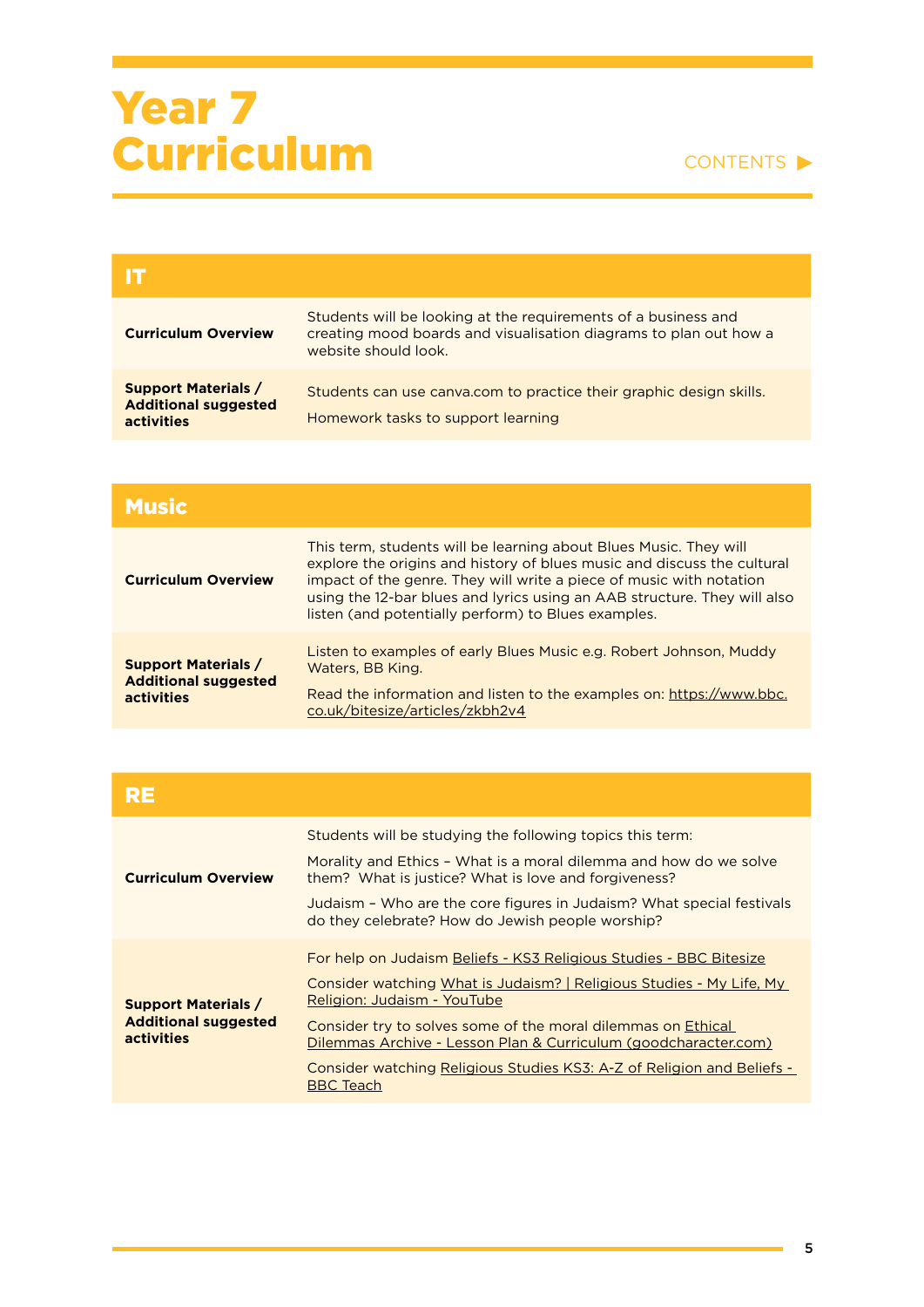| <b>Technology</b>                                                       |                                                                                                                                                                                                                                                                                                                                                                                         |
|-------------------------------------------------------------------------|-----------------------------------------------------------------------------------------------------------------------------------------------------------------------------------------------------------------------------------------------------------------------------------------------------------------------------------------------------------------------------------------|
| <b>Curriculum Overview</b>                                              | This term will focus on the design process. Students will continue to<br>explore what it takes to produce an outstanding design idea; they<br>will further develop their annotation skills and develop designs<br>for the contents of their POP art themed perfume bottle and<br>packaging. Students will also explore a range of techniques and<br>materials to produce their wrapper. |
| <b>Support Materials /</b><br><b>Additional suggested</b><br>activities | Students could further explore designing, by creating a new range<br>of perfume bottles and packaging to go with this on the design<br>movement 'Art Deco'.                                                                                                                                                                                                                             |

| <b>Dance Y7</b>                                                         |                                                                                                                                                       |
|-------------------------------------------------------------------------|-------------------------------------------------------------------------------------------------------------------------------------------------------|
| <b>Curriculum Overview</b>                                              | Year 7 students will participate in one/two units of dance within the<br>PE curriculum during a carousel of sports activities throughout the<br>year. |
|                                                                         | The unit(s) of work will explore an 'Introduction to Dance' skills in<br>which students will learn how to create motifs and choreography.             |
|                                                                         | They will also study 'Lindy Hop & Hoedown' dance styles as they<br>develop their physical and performance skills.                                     |
|                                                                         | KS3 learning journey:                                                                                                                                 |
| <b>Support Materials /</b><br><b>Additional suggested</b><br>activities | https://www.ormistonbolingbrokeacademy.co.uk/<br>page/?title=Dance&pid=41                                                                             |
|                                                                         | Homework: To rehearse dance routines, learn key vocabulary and<br>research dance styles                                                               |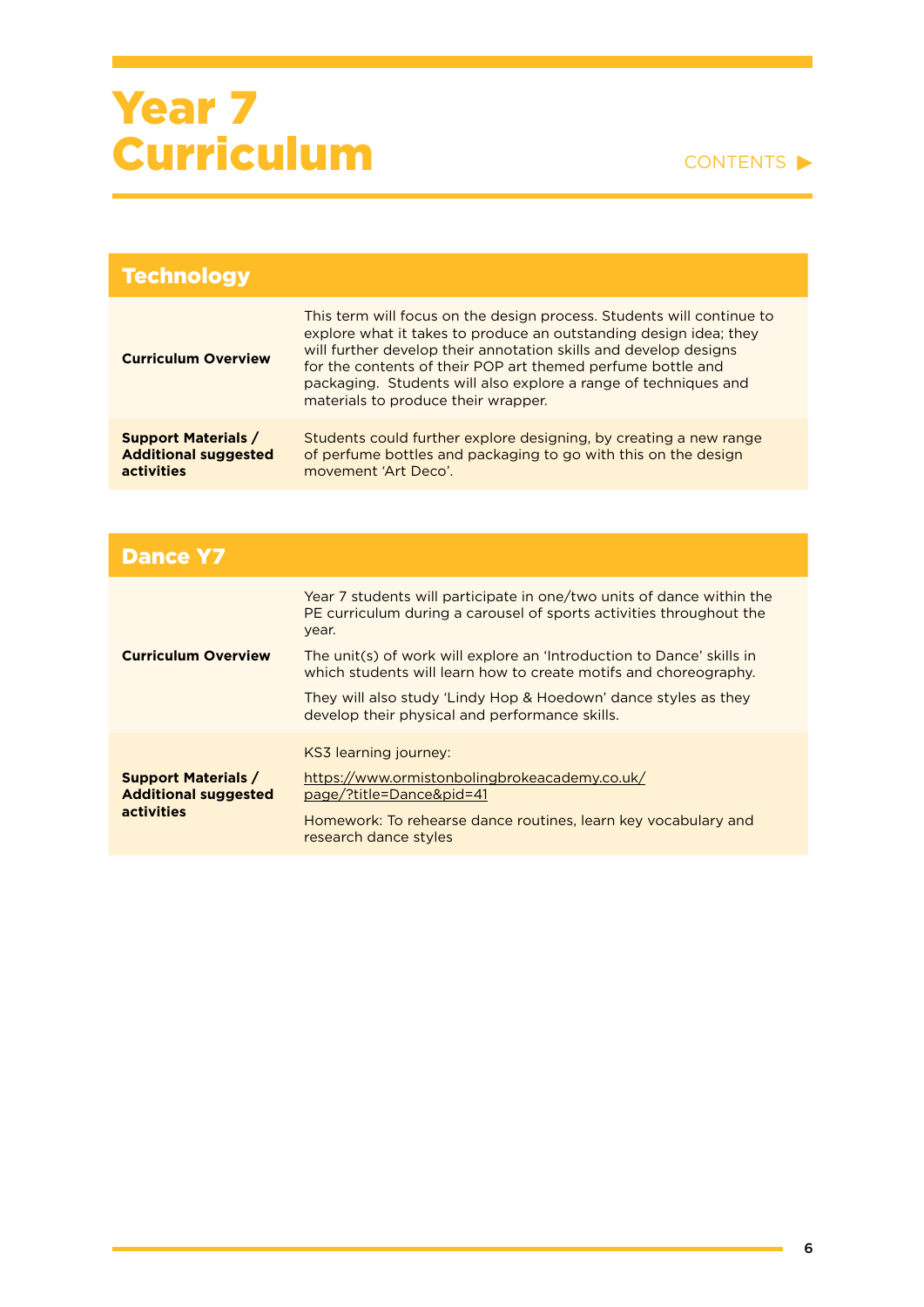| <b>Lessons For Life</b>    |                                                                                                                                                                                                                                                                             |  |
|----------------------------|-----------------------------------------------------------------------------------------------------------------------------------------------------------------------------------------------------------------------------------------------------------------------------|--|
|                            | The web we want:                                                                                                                                                                                                                                                            |  |
|                            | This project began towards the end of last half term and, during this<br>project, students will learn:                                                                                                                                                                      |  |
|                            | how we are all unique; that recognising and demonstrating<br>personal strengths build self-confidence, self-esteem and good<br>health and wellbeing                                                                                                                         |  |
|                            | _ to understand what can affect wellbeing and resilience (e.g. life<br>changes, relationships, achievements and employment)                                                                                                                                                 |  |
|                            | the impact that media and social media can have on how people<br>think about themselves and express themselves, including<br>regarding body image, physical and mental health                                                                                               |  |
|                            | simple strategies to help build resilience to negative opinions,<br>judgements and comments                                                                                                                                                                                 |  |
|                            | _ the characteristics of abusive behaviours, such as grooming, sexual<br>harassment, sexual and emotional abuse, violence and exploitation;<br>to recognise warning signs, including online; how to report abusive<br>behaviours or access support for themselves or others |  |
| <b>Curriculum Overview</b> | to recognise bullying, and its impact, in all its forms; the skills and<br>strategies to manage being targeted or witnessing others being<br>bullied                                                                                                                        |  |
|                            | _ to recognise peer influence and to develop strategies for managing<br>it, including online                                                                                                                                                                                |  |
|                            | _ that features of the internet can amplify risks and opportunities,<br>e.g. speed and scale of information sharing, blurred public and<br>private boundaries and a perception of anonymity                                                                                 |  |
|                            | _ to establish personal values and clear boundaries around aspects<br>of life that they want to remain private; strategies to safely manage<br>personal information and images online, including on social media                                                            |  |
|                            | the benefits and positive use of social media, including how it<br>can offer opportunities to engage with a wide variety of views on<br>different issues                                                                                                                    |  |
|                            | to understand how the way people present themselves online can<br>have positive and negative impacts on them                                                                                                                                                                |  |
|                            | to respond appropriately when things go wrong online, including<br>confidently accessing support, reporting to authorities and<br>platforms                                                                                                                                 |  |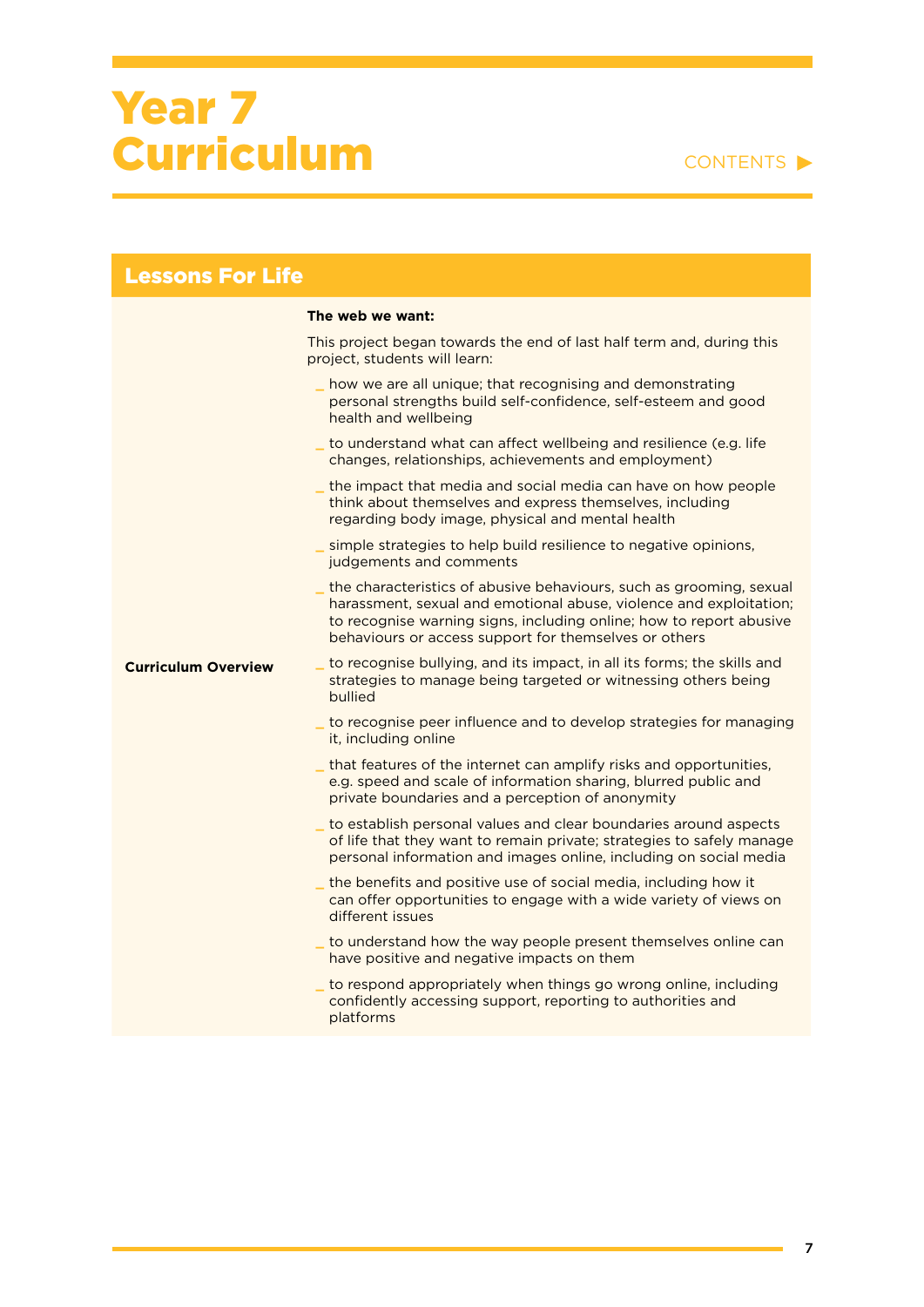#### CONTENTS

| <b>Lessons For Life (Continued)</b>                                            |                                                                                                                                                                                                                                                                                                   |
|--------------------------------------------------------------------------------|---------------------------------------------------------------------------------------------------------------------------------------------------------------------------------------------------------------------------------------------------------------------------------------------------|
|                                                                                | <b>Help I'm Hairy!</b>                                                                                                                                                                                                                                                                            |
| <b>Curriculum Overview</b>                                                     | Towards the end of the half term, students will begin a project which<br>looks at how they are changing as they grow. During this project, stu-<br>dents will learn:                                                                                                                              |
|                                                                                | strategies to manage the physical and mental changes that are<br>a typical part of growing up, including puberty and menstrual<br>wellbeing                                                                                                                                                       |
|                                                                                | the importance of taking increased responsibility for their own<br>physical health including dental check-ups, sun safety and self-<br>examination (especially testicular self-examination in late KS3); the<br>purpose of vaccinations offered during adolescence for individuals<br>and society |
|                                                                                | strategies for maintaining personal hygiene, including oral health,<br>and prevention of infection                                                                                                                                                                                                |
|                                                                                | how to access health services when appropriate.                                                                                                                                                                                                                                                   |
| <b>Support Materials /</b><br><b>Additional suggested</b><br><b>activities</b> | https://www.thinkuknow.co.uk/11 13/                                                                                                                                                                                                                                                               |
|                                                                                |                                                                                                                                                                                                                                                                                                   |

#### Year 7 Knowledge Organisers can be accessed by clicking this link.

Knowledge Organisers contain key information on specific topics covered within subjects.

[Click Here](https://ormistonruncorn-my.sharepoint.com/:f:/g/personal/l_jones_ob-ac_co_uk/EurfI8YxsfZIh09YWpya2N4Bor0SS567hA6CkRuiSzYUGg?e=QC1Wxq)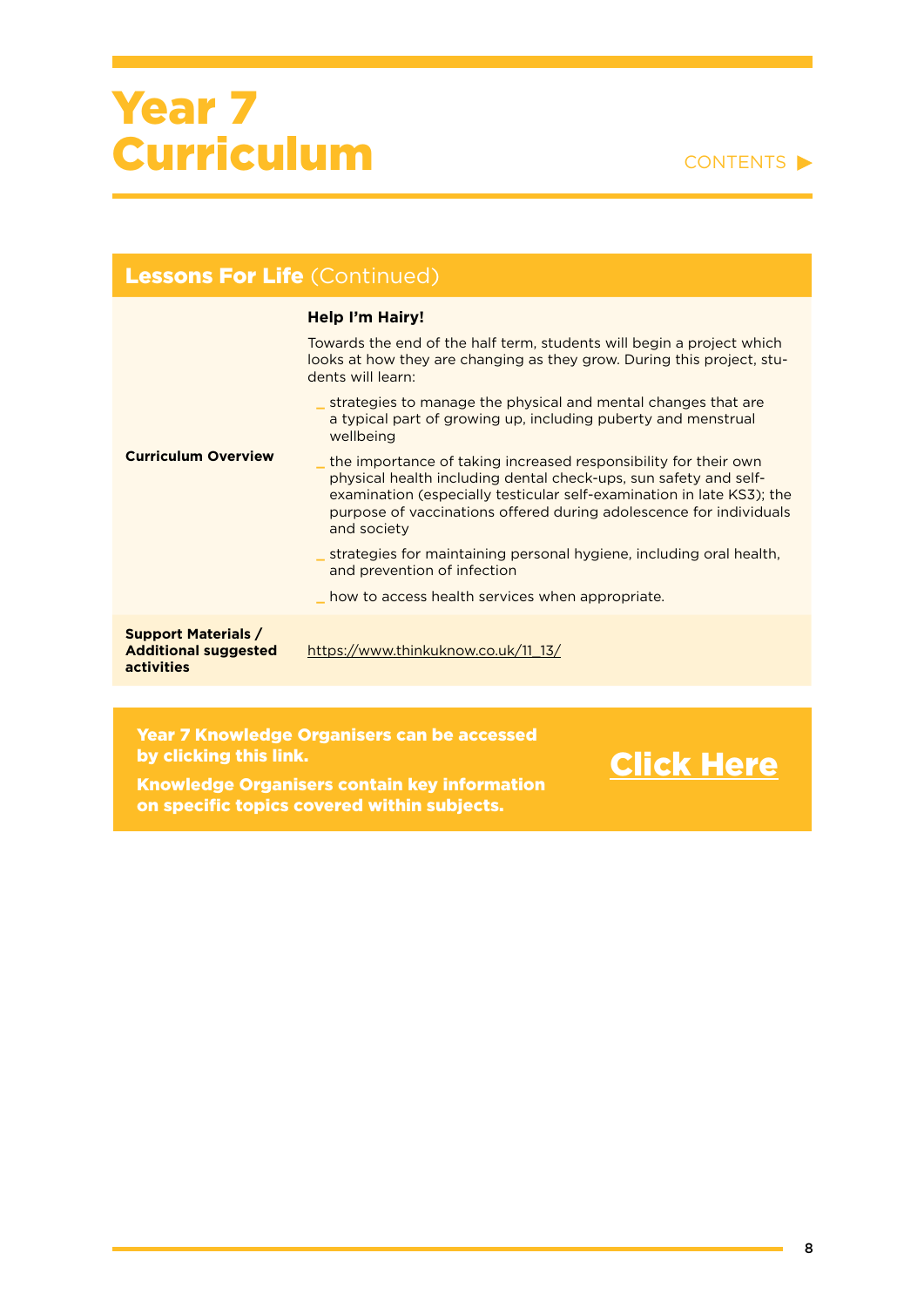

| <b>English</b>                                                          |                                                                                                                                                                                                                                |
|-------------------------------------------------------------------------|--------------------------------------------------------------------------------------------------------------------------------------------------------------------------------------------------------------------------------|
| <b>Curriculum Overview</b>                                              | This term students are reading the novel 'Great Expectations'.                                                                                                                                                                 |
|                                                                         | They will have an introduction to Victorian era context and concept of<br>social class and will investigate the writer's overall message. Students<br>will learn how to evaluate a text/concept and how to justify an opinion. |
|                                                                         | Students will then move on to analysing poetry and learning how to<br>write them considering the following points:                                                                                                             |
|                                                                         | What is poetry? How do we approach a poetry analysis? How do we<br>begin to compare poet's ideas? What different techniques do writers<br>use?                                                                                 |
|                                                                         | Great Expectations study guide and context                                                                                                                                                                                     |
|                                                                         | https://www.sparknotes.com/lit/greatex/context/                                                                                                                                                                                |
| <b>Support Materials /</b><br><b>Additional suggested</b><br>activities | Life of Charles Dickens                                                                                                                                                                                                        |
|                                                                         | https://www.bbc.co.uk/bitesize/topics/z7d7gwx/articles/z4j32sg                                                                                                                                                                 |
|                                                                         | Poetry- Guide to understanding poetry                                                                                                                                                                                          |
|                                                                         | https://www.bbc.co.uk/bitesize/topics/zmbj382                                                                                                                                                                                  |

| <b>Maths</b>                                                            |                                                                                                                                                                                           |
|-------------------------------------------------------------------------|-------------------------------------------------------------------------------------------------------------------------------------------------------------------------------------------|
| <b>Curriculum Overview</b>                                              | This term, students will be studying a brand-new topic of Standard<br>Form Index. They will then be given the opportunity to further develop<br>number topics taught earlier in the year. |
|                                                                         | Shape topics, including the following, will also be a focus in order to<br>build on the core shape work covered in Year 7.                                                                |
|                                                                         | -Angles in parallel lines and polygons                                                                                                                                                    |
|                                                                         | -The area of trapezia and circles.                                                                                                                                                        |
| <b>Support Materials /</b><br><b>Additional suggested</b><br>activities | https://vle.mathswatch.co.uk/vle/<br>https://whiterosemaths.com/homelearning/year-8/                                                                                                      |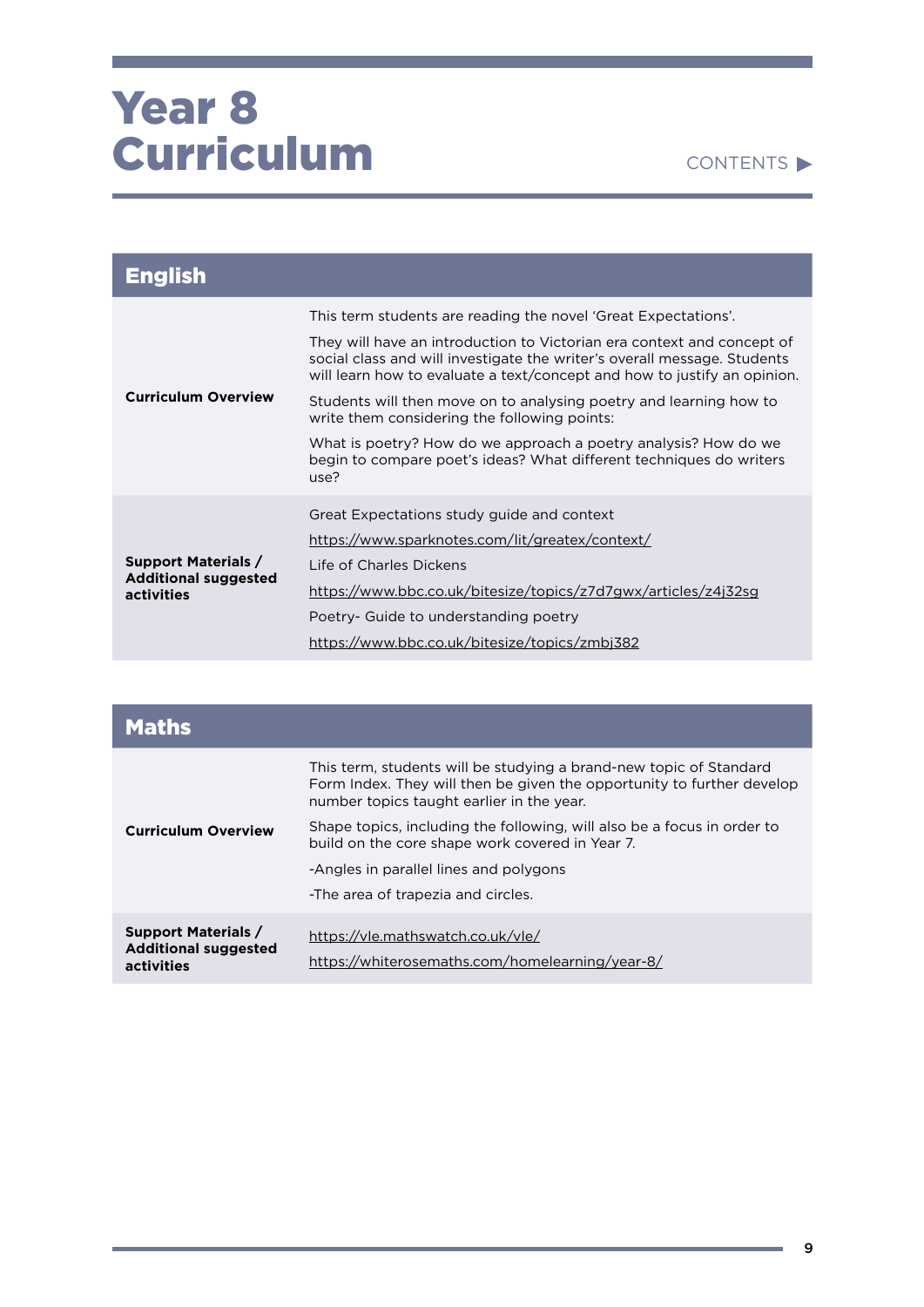

| <b>Science</b>                                                          |                                                                                                                              |
|-------------------------------------------------------------------------|------------------------------------------------------------------------------------------------------------------------------|
|                                                                         | Students will be completing the following units this term:                                                                   |
| <b>Curriculum Overview</b>                                              | Metals - What makes a metal a metal? How do metals react and<br>corrode? What is an alloy?                                   |
|                                                                         | Earth's Atmosphere - Why is the Earth's atmosphere getting hotter?<br>What factors affect the quality of the air we breathe? |
|                                                                         | Energy - How is energy transferred and how can we save on our<br>energy bills?                                               |
|                                                                         | Magnets - What are poles? How is the earth magnetic?                                                                         |
| <b>Support Materials /</b><br><b>Additional suggested</b><br>activities | Homework and help videos can be found on weekly on www.Tassomai.<br>com (Aim to meet at least 4 "Daily Goals")               |
|                                                                         | <u>Help on the Earth's Atmosphere, Help on Metals</u>                                                                        |
|                                                                         | Consider visiting Catalyst museum in Widnes (open from May)                                                                  |
|                                                                         | Consider watching BBC Climate Change Documentary together                                                                    |

| <b>Spanish</b>                                                          |                                                                                                                          |
|-------------------------------------------------------------------------|--------------------------------------------------------------------------------------------------------------------------|
| <b>Curriculum Overview</b>                                              | Students will be completing the following topics;                                                                        |
|                                                                         | Food - Students will use the past tense to say what they ate at<br>different mealtimes.                                  |
|                                                                         | 'Places in my city' - Students will describe using adjectives to say what<br>activities they can/can't do.               |
|                                                                         | House - students will use adjectives to describe rooms in their Rooms<br>of the house and descriptions using adjectives. |
| <b>Support Materials /</b><br><b>Additional suggested</b><br>activities | https://www.linguascope.com/Select 'Beginner' level (Ask your class<br>teacher for our school login details)             |
|                                                                         | https://www.bbc.co.uk/bitesize/subjects/zfckixs                                                                          |

٠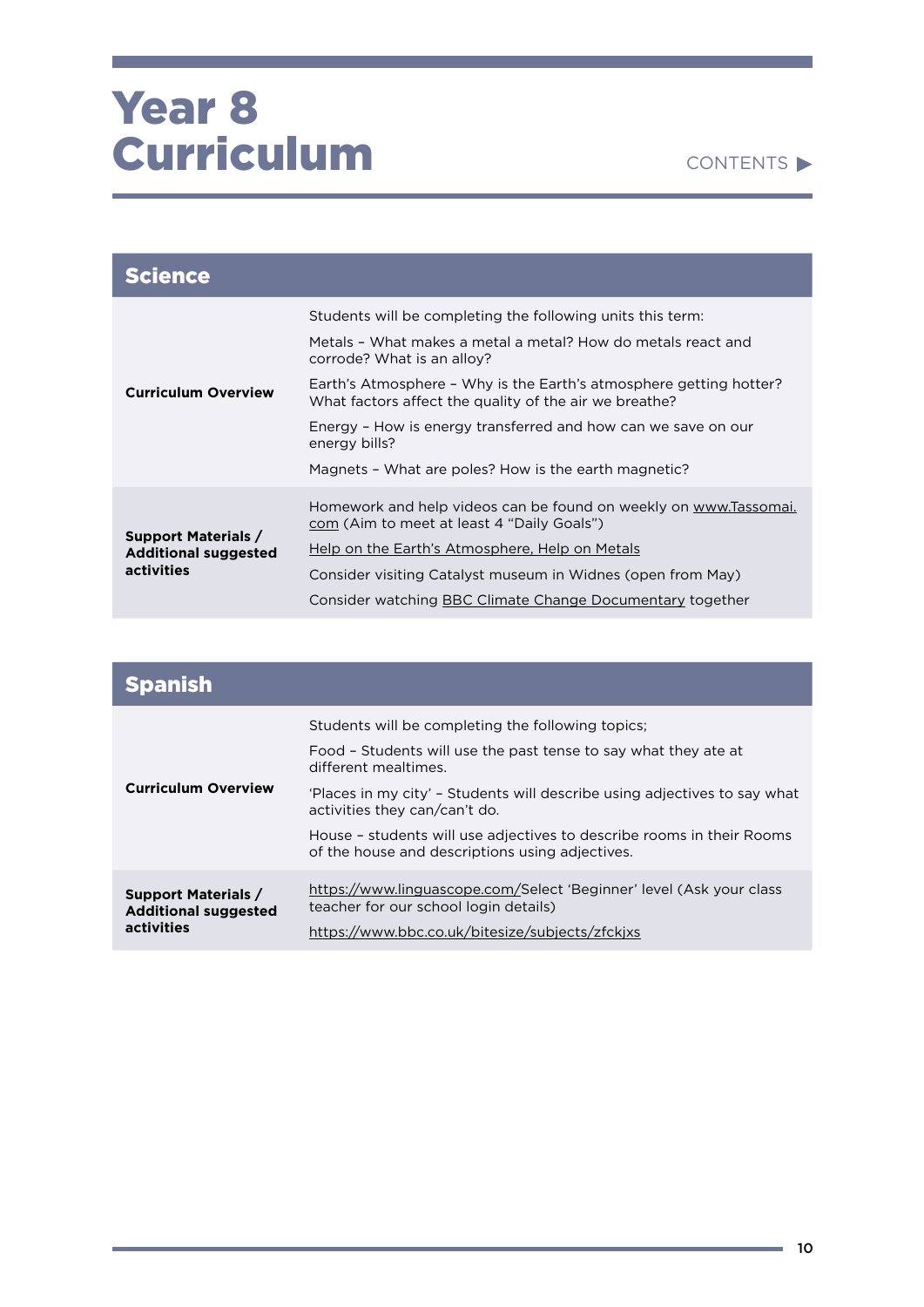| <b>History</b>                                                          |                                                                                                                                                                                                                                                                                                                                      |
|-------------------------------------------------------------------------|--------------------------------------------------------------------------------------------------------------------------------------------------------------------------------------------------------------------------------------------------------------------------------------------------------------------------------------|
| <b>Curriculum Overview</b>                                              | Students will be studying World War I, learning about the causes, key<br>battles and weapon technology. They will study the Inter-War Years,<br>focusing on the impact of WWI and how it impacted Germany. They<br>will consider how and why dictators became popular and also look at<br>cause and effect of the wall street crash. |
| <b>Support Materials /</b><br><b>Additional suggested</b><br>activities | For help use KS3 History - BBC Bitesize                                                                                                                                                                                                                                                                                              |
|                                                                         | Consider trying to complete the KS3 history section on WWI and the<br>interwar years on Seneca - Learn 2x Faster (senecalearning.com)                                                                                                                                                                                                |
|                                                                         | Consider reading World War 1 facts for kids   National Geographic Kids<br>(natgeokids.com)                                                                                                                                                                                                                                           |
|                                                                         | Consider watching Life in a Trench   World War I   History - YouTube                                                                                                                                                                                                                                                                 |
|                                                                         | Consider watching Understanding The Global Unease After WW1<br>Impossible Peace   Timeline - YouTube                                                                                                                                                                                                                                 |

| Geography                                                               |                                                                                                                                                                                                                                                                                                                              |
|-------------------------------------------------------------------------|------------------------------------------------------------------------------------------------------------------------------------------------------------------------------------------------------------------------------------------------------------------------------------------------------------------------------|
| <b>Curriculum Overview</b>                                              | Students will be completing the following units this term:<br>Tectonics (continued) – Is our world now more dangerous? How can<br>hazards be managed? Why do why people live near hazards.<br>Africa - Why does the perception of Africa vary? What challenges                                                               |
|                                                                         | does Africa face? How is Africa changing.                                                                                                                                                                                                                                                                                    |
| <b>Support Materials /</b><br><b>Additional suggested</b><br>activities | For help on https://www.bbc.co.uk/bitesize/topics/zn476sg<br>Consider interacting with https://www.stopdisastersgame.org/<br>Consider using https://www.rgs.org/schools/teaching-resources/<br>africa-a-continent-of-contrasts/<br>Consider reading https://www.jkgeography.com/africa-the-danger-of-<br>a-single-story.html |

and the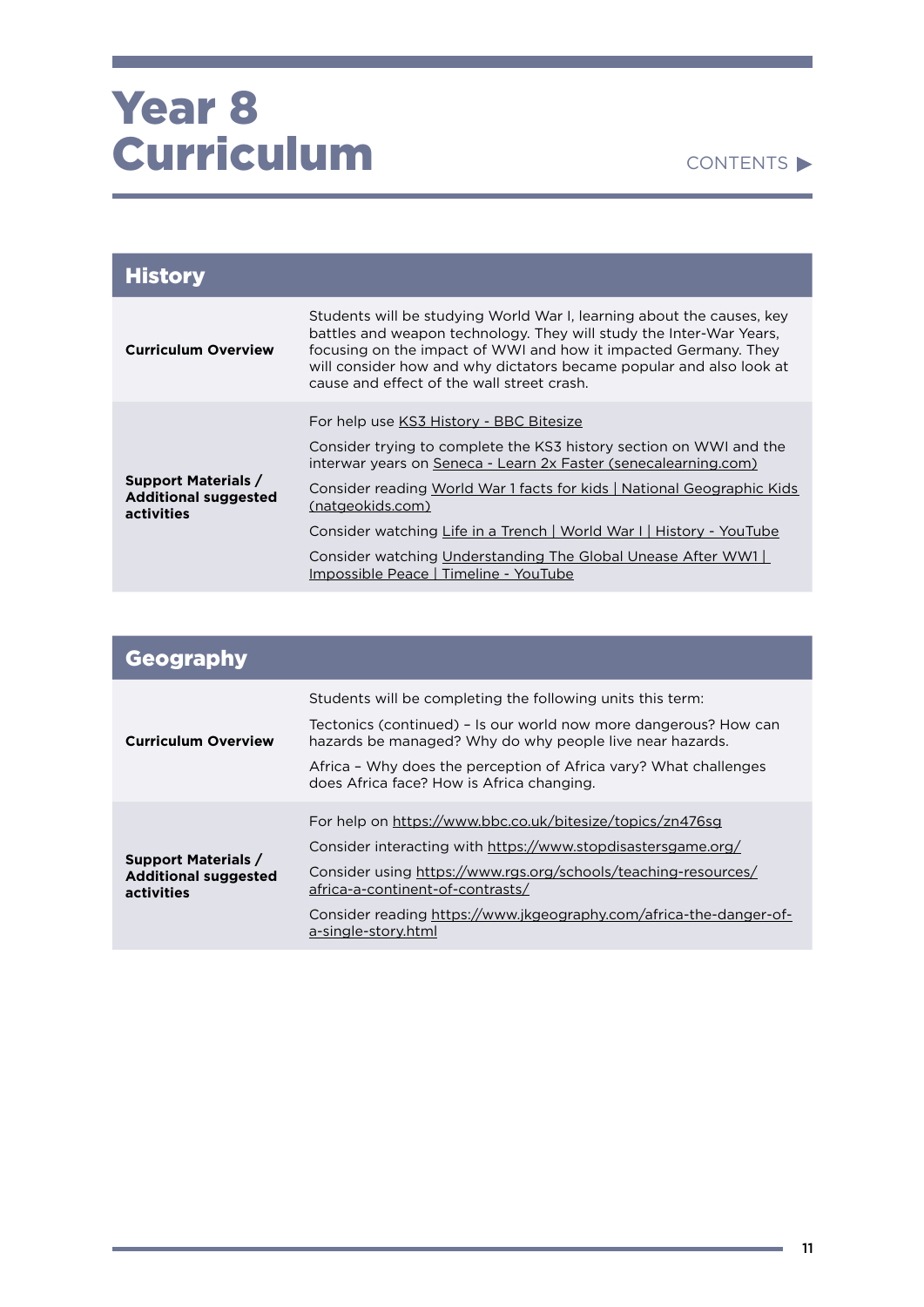#### CONTENTS

| <b>Physical Education</b>                                               |                                                                                                                                                                                                                                                                                                                                         |
|-------------------------------------------------------------------------|-----------------------------------------------------------------------------------------------------------------------------------------------------------------------------------------------------------------------------------------------------------------------------------------------------------------------------------------|
| <b>Curriculum Overview</b>                                              | This term, students will be learning a range of tactics, skills and<br>strategies to outwit opponents in competitive sports such as cricket,<br>netball, basketball and handball. Students will gain an appreciation<br>of sportsmanship and the positive impact of a healthy, active lifestyle<br>whilst developing a love for sports. |
| <b>Support Materials /</b><br><b>Additional suggested</b><br>activities | https://www.bbc.co.uk/bitesize/subjects/zdhs34j<br>Watching elite athletes on television<br>Consider joining a local team:<br>Cricket = Runcorn Cricket Club<br>Basketball = Runcorn Rockets Basketball<br>Handball = Warrington Wolves                                                                                                 |
|                                                                         | Beechwood = Netball                                                                                                                                                                                                                                                                                                                     |

| Art                                                                     |                                                                                                                                                                                                                                                                                                |
|-------------------------------------------------------------------------|------------------------------------------------------------------------------------------------------------------------------------------------------------------------------------------------------------------------------------------------------------------------------------------------|
| <b>Curriculum Overview</b>                                              | Students will learn about the significant influence of Cubism on<br>modern art and explore Cubism techniques that will enhance their<br>own work. Students will have the opportunity to create their own<br>comic Cubist art work that represents their own personal interests and<br>hobbies. |
| <b>Support Materials /</b><br><b>Additional suggested</b><br>activities | Consider researching the work of Pablo Picasso, research the<br>work of a range of Cubist Artists and techniques to gain insight into<br>this popular art style.                                                                                                                               |

**State State**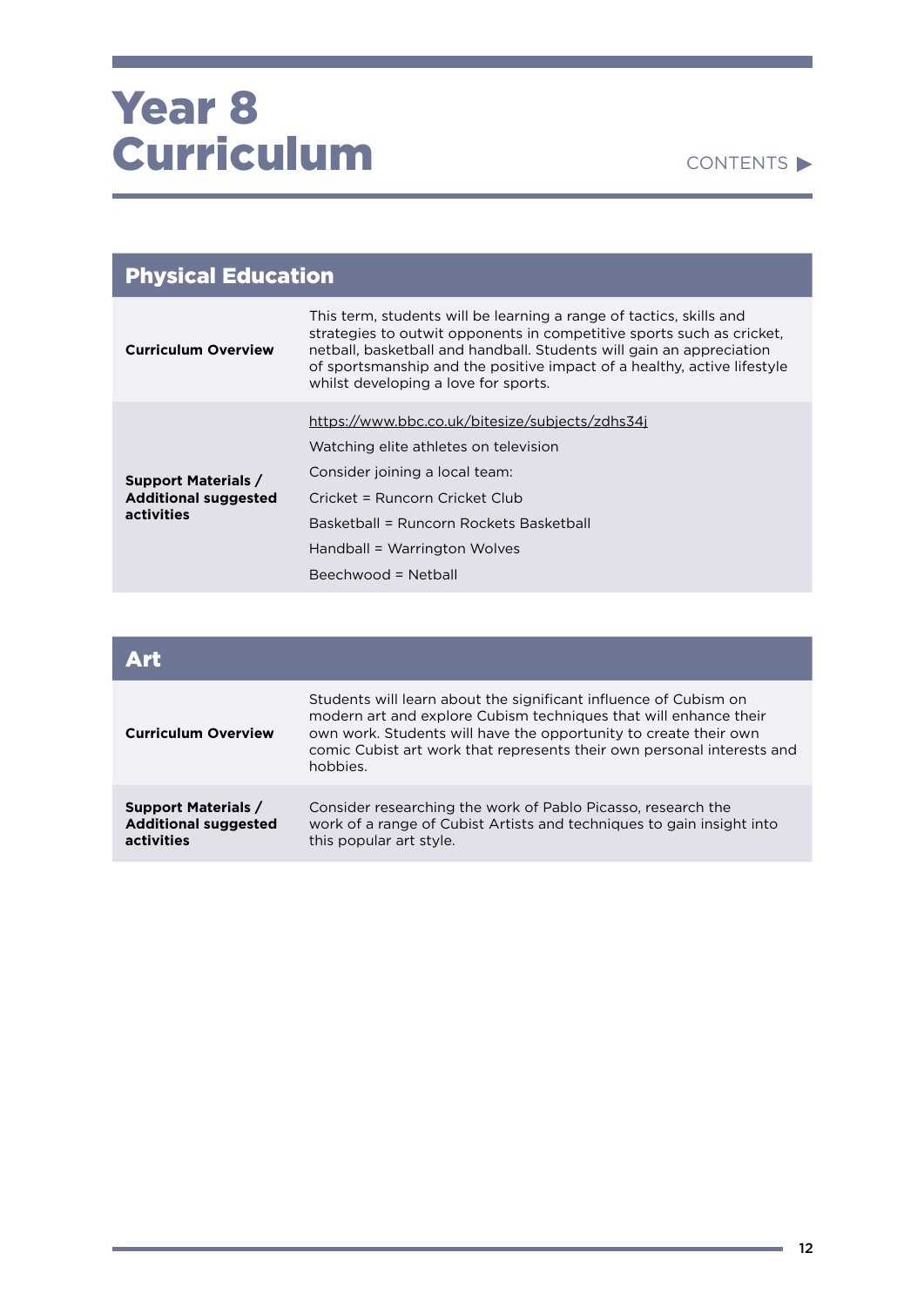| Drama                                                                   |                                                                                                                                                                                                                                                                                                                                                                                                                                                                 |
|-------------------------------------------------------------------------|-----------------------------------------------------------------------------------------------------------------------------------------------------------------------------------------------------------------------------------------------------------------------------------------------------------------------------------------------------------------------------------------------------------------------------------------------------------------|
| <b>Curriculum Overview</b>                                              | During KS3 students have access to one hour of drama per week<br>during which they focus on developing skills and gaining knowledge<br>through creating, performing and evaluating drama. Students are<br>assessed holistically, meaning that they will receive verbal feedback<br>regularly from teacher and peer assessment. There is also a strong<br>focus on students being able to work independently and drive forward<br>their own progress in lessons. |
|                                                                         | During the summer term students will continue to 'devise' their own<br>performances and develop their ability to create, perform and evaluate<br>their own work.                                                                                                                                                                                                                                                                                                |
|                                                                         | In the later part of the summer term students will explore technical<br>theatre focusing on lighting, sound and set design. Students will gain<br>an insight into the word of 'production' and how the performance you<br>see is only one element in a much bigger team of theatre makers.                                                                                                                                                                      |
| <b>Support Materials /</b><br><b>Additional suggested</b><br>activities | https://getintotheatre.org<br>https://www.bbc.co.uk/programmes/b03dwq2r/clips                                                                                                                                                                                                                                                                                                                                                                                   |

| <b>Curriculum Overview</b>                                              | Students will be looking at the requirements of a business and<br>creating mood boards and visualisation diagrams to plan out how a<br>website should look. |
|-------------------------------------------------------------------------|-------------------------------------------------------------------------------------------------------------------------------------------------------------|
| <b>Support Materials /</b><br><b>Additional suggested</b><br>activities | Students can use canva.com to practice their graphic design skills.<br>Homework tasks to support learning.                                                  |

and the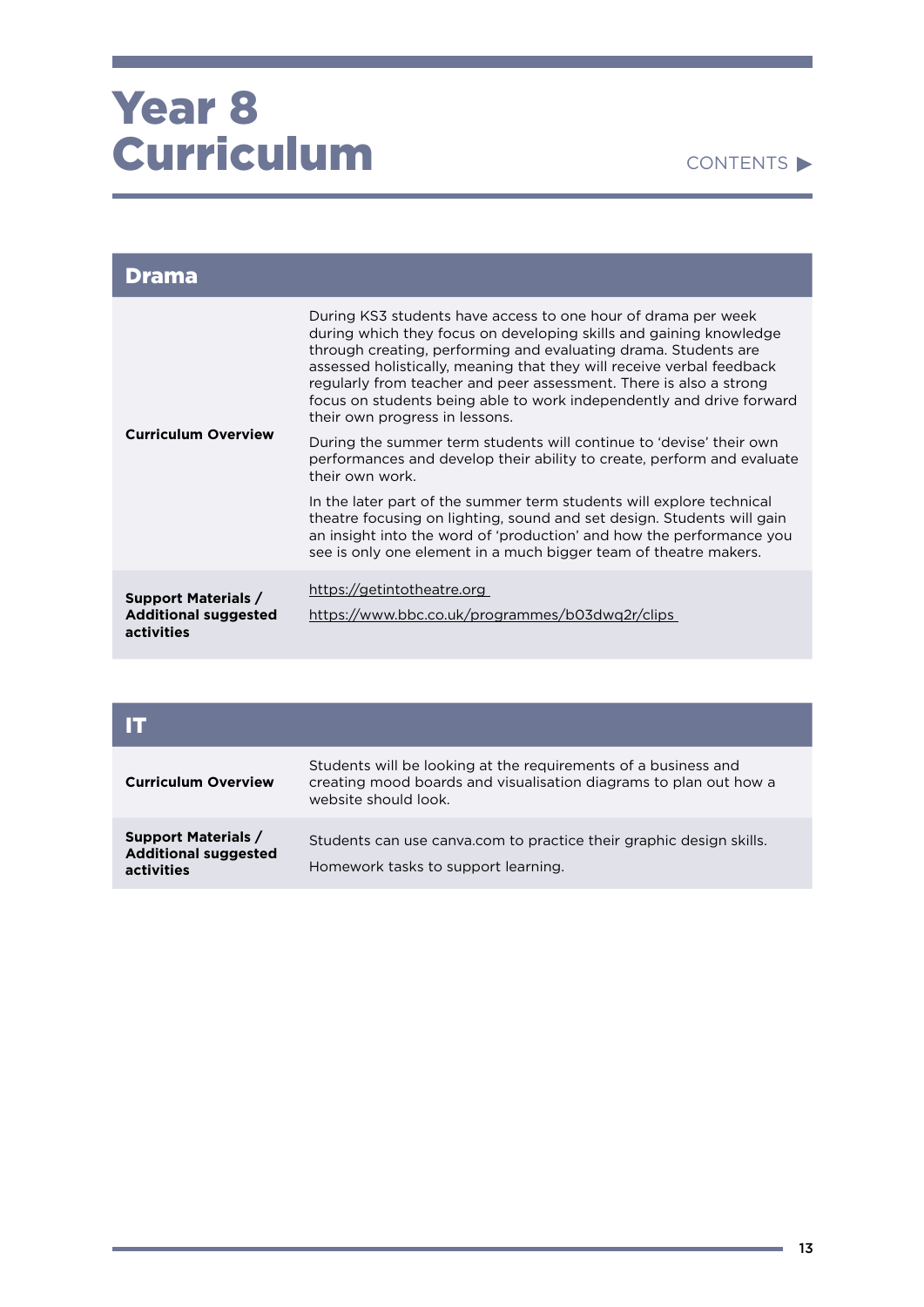#### CONTENTS

| <b>Music</b>                                                            |                                                                                                                                                                                                                                                                                                                                                        |
|-------------------------------------------------------------------------|--------------------------------------------------------------------------------------------------------------------------------------------------------------------------------------------------------------------------------------------------------------------------------------------------------------------------------------------------------|
| <b>Curriculum Overview</b>                                              | This term, students will be learning about Blues Music. They will<br>explore the origins and history of blues music and discuss the cultural<br>impact of the genre. They will write a piece of music with notation<br>using the 12-bar blues and lyrics using an AAB structure. They will also<br>listen (and potentially perform) to Blues examples. |
| <b>Support Materials /</b><br><b>Additional suggested</b><br>activities | Listen to examples of early Blues Music e.g. Robert Johnson, Muddy<br>Waters, BB King.<br>Read the information and listen to the examples on: https://www.bbc.<br>co.uk/bitesize/articles/zkbh2v4                                                                                                                                                      |
|                                                                         |                                                                                                                                                                                                                                                                                                                                                        |

| RE                                                                      |                                                                                                                                                                                                                                               |
|-------------------------------------------------------------------------|-----------------------------------------------------------------------------------------------------------------------------------------------------------------------------------------------------------------------------------------------|
| <b>Curriculum Overview</b>                                              | Students will be completing the following units this term:<br>Spirituality - What is the difference between being religious and being<br>spiritual? What do native Americans believe? How does music and art<br>help us be spiritual?         |
|                                                                         | Skihism - Who are the core figures in Sikhism? What are the 5 Ks?<br>How do Skihs worship?                                                                                                                                                    |
| <b>Support Materials /</b><br><b>Additional suggested</b><br>activities | For help on Sikhism - KS3 Religious Studies - BBC Bitesize<br>Consider reading Native American Spirituality and Religion<br>(learnreligions.com)<br>Consider watching A Brief History of the Amish and their Religious<br>Lifestyle - YouTube |
|                                                                         | Consider watching What is Sikhism?   Religious Studies - My Life, My<br>Religion: Sikhism - YouTube                                                                                                                                           |

٠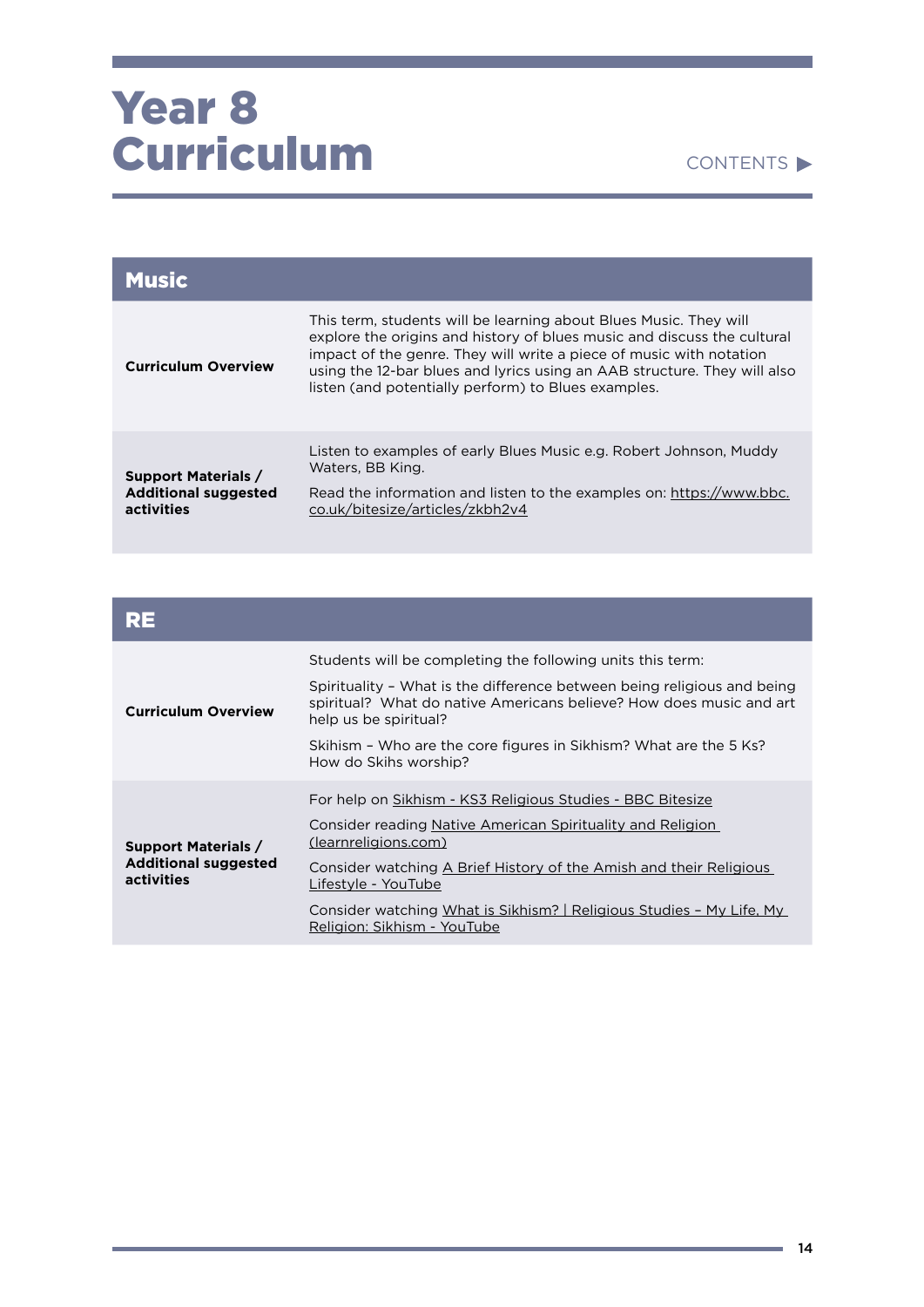### Year<sub>8</sub> Curriculum

#### CONTENTS  $\blacktriangleright$

| <b>Technology</b>                                                       |                                                                                                                                                                                                                                                                                                                                                                              |
|-------------------------------------------------------------------------|------------------------------------------------------------------------------------------------------------------------------------------------------------------------------------------------------------------------------------------------------------------------------------------------------------------------------------------------------------------------------|
| <b>Curriculum Overview</b>                                              | This term will focus on the design process. Students will continue to<br>explore what it takes to produce an outstanding design idea; they<br>will further develop their annotation skills and develop designs for<br>the contents of their 'Party Pack'. Students will explore a range of<br>techniques and materials to produce samples of products for the party<br>pack. |
| <b>Support Materials /</b><br><b>Additional suggested</b><br>activities | Students could further explore designing, by designing a new range of<br>party packs using their knowledge gained in lessons. The theme could<br>be based on a summer holiday party.                                                                                                                                                                                         |

| <b>Dance Y8</b>                                                         |                                                                                                                                                                                                                                                                                                                              |
|-------------------------------------------------------------------------|------------------------------------------------------------------------------------------------------------------------------------------------------------------------------------------------------------------------------------------------------------------------------------------------------------------------------|
| <b>Curriculum Overview</b>                                              | Students will continue to build on skills they have learnt the previous<br>year through a further unit(s) of work. They will challenge students<br>to be creative through working in larger groups and by exploring a<br>variety of choreography tasks through 'Street Dance' and through<br>Musicals 'Throughout the Eras'. |
| <b>Support Materials /</b><br><b>Additional suggested</b><br>activities | KS3 learning journey:<br><u>_https://www.ormistonbolingbrokeacademy.co.uk/page/?_ti-</u><br>tle=Dance&pid=41<br>Homework: To rehearse dance routines, learn key vocabulary and<br>research dance styles                                                                                                                      |

#### Lessons For Life

**Curriculum Overview** 

| The web we want |                            |
|-----------------|----------------------------|
|                 | This project began towards |

the end of last half term and, during this project, students will learn:

- \_ how we are all unique; that recognising and demonstrating personal strengths build self-confidence, self-esteem and good health and wellbeing
- \_ to understand what can affect wellbeing and resilience (e.g. life changes, relationships, achievements and employment)

\_ the impact that media and social media can have on how people think about themselves and express themselves, including regarding body image, physical and mental health

\_ simple strategies to help build resilience to negative opinions, judgements and comments

the characteristics of abusive behaviours, such as grooming, sexual harassment, sexual and emotional abuse, violence and exploitation; to recognise warning signs, including online; how to report abusive behaviours or access support for themselves or others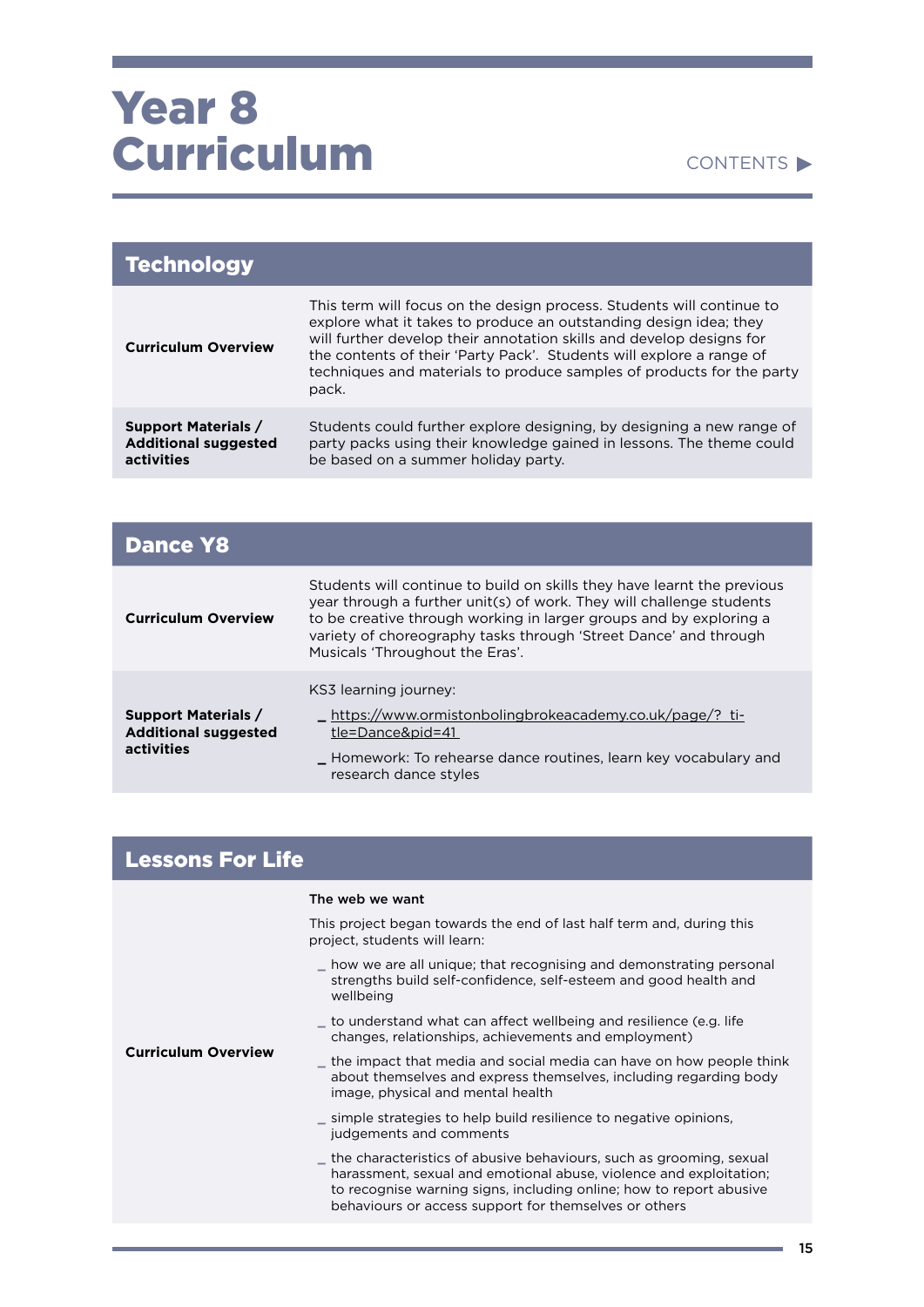#### CONTENTS<sup>></sup>

| <b>Lessons For Life</b> (Continued)                       |                                                                                                                                                                                                                                                                                                                                                                                                                                                                                                                                                                                                                                                                                                                                                                                                                                                                                                                                                                                                                                                                                                                                                                                                                                                                                                                                                                                                                                                                                                                                              |  |
|-----------------------------------------------------------|----------------------------------------------------------------------------------------------------------------------------------------------------------------------------------------------------------------------------------------------------------------------------------------------------------------------------------------------------------------------------------------------------------------------------------------------------------------------------------------------------------------------------------------------------------------------------------------------------------------------------------------------------------------------------------------------------------------------------------------------------------------------------------------------------------------------------------------------------------------------------------------------------------------------------------------------------------------------------------------------------------------------------------------------------------------------------------------------------------------------------------------------------------------------------------------------------------------------------------------------------------------------------------------------------------------------------------------------------------------------------------------------------------------------------------------------------------------------------------------------------------------------------------------------|--|
| <b>Curriculum Overview</b>                                | to recognise bullying, and its impact, in all its forms; the skills and<br>strategies to manage being targeted or witnessing others being bullied<br>to recognise peer influence and to develop strategies for managing it,<br>including online<br>that features of the internet can amplify risks and opportunities, e.g.<br>speed and scale of information sharing, blurred public and private<br>boundaries and a perception of anonymity<br>_ to establish personal values and clear boundaries around aspects of life<br>that they want to remain private; strategies to safely manage personal<br>information and images online, including on social media<br>$\_$ the benefits and positive use of social media, including how it can offer<br>opportunities to engage with a wide variety of views on different issues<br>to understand how the way people present themselves online can have<br>positive and negative impacts on them<br>_ to respond appropriately when things go wrong online, including<br>confidently accessing support, reporting to authorities and platforms<br><b>Careers</b><br>Towards the end of the half term, students will begin a project which looks<br>at how they can begin to plan for their lives beyond school. This will cover:<br>the nature of impartial advice and guidance<br>_ how to access impartial advice and guidance<br>$\_$ the variety of jobs and careers that are available and how to research<br>these<br>how employability skills can be developed throughout their time at |  |
| <b>Support Materials /</b><br><b>Additional suggested</b> | school<br>https://www.thinkuknow.co.uk/11 13/                                                                                                                                                                                                                                                                                                                                                                                                                                                                                                                                                                                                                                                                                                                                                                                                                                                                                                                                                                                                                                                                                                                                                                                                                                                                                                                                                                                                                                                                                                |  |
| activities                                                | https://www.bbc.co.uk/bitesize/careers                                                                                                                                                                                                                                                                                                                                                                                                                                                                                                                                                                                                                                                                                                                                                                                                                                                                                                                                                                                                                                                                                                                                                                                                                                                                                                                                                                                                                                                                                                       |  |

Year 8 Knowledge Organisers can be accessed by clicking this link.

### [Click Here](https://ormistonruncorn-my.sharepoint.com/:f:/g/personal/l_jones_ob-ac_co_uk/EujN_OcWtnpGqj7wgqKCzfYB9LYFlCyeC5dzyABWBpWOtw?e=hTgEMX)

Knowledge Organisers contain key information on specific topics covered within subjects.

and the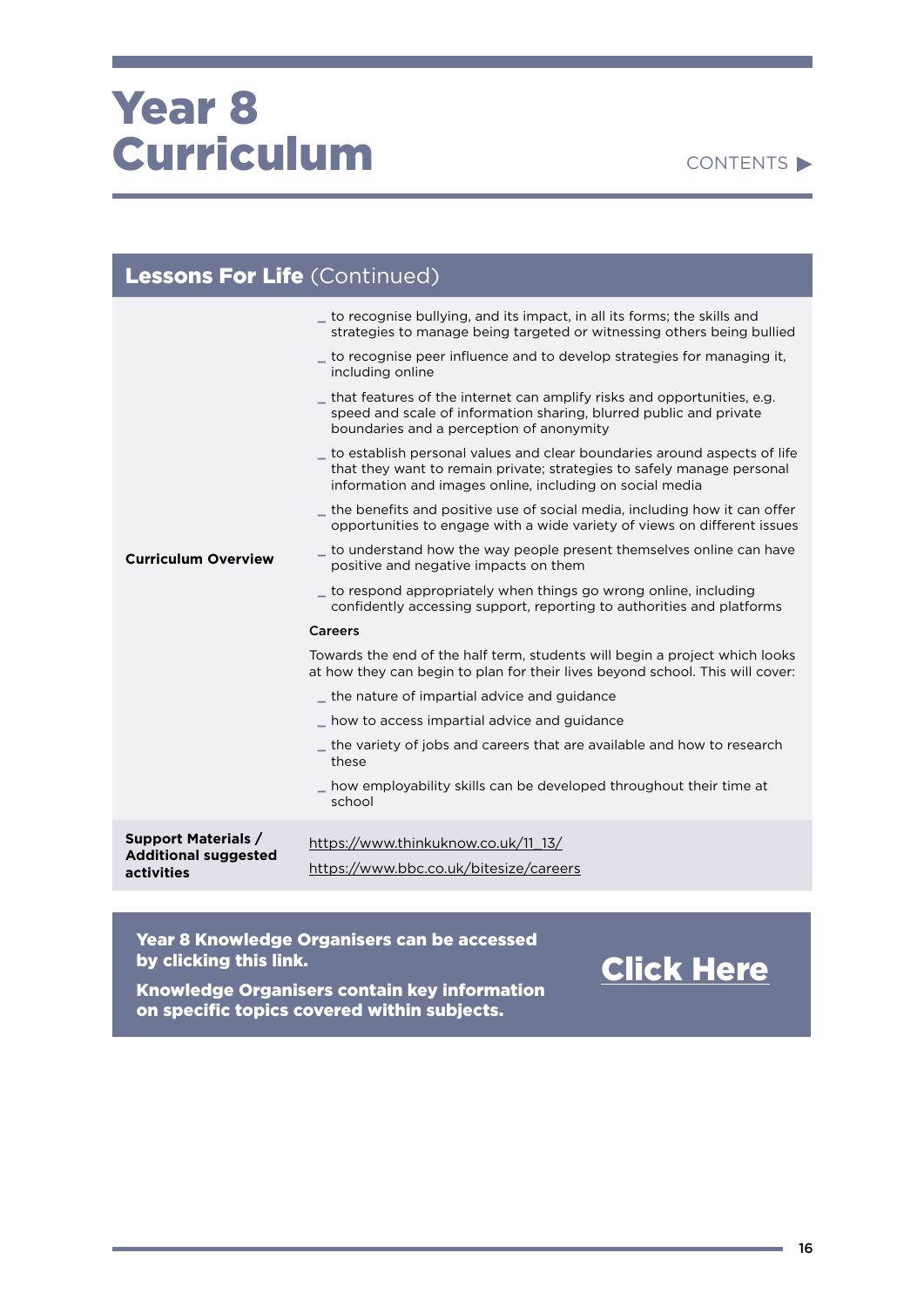

| <b>English</b>                                                                 |                                                                                                                                                                                                                                                                                           |
|--------------------------------------------------------------------------------|-------------------------------------------------------------------------------------------------------------------------------------------------------------------------------------------------------------------------------------------------------------------------------------------|
|                                                                                | Students are reading the novel 'Noughts and Crosses'.<br>They will focus on reading skills of analysis of character and theme and<br>writing skills of using ambitious vocabulary and punctuation for effect.<br>Students will also be completing speech writing in preparation for their |
| <b>Curriculum Overview</b>                                                     | GCSE speaking and listening assessment. This includes:<br>-How to structure a successful speech<br>-How to perform a successful speech                                                                                                                                                    |
| <b>Support Materials /</b><br><b>Additional suggested</b><br><b>activities</b> | Noughts and Crosses https://www.puffinschools.co.uk/resources/ks3-<br>discussion-questions-noughts-and-crosses/ (points for discussion)<br>Using punctuation for effect: https://www.bbc.co.uk/bitesize/guides/<br>zcghcwx/revision/7                                                     |
|                                                                                | Structuring a speech: https://www.bbc.co.uk/bitesize/guides/z2m3gk7/<br>revision/3 https://www.youtube.com/watch?v=I7IYJMqcpyA                                                                                                                                                            |

| <b>Mathematics</b>                                                      |                                                                                                                                                                                                                                                                                                                                                                                                                       |
|-------------------------------------------------------------------------|-----------------------------------------------------------------------------------------------------------------------------------------------------------------------------------------------------------------------------------------------------------------------------------------------------------------------------------------------------------------------------------------------------------------------|
| <b>Curriculum Overview</b>                                              | Students will be working on the more challenging shape topics to<br>ensure they have secured the fundamental skills required for starting<br>their GCSE work next year. Topics include: Rotation and Translation.<br>Pythagoras' theorem and Enlargement and similarity.<br>Students will then move on to solving ratio and proportion<br>problems which again will provide the key skills needed for Key Stage<br>4. |
| <b>Support Materials /</b><br><b>Additional suggested</b><br>activities | https://vle.mathswatch.co.uk/vle/<br>https://whiterosemaths.com/homelearning/year-9/                                                                                                                                                                                                                                                                                                                                  |

| <b>Science</b>                                                          |                                                                                                                                                                                                                                                                                                                                                                      |
|-------------------------------------------------------------------------|----------------------------------------------------------------------------------------------------------------------------------------------------------------------------------------------------------------------------------------------------------------------------------------------------------------------------------------------------------------------|
| <b>Curriculum Overview</b>                                              | Students will be completing the following units this term:<br>States of matter and mixture - How do we separate substances?<br>Atomic structure - What's an atom? How has people's idea of the atom<br>changed over time?<br>Energy stores and transfer - How is energy transferred from one store<br>to another?<br>Waves - How do waves move, reflect and refract? |
| <b>Support Materials /</b><br><b>Additional suggested</b><br>activities | Homework and help videos can be found on weekly on www.Tassomai.<br>com (Aim to meet at least 4 "Daily Goals")<br>https://www.bbc.co.uk/bitesize/guides/zggm8mn/revision/1                                                                                                                                                                                           |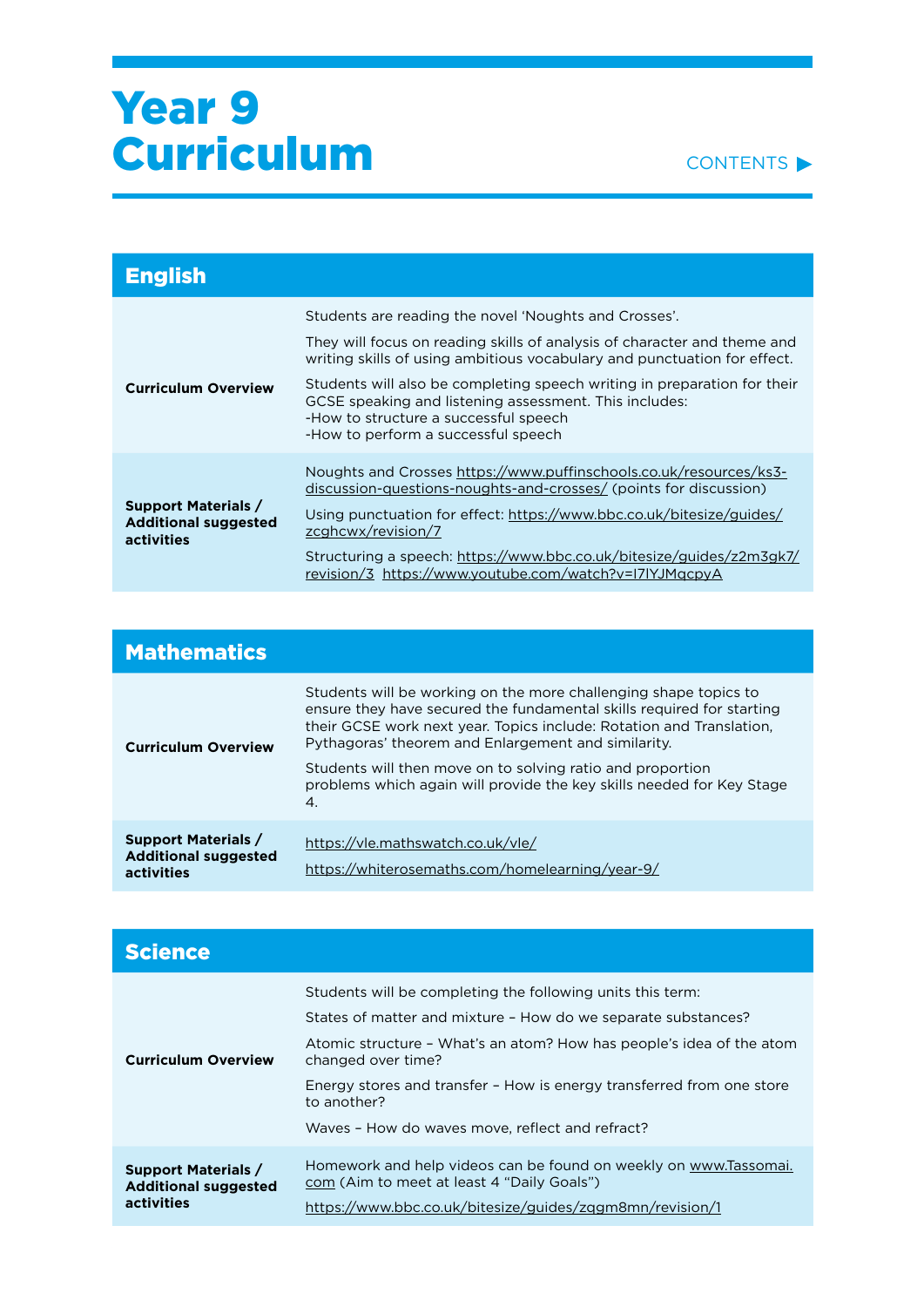

| <b>Spanish</b>                                                          |                                                                                                                                                                                                                                                                                                                                                  |
|-------------------------------------------------------------------------|--------------------------------------------------------------------------------------------------------------------------------------------------------------------------------------------------------------------------------------------------------------------------------------------------------------------------------------------------|
| <b>Curriculum Overview</b>                                              | Students will be completing the following units this term:<br>Family - Describing personalities and talking about relationships with<br>family and friends.<br>Technology - Discussing online activities and popular apps.<br>Grammar consolidation - Past tense, present continuous, future tense<br>and using adjectival agreement accurately. |
| <b>Support Materials /</b><br><b>Additional suggested</b><br>activities | https://www.linguascope.com/Select 'Beginner' level (Ask your class<br>teacher for our school login details).<br>https://www.bbc.co.uk/bitesize/subjects/zfckixs                                                                                                                                                                                 |

| <b>History</b>                                                          |                                                                                                                                                                                                                                                                                                                                                                           |
|-------------------------------------------------------------------------|---------------------------------------------------------------------------------------------------------------------------------------------------------------------------------------------------------------------------------------------------------------------------------------------------------------------------------------------------------------------------|
| <b>Curriculum Overview</b>                                              | Students will be studying the following topics this term:<br>Civil Rights Movement<br>South Africa Apartheid                                                                                                                                                                                                                                                              |
| <b>Support Materials /</b><br><b>Additional suggested</b><br>activities | For help use KS3 History - BBC Bitesize<br>Consider trying to complete the KS3 history section on the Civil<br>Rights Movement and the Cold War on Seneca - Learn 2x Faster<br>(senecalearning.com)<br>Consider watching History of the Civil Rights Movement - YouTube<br>Consider watching Apartheid: The rise and fall of South Africa's<br>'apartness' laws - YouTube |

| <b>Geography</b>                                                        |                                                                                                              |
|-------------------------------------------------------------------------|--------------------------------------------------------------------------------------------------------------|
|                                                                         | Students will be studying the following topics this term;                                                    |
| <b>Curriculum Overview</b>                                              | World Cities (continued) What is the impact of an urbanising world?<br>How does Liverpool compare to Mumbai? |
|                                                                         | Russia- What is key to understanding Russia? Why is Russia a<br>superpower?                                  |
| <b>Support Materials /</b><br><b>Additional suggested</b><br>activities | For help on https://www.bbc.co.uk/bitesize/topics/z96vr82                                                    |
|                                                                         | Consider interacting with https://www.rgs.org/schools/teaching-<br>resources/russia-s-regions-and-roles/     |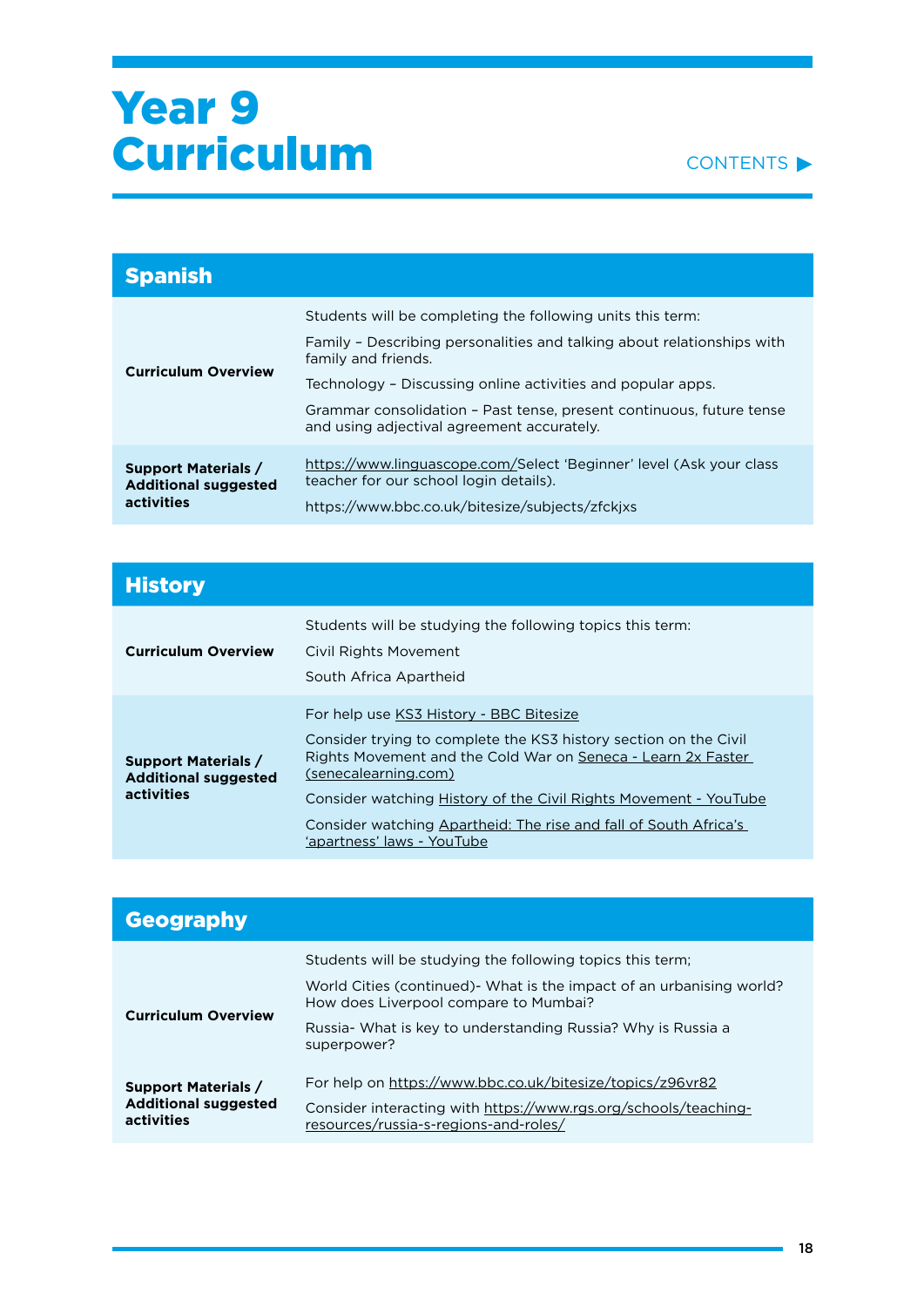

| <b>Physical Education</b>                                               |                                                                                                                                                                                                                                                                                                                                                                                                                                                                                                                                                                                                                                                                                                      |
|-------------------------------------------------------------------------|------------------------------------------------------------------------------------------------------------------------------------------------------------------------------------------------------------------------------------------------------------------------------------------------------------------------------------------------------------------------------------------------------------------------------------------------------------------------------------------------------------------------------------------------------------------------------------------------------------------------------------------------------------------------------------------------------|
| <b>Curriculum Overview</b>                                              | As part of the Sports Leaders, level 1 Award, students will explore a<br>range of leadership skills and attributes of effective sports leaders.<br>They will have the opportunity to put this into practice to develop their<br>own leadership skills by leading their peers in a sport of their choice.<br>Students will increase their knowledge of rules and regulations in their<br>sports, whilst learning tactics, skills and strategies to outwit opponents<br>in competitive sports such as cricket, netball, basketball and handball.<br>Students will gain an appreciation of sportsmanship and the positive<br>impact of a healthy, active lifestyle whilst developing a love for sports. |
|                                                                         |                                                                                                                                                                                                                                                                                                                                                                                                                                                                                                                                                                                                                                                                                                      |
| <b>Support Materials /</b><br><b>Additional suggested</b><br>activities | https://www.bbc.co.uk/bitesize/subjects/zdhs34j<br>Watching elite athletes on television.<br>Joining a local team:<br>Cricket = Runcorn Cricket Club<br>Basketball = Runcorn Rockets Basketball<br>Handball = Warrington Wolves                                                                                                                                                                                                                                                                                                                                                                                                                                                                      |
|                                                                         | Beechwood = Netball                                                                                                                                                                                                                                                                                                                                                                                                                                                                                                                                                                                                                                                                                  |

| <b>Curriculum Overview</b>                                              | Students will be looking at the requirements of a business and creating<br>mood boards and visualisation diagrams to plan out how a website<br>should look. |
|-------------------------------------------------------------------------|-------------------------------------------------------------------------------------------------------------------------------------------------------------|
| <b>Support Materials /</b><br><b>Additional suggested</b><br>activities | Students can use canva.com to practice their graphic design skills.<br>Homework tasks to support learning.                                                  |

| <b>Technology</b>                                                       |                                                                                                                                                                                                                                                                                                                                                                |
|-------------------------------------------------------------------------|----------------------------------------------------------------------------------------------------------------------------------------------------------------------------------------------------------------------------------------------------------------------------------------------------------------------------------------------------------------|
| <b>Curriculum Overview</b>                                              | This term will focus on the design process. Students will continue to<br>explore what it takes to produce an outstanding design idea; they will<br>continue to design pages for their 'pop-up' book. Students will then<br>also begin to make the sample pages for the book, using the pop-<br>up techniques learnt. Evaluation will take place at each stage. |
| <b>Support Materials /</b><br><b>Additional suggested</b><br>activities | At Home, students could design a further two pages for their<br>story book, and could explore/research samples and different pop<br>up techniques to support their work in lessons.                                                                                                                                                                            |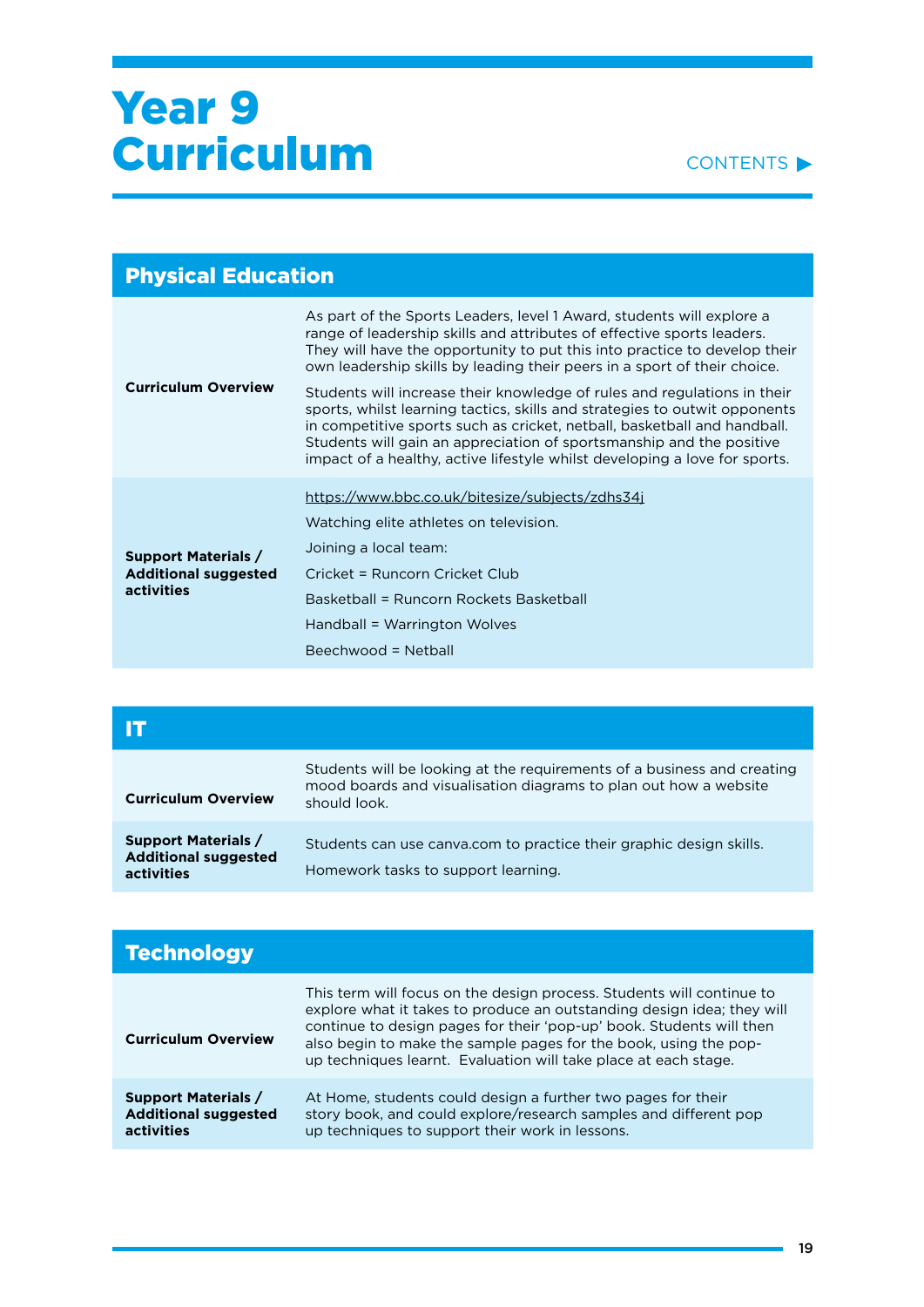

| <b>Drama</b>                                                                   |                                                                                                                                                                                                                                                                    |
|--------------------------------------------------------------------------------|--------------------------------------------------------------------------------------------------------------------------------------------------------------------------------------------------------------------------------------------------------------------|
|                                                                                | During KS3 students have access to one hour of drama per week<br>during which they focus on developing skills and gaining knowledge<br>through creating, performing and evaluating drama.                                                                          |
| <b>Curriculum Overview</b>                                                     | Students are assessed holistically, meaning that they will receive verbal<br>feedback regularly from teacher and peer assessment. There is also a<br>strong focus on students being able to work independently and drive<br>forward their own progress in lessons. |
|                                                                                | Year 9 receive a set number of Drama lessons each year and carousel<br>around a number of different subjects. Whilst they are in Drama, they<br>study the play 'Teechers' by John Godber and issue-based theatre<br>focusing on the impact of drink driving.       |
| <b>Support Materials /</b><br><b>Additional suggested</b><br><b>activities</b> |                                                                                                                                                                                                                                                                    |
|                                                                                |                                                                                                                                                                                                                                                                    |

| <b>Dance</b>                                              |                                                                                                                                                                                                                                                                                                                                                                                  |
|-----------------------------------------------------------|----------------------------------------------------------------------------------------------------------------------------------------------------------------------------------------------------------------------------------------------------------------------------------------------------------------------------------------------------------------------------------|
| <b>Curriculum Overview</b>                                | In this year students will study 'Contemporary Dance' preparing<br>them for GCSE dance studies. They will analyse famous dance works<br>studying the choreographic intent, stimuli and production features.<br>Furthermore, students will explore different 'Cultures' of dance<br>to broaden their knowledge of dance styles through creating and<br>performing their own work. |
| <b>Support Materials /</b><br><b>Additional suggested</b> | <b>KS3 learning journey:</b><br>https://www.ormistonbolingbrokeacademy.co.uk/<br>page/?title=Dance&pid=41                                                                                                                                                                                                                                                                        |
| activities                                                | Homework: To learn subject specific vocabulary and their<br>definitions:<br>Subject Vocabulary                                                                                                                                                                                                                                                                                   |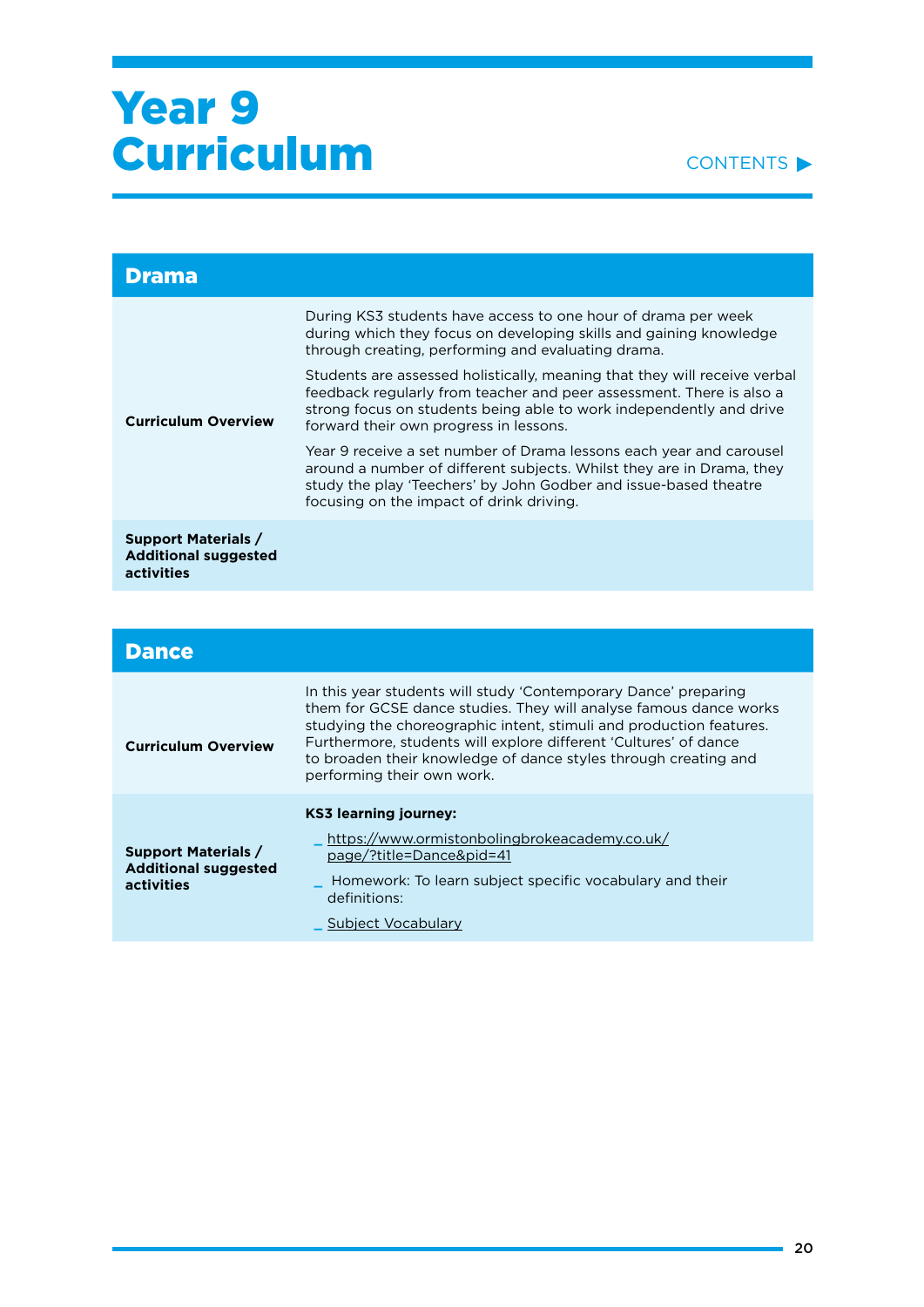

| <b>Music</b>                                                                   |                                                                                                                                                                                                                                                                                                                                                                                                              |
|--------------------------------------------------------------------------------|--------------------------------------------------------------------------------------------------------------------------------------------------------------------------------------------------------------------------------------------------------------------------------------------------------------------------------------------------------------------------------------------------------------|
| <b>Curriculum Overview</b>                                                     | This term, students will be learning about Film Music.<br>By the end of this project, students should:<br>$\_$ Have developed an initial understanding of how and why music is<br>used in film and ty.<br>Be able to describe some of the features and characteristics of film<br>music.<br>$\_$ Have the ability to demonstrate their understanding of film music $\,$<br>through a practical presentation. |
| <b>Support Materials /</b><br><b>Additional Suggested</b><br><b>Activities</b> | Download free film editing apps such<br>as: Vlogit, FilmoraGO, VivaVideo.<br>Download the free app: Video Downloader to download videos<br>from YouTube.<br>$\_$ Watch and movie or TV show and try to recognise some of the key<br>terms explored in lessons.<br>_ Watch Jaws specifically and notice how music is used to create<br>tension within the film.                                               |

| Art                                                                            |                                                                                                                                                                                                                                         |
|--------------------------------------------------------------------------------|-----------------------------------------------------------------------------------------------------------------------------------------------------------------------------------------------------------------------------------------|
| <b>Curriculum Overview</b>                                                     | Students are practicing pattern and shape work to project onto a<br>printed image of themselves. This allows students to experiment whilst<br>developing their drawing and colour relationships.                                        |
| <b>Support Materials /</b><br><b>Additional suggested</b><br><b>activities</b> | Consider researching the work of Zentangle art to support ideas.<br>Create a PowerPoint of potential images that students would like to<br>use in their projections, e.g., Marvel logos, animal patterns, plants and<br>flower imagery. |

| <b>Lessons for Life</b>    |                                                                                                                                                                |
|----------------------------|----------------------------------------------------------------------------------------------------------------------------------------------------------------|
| <b>Curriculum Overview</b> | Look after yourself                                                                                                                                            |
|                            | This project began towards the end of last half term and, during this project,<br>students will learn:                                                         |
|                            | the positive and negative uses of drugs in society including the safe use of<br>prescribed and over the counter medicines; responsible use of antibiotics      |
|                            | _ to evaluate myths, misconceptions, social norms and cultural values relating<br>to drug, alcohol and tobacco use                                             |
|                            | strategies to manage a range of influences on drug, alcohol and tobacco<br>use, including peers                                                                |
|                            | _ information about alcohol, nicotine and other legal and illegal substances,<br>including the short-term and long-term health risks associated with their use |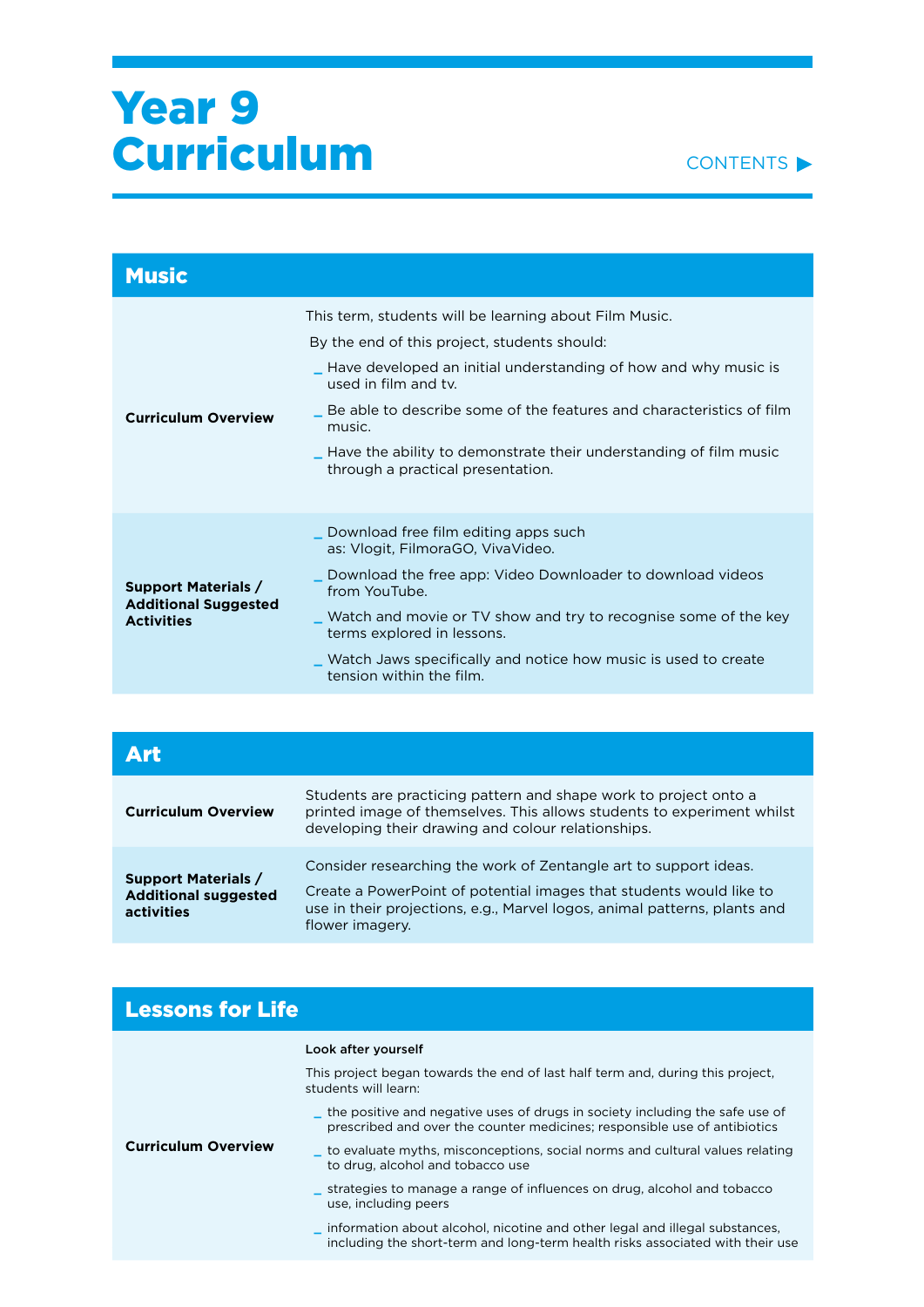$L_{\text{max}}$  is  $L_{\text{max}}$ 



| <b>Lessons for Life (Continued)</b>                       |                                                                                                                                                                                                      |
|-----------------------------------------------------------|------------------------------------------------------------------------------------------------------------------------------------------------------------------------------------------------------|
|                                                           | the personal and social risks and consequences of substance use and misuse<br>including occasional use                                                                                               |
|                                                           | the law relating to the supply, use and misuse of legal and illegal substances                                                                                                                       |
|                                                           | about the concepts of dependence and addiction including awareness of<br>help to overcome addictions                                                                                                 |
|                                                           | about the factors that contribute to young people joining gangs; the social,<br>legal and physical consequences of gang behaviours                                                                   |
|                                                           | strategies to manage pressure to join a gang, exit strategies and how to<br>access appropriate support                                                                                               |
|                                                           | motivations, misconceptions and consequences of carrying weapons and<br>strategies for managing pressure to carry a weapon                                                                           |
|                                                           | to manage the influence of drugs and alcohol on decision-making within<br>relationships and social situations                                                                                        |
| <b>Curriculum Overview</b>                                | how to safely and responsibly form, maintain and manage positive<br>relationships, including online                                                                                                  |
|                                                           | the qualities and behaviours they should expect and exhibit in a wide variety<br>of positive relationships (including in school and wider society, family and<br>friendships, including online)      |
|                                                           | Careers                                                                                                                                                                                              |
|                                                           | Towards the end of the half term, students will begin a project which looks at<br>how they can begin to plan for their lives beyond school. This will cover:                                         |
|                                                           | the nature of impartial advice and guidance                                                                                                                                                          |
|                                                           | how to access impartial advice and guidance                                                                                                                                                          |
|                                                           | the variety of jobs and careers that are available and how to research these                                                                                                                         |
|                                                           | how employability skills can be developed throughout their time at school                                                                                                                            |
|                                                           | three sessions delivered by Shaping Futures, covering Labour Market<br>Information and Higher Education, investigating which jobs are becoming<br>more and less popular and what university is about |
| <b>Support Materials /</b><br><b>Additional suggested</b> | https://www.bbc.co.uk/bitesize/careers                                                                                                                                                               |

Year 9 Knowledge Organisers can be accessed by clicking this link.

**activities** 

[Click Here](https://ormistonruncorn-my.sharepoint.com/:f:/g/personal/l_jones_ob-ac_co_uk/EphWPBctcXZKnb5QsCiI_vcBC7UGMCkJ4urSF59AI0xnlw?e=VUpKx7)

Knowledge Organisers contain key information on specific topics covered within subjects.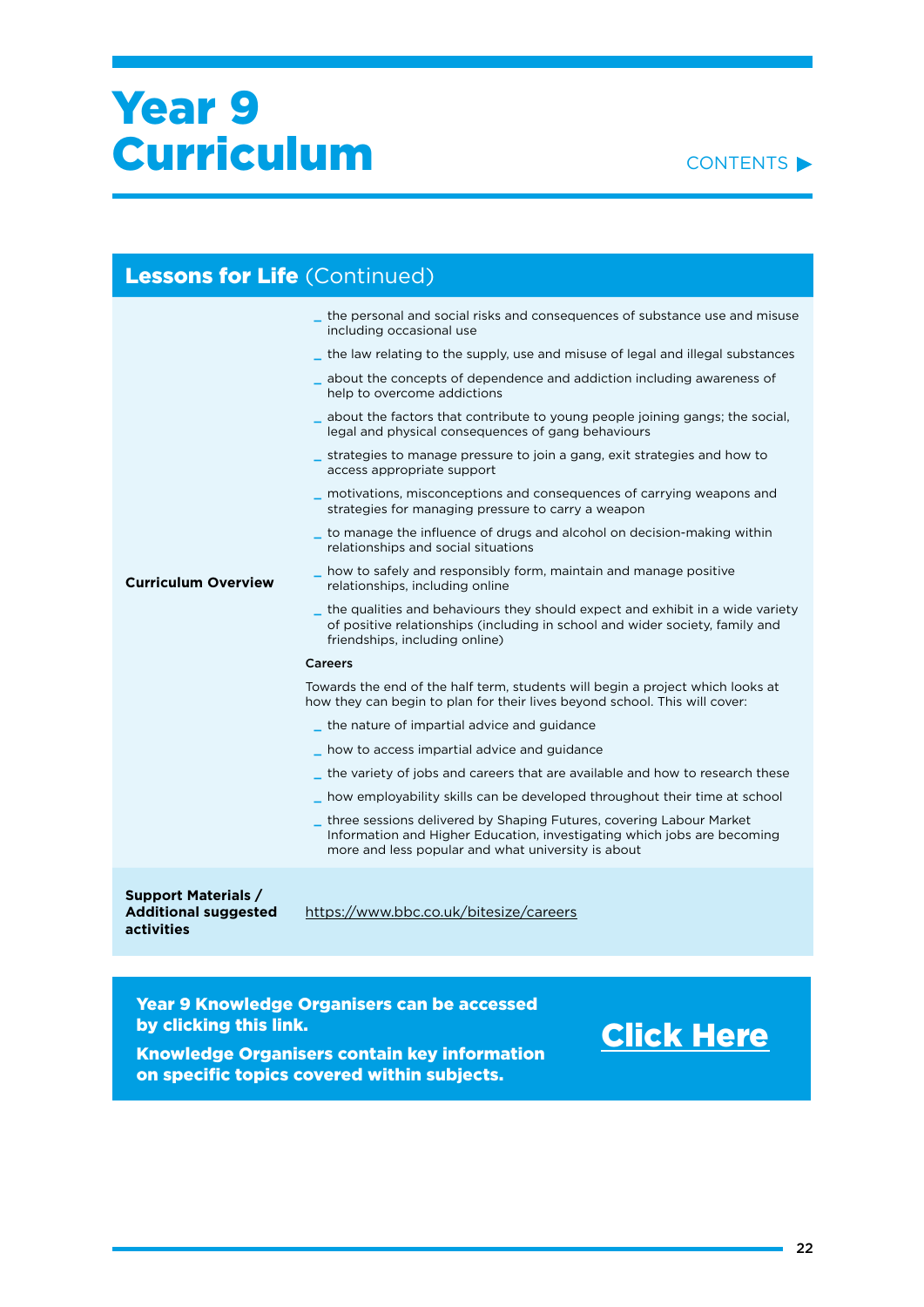#### CONTENTS

| <b>English (Core)</b>                                                          |                                                                                                                                                     |
|--------------------------------------------------------------------------------|-----------------------------------------------------------------------------------------------------------------------------------------------------|
| <b>Curriculum Overview</b>                                                     | This term, students will be focusing on poetry and Shakespeare as<br>part of their GCSE course for English Literature. This includes:               |
|                                                                                | Edugas Poetry Anthology- analysing poems, studying                                                                                                  |
|                                                                                | contextual knowledge and comparing poems by theme.                                                                                                  |
|                                                                                | The Merchant of Venice - understanding plot, character and thematic<br>links. Analysing language and meaning.                                       |
| <b>Support Materials /</b><br><b>Additional suggested</b><br><b>activities</b> | No Fear Shakespeare - http://161.221.19.21/nofear/shakespeare/<br>merchant/page 2/Sparknotes - https://www.sparknotes.com/<br>shakespeare/merchant/ |
|                                                                                | Edugas Poetry Anthology revision guide available at CGP                                                                                             |
|                                                                                | Seneca homework (weekly-launched Friday 3pm, due Tuesday 9am).                                                                                      |

### Mathematics (Core)

|                                                                         | The content covered in Y10 depends on which scheme of the three<br>schemes of work the students are following, Higher, Crossover or<br>Working Towards. This is to ensure that we provide students with the<br>fundamental skills required for their GCSE work.<br>Higher (1001, 1002, 10b1) - Further trigonometry; cumulative<br>frequency and box plots; histograms; circle theorems and algebraic |
|-------------------------------------------------------------------------|-------------------------------------------------------------------------------------------------------------------------------------------------------------------------------------------------------------------------------------------------------------------------------------------------------------------------------------------------------------------------------------------------------|
| <b>Curriculum Overview</b>                                              | fractions                                                                                                                                                                                                                                                                                                                                                                                             |
|                                                                         | Crossover (10o3, 10o4, 10b2) - Probability; interior and exterior<br>angles; surface area and volume; circles and transformations                                                                                                                                                                                                                                                                     |
|                                                                         | Working towards (10b3, 10b4) - Plans and elevations; surface area<br>and volume; probability; transformations and two-way tables                                                                                                                                                                                                                                                                      |
| <b>Support Materials /</b><br><b>Additional suggested</b><br>activities | https://vle.mathswatch.co.uk/vle/                                                                                                                                                                                                                                                                                                                                                                     |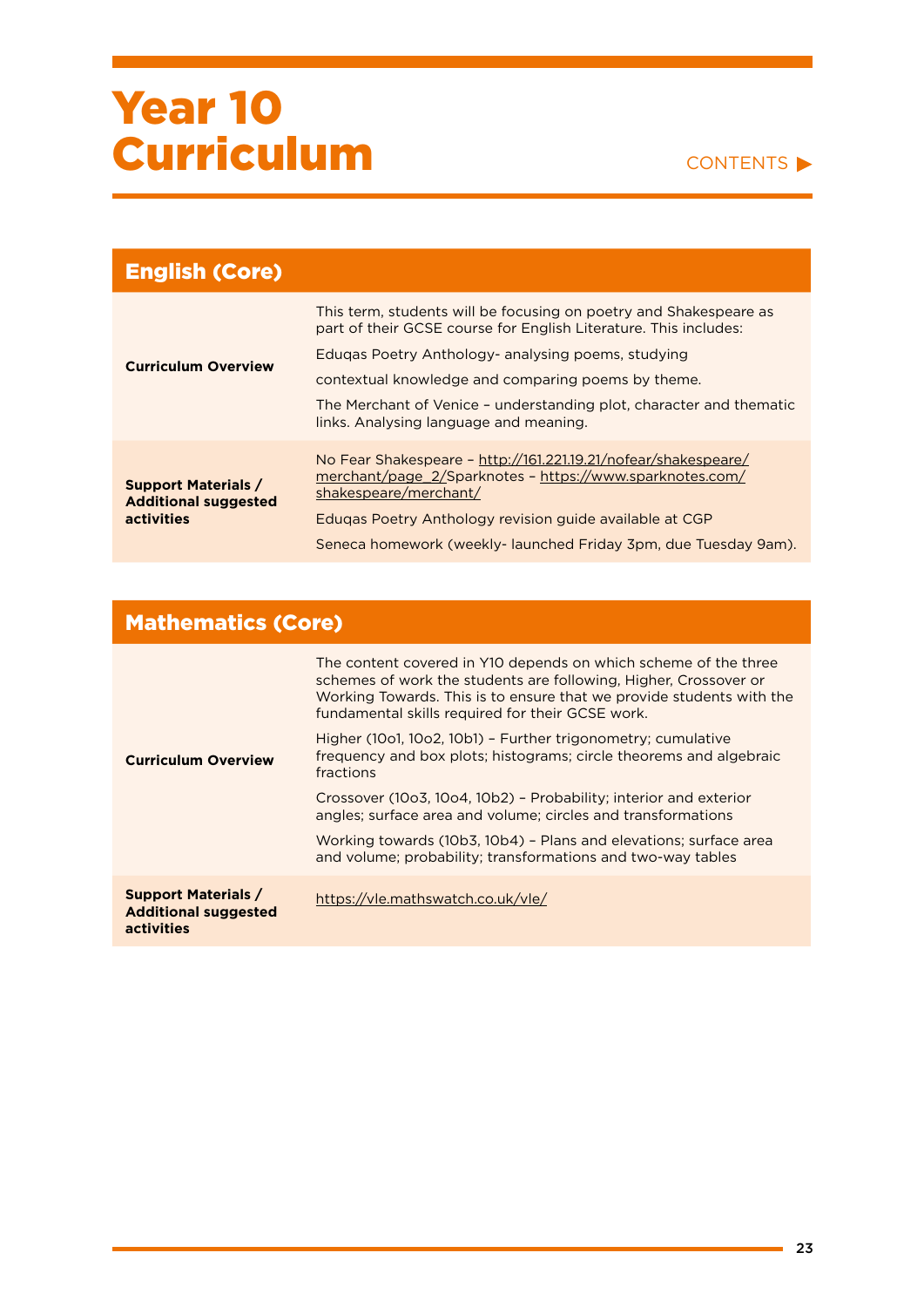

| <b>Science (Core)</b>                                                          |                                                                                                                                                                                                                                                                                                                          |
|--------------------------------------------------------------------------------|--------------------------------------------------------------------------------------------------------------------------------------------------------------------------------------------------------------------------------------------------------------------------------------------------------------------------|
| <b>Curriculum Overview</b>                                                     | Students will be completing the following units this term:<br>Radioactivity - What is radiation? How does it impact on us?<br>Work and Power - How do objects affect each other?<br>Electricity - What are series and parallel circuits? How does<br>resistance affect a circuit? How can we be safe around electricity? |
| <b>Support Materials /</b><br><b>Additional suggested</b><br><b>activities</b> | Homework and help videos can be found on weekly on www.<br>Tassomai.com (Aim to meet at least 4 "Daily Goals").<br>https://phet.colorado.edu/en/simulation/circuit-construction-kit-dc                                                                                                                                   |

| <b>Physical Education (Core)</b> |  |
|----------------------------------|--|
|                                  |  |

| <b>Curriculum Overview</b>                                                     | This term students will have the following options of activities as part<br>of their core PE lessons:<br>Creative - gymnastics, dance, trampoline, parkour.<br>Healthy - fitness, boxercise, spin bikes, aerobics.<br>Competitive – ball and bat games, team games, individual games. |
|--------------------------------------------------------------------------------|---------------------------------------------------------------------------------------------------------------------------------------------------------------------------------------------------------------------------------------------------------------------------------------|
| <b>Support Materials /</b><br><b>Additional suggested</b><br><b>activities</b> | https://www.bbc.co.uk/bitesize/subjects/zdhs34j<br>Watching elite athletes on television.<br>Consider Joining a local team:<br>Cricket = Runcorn Cricket Club.<br>Basketball = Runcorn Rockets Basketball.<br>Handball = Warrington Wolves.<br>$Beechwood = Netball$                  |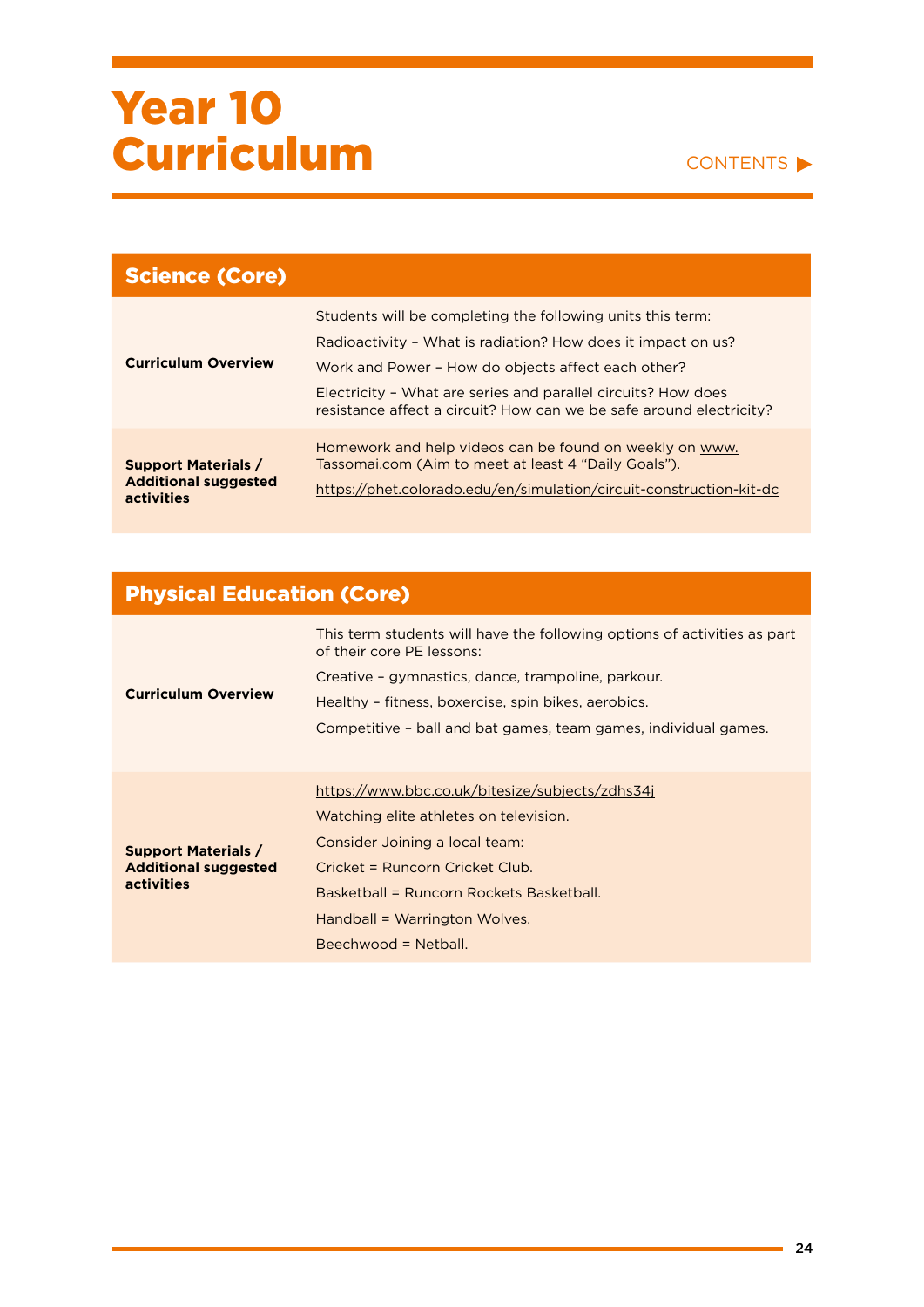#### CONTENTS

| <b>History (Optional)</b>                                                      |                                                                                                                                                                                                                        |
|--------------------------------------------------------------------------------|------------------------------------------------------------------------------------------------------------------------------------------------------------------------------------------------------------------------|
| <b>Curriculum Overview</b>                                                     | This term students are studying the threats to Queen Elizabeth's<br>throne and how she maintained power. Students will learn about<br>life and culture in Elizabethan England, with consideration to the<br>following; |
|                                                                                | Domestic Threats to Queen Elizabeth - Why do the Northern Earls<br>revolt? Why are there plots against Elizabeth? Who is Sir Francis<br>Walsingham?                                                                    |
|                                                                                | Foreign Threats to Queen Elizabeth - How do Spain and England end<br>up enemies? What is the Spanish Armada? Who is Sir Francis Drake?                                                                                 |
|                                                                                | Elizabethan Society - What does Elizabethan education look like?<br>What do people do for sports and pastimes? Why is exploration<br>important? How are the poor dealt with?                                           |
|                                                                                | Elizabethan Colonies - Who is Sir Walter Rayleigh? How does the<br>Virginia Colony fail?                                                                                                                               |
| <b>Support Materials /</b><br><b>Additional suggested</b><br><b>activities</b> | For help- https://www.bbc.co.uk/bitesize/examspecs/zw4bv4j                                                                                                                                                             |
|                                                                                | Consider completing the Edexcel sections for Elizabethan<br>England Seneca - Learn 2x Faster (senecalearning.com)                                                                                                      |
|                                                                                | Consider watching GCSE History: Plots to Kill Elizabeth   Ridolfi,<br><b>Throckmorton &amp; Babington Plots - YouTube</b>                                                                                              |
|                                                                                | Consider watching Elizabethan Education - YouTube                                                                                                                                                                      |

### Geography (Optional)

| <b>Curriculum Overview</b>                                                     | Students will be completing the following units this term:                            |
|--------------------------------------------------------------------------------|---------------------------------------------------------------------------------------|
|                                                                                | Weather and Climate - Why does weather and climate vary and how<br>does it affect us? |
|                                                                                | River Fieldwork - How do rivers change from source to mouth?                          |
| <b>Support Materials /</b><br><b>Additional suggested</b><br><b>activities</b> | For help on https://www.bbc.co.uk/bitesize/topics/zmy9wmn                             |
|                                                                                | Consider using-https://timeforgeography.co.uk/                                        |
|                                                                                | For help on-                                                                          |
|                                                                                | https://www.bbc.co.uk/bitesize/guides/zq42ycw/revision/1                              |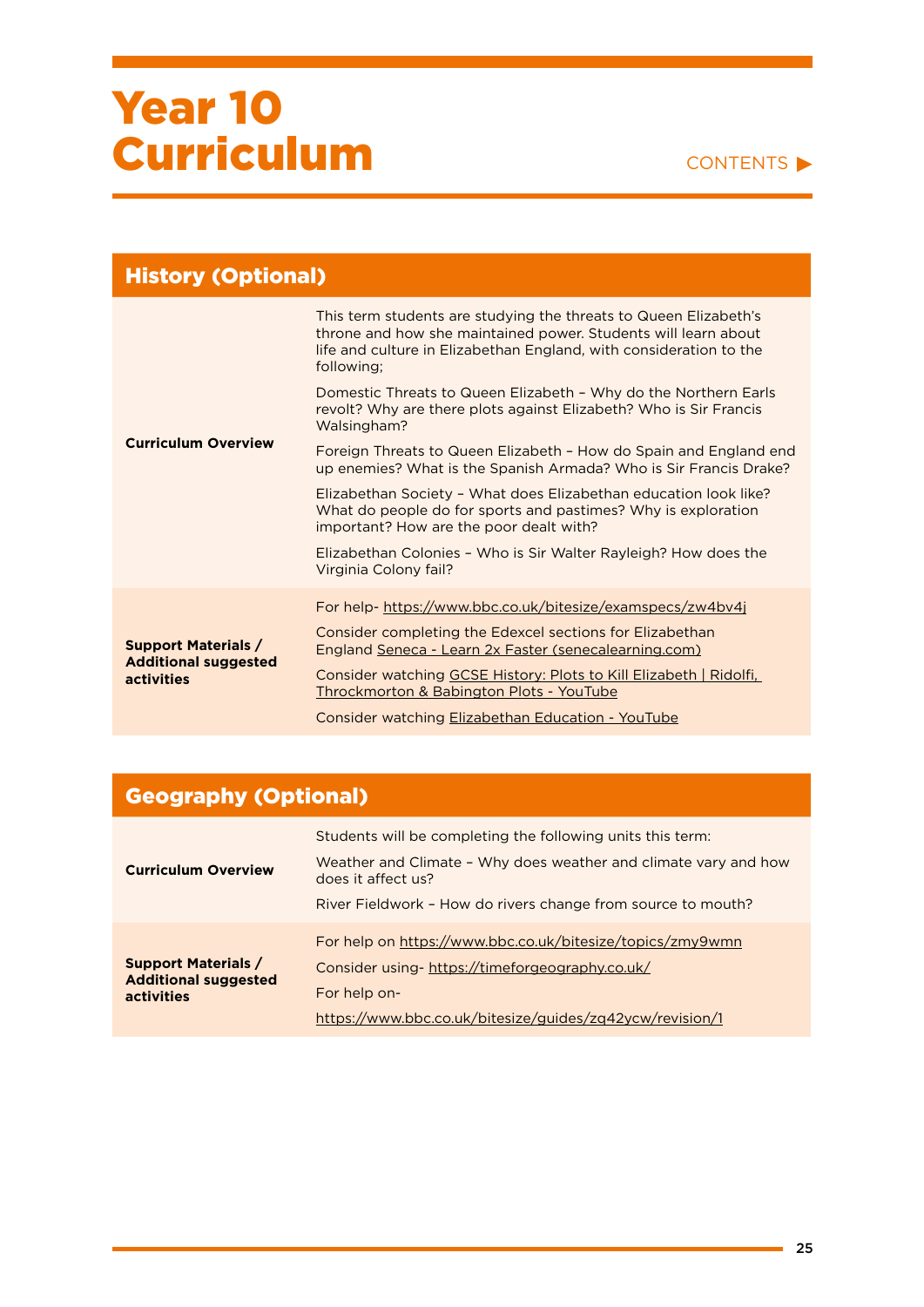

| <b>Spanish (Optional)</b>                                                      |                                                                                                                                                            |
|--------------------------------------------------------------------------------|------------------------------------------------------------------------------------------------------------------------------------------------------------|
|                                                                                | Students will be completing the following units this term:                                                                                                 |
| <b>Curriculum Overview</b>                                                     | My City - Looking at advantages and disadvantages of city life and<br>how they would improve their city.                                                   |
|                                                                                | Jobs - Discussing a variety of different careers, types of work tasks<br>and earning money.                                                                |
|                                                                                | Future Life - Making plans for a gap year and discussing options after<br>leaving school; apprenticeship, university etc.                                  |
| <b>Support Materials /</b><br><b>Additional suggested</b><br><b>activities</b> | https://www.linguascope.com/ Select dite> level (Ask your<br>class teacher for our school login details)                                                   |
|                                                                                | https://www.bbc.co.uk/bitesize/subjects/z4dqxnb                                                                                                            |
|                                                                                | https://studyspanish.com/verbs                                                                                                                             |
|                                                                                | https://senecalearning.com/en-GB/ Students should already have<br>an account set up. Speak to your class teacher if you need help<br>accessing your class. |

| <b>IT (Optional)</b>                                                    |                                                                                                                                                                             |
|-------------------------------------------------------------------------|-----------------------------------------------------------------------------------------------------------------------------------------------------------------------------|
| <b>Curriculum Overview</b>                                              | Students will be creating a set of plans to design and evaluate their<br>own graphical user interface. This will be in the form of a touch<br>screen at a football stadium. |
| <b>Support Materials /</b><br><b>Additional suggested</b><br>activities | BTFC website.<br>Google classroom - resources available on each of the classrooms.<br><b>BBC Bitesize.</b><br><b>OBA Revision Guide.</b>                                    |

ä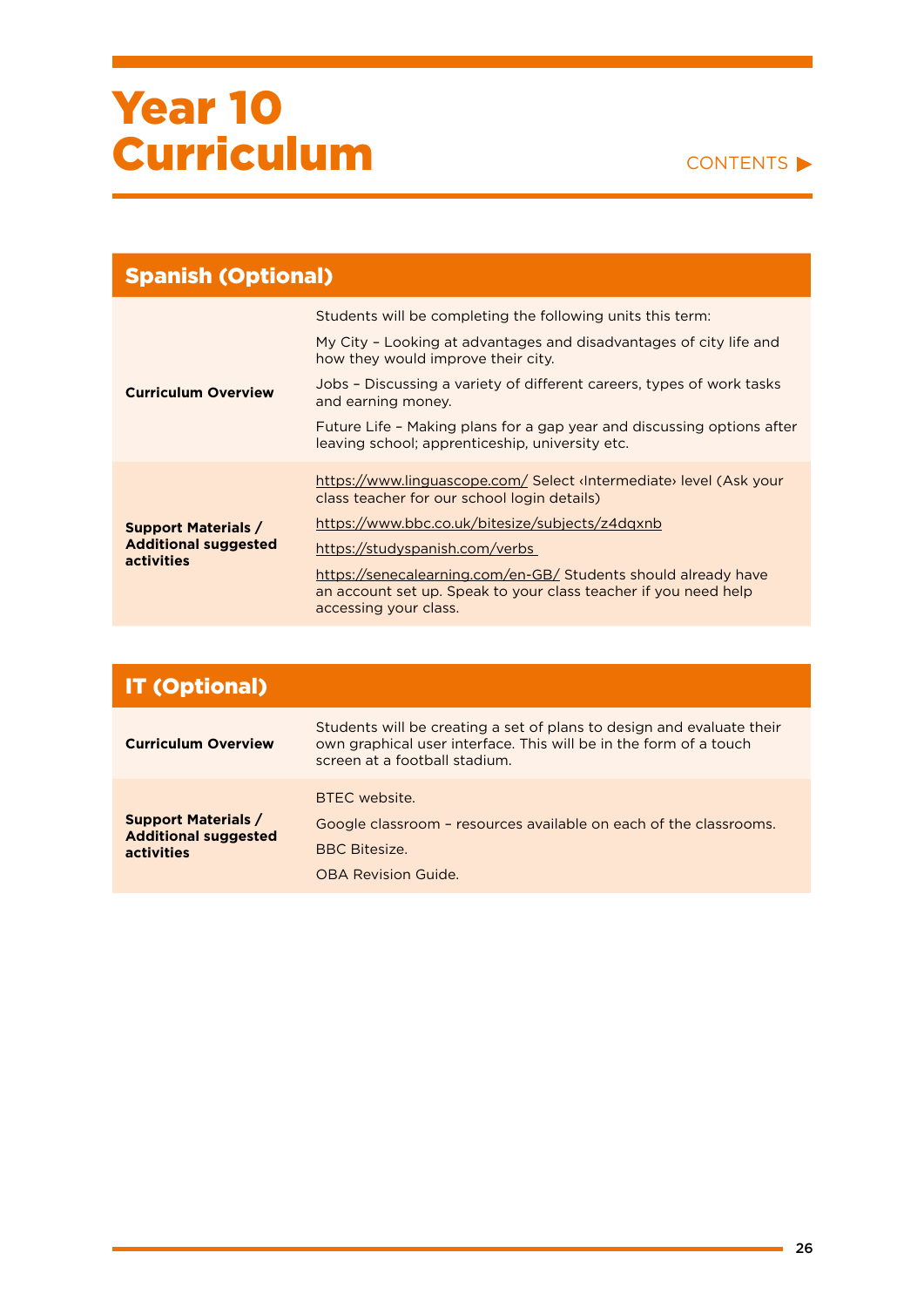

| <b>Business (Optional)</b>                                                     |                                                                                                                                         |
|--------------------------------------------------------------------------------|-----------------------------------------------------------------------------------------------------------------------------------------|
| <b>Curriculum Overview</b>                                                     | As part of the BTEC Tech Award in Enterprise, students are looking<br>at profit and loss calculations in preparation for their exam.    |
| <b>Support Materials /</b><br><b>Additional suggested</b><br><b>activities</b> | BTFC website.<br>Google Classroom - resources available on each of the classrooms.<br><b>BBC Bitesize.</b><br><b>OBA Revision Guide</b> |

| <b>Drama (Optional)</b>                                                 |                                                                                                                                                                                                                                                                                                                                                                                                                                                                                                                                                                                                                                                     |  |
|-------------------------------------------------------------------------|-----------------------------------------------------------------------------------------------------------------------------------------------------------------------------------------------------------------------------------------------------------------------------------------------------------------------------------------------------------------------------------------------------------------------------------------------------------------------------------------------------------------------------------------------------------------------------------------------------------------------------------------------------|--|
| <b>Curriculum Overview</b>                                              | The GCSE course is centred on students exploring the world of<br>theatre, analysing how theatre is created and how technical theatre<br>enhances the audience's enjoyment and understanding.                                                                                                                                                                                                                                                                                                                                                                                                                                                        |  |
|                                                                         | Students will continue to devise their own performances as part of<br>Component 1 Devising (40% of the course) and develop a portfolio of<br>2000 words during which they analyse and evaluate the process.                                                                                                                                                                                                                                                                                                                                                                                                                                         |  |
|                                                                         | Enrichment is every Wednesday 3-4pm after school and it is vital<br>that all students attend as they are working in groups.                                                                                                                                                                                                                                                                                                                                                                                                                                                                                                                         |  |
| <b>Support Materials /</b><br><b>Additional suggested</b><br>activities | <b>GCSE Drama Devising:</b><br>https://www.bbc.co.uk/bitesize/guides/zk6gscw/revision/1<br>https://www.bbc.co.uk/bitesize/guides/zn4xwty/revision/1<br>https://www.bbc.co.uk/bitesize/guides/zdp4vk7/revision/1<br>https://www.bbc.co.uk/bitesize/guides/zvph2sg/revision/1<br>https://www.bbc.co.uk/bitesize/guides/zm3j47h/revision/1<br>https://www.bbc.co.uk/bitesize/guides/zkhcy9q/revision/1<br>https://www.bbc.co.uk/bitesize/guides/zfdp2sg/revision/1<br>https://www.bbc.co.uk/bitesize/guides/zrxbnrd/revision/1<br>https://www.bbc.co.uk/bitesize/guides/z4trf4j/revision/1<br>https://www.bbc.co.uk/bitesize/guides/zkp4vk7/revision/1 |  |

ä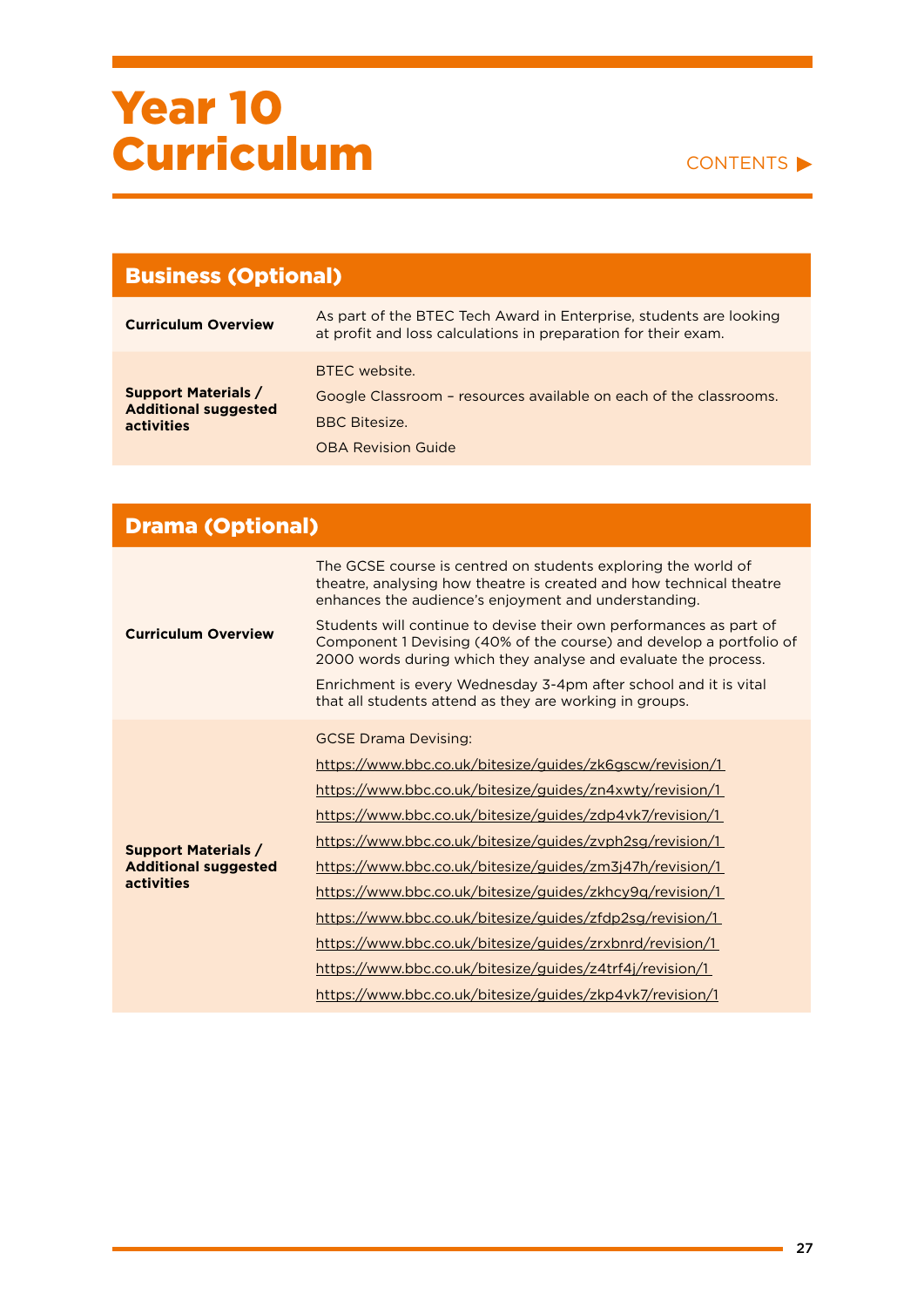#### CONTENTS

| <b>Dance Y10</b>                          |                                                                                                                                                                                                                                                                                                                    |
|-------------------------------------------|--------------------------------------------------------------------------------------------------------------------------------------------------------------------------------------------------------------------------------------------------------------------------------------------------------------------|
|                                           | <b>Component 1: Performance 30%</b>                                                                                                                                                                                                                                                                                |
|                                           | For performance students must learn set phrases through a solo<br>performance and a duet/trio performance.                                                                                                                                                                                                         |
|                                           | Each student must perform the two selected phrases as a soloist in<br>a live performance setting (approximately one minute).                                                                                                                                                                                       |
| <b>Curriculum Overview</b>                | Duet/trio performance.                                                                                                                                                                                                                                                                                             |
|                                           | Each student must perform in a duet/trio, in a <b>live</b> performance<br>setting for at least <b>three</b> minutes in a single performance that is no<br>longer than <b>five</b> minutes in duration. The duet/trio must include<br>the specific choreographic requirements detailed in Duet/trio<br>performance. |
|                                           | <b>GCSE dance specification can be found here:</b>                                                                                                                                                                                                                                                                 |
|                                           | Dance   GCSE   Dance                                                                                                                                                                                                                                                                                               |
|                                           | Set phrase videos and notes can be found here:                                                                                                                                                                                                                                                                     |
| <b>Support Materials /</b>                | Set phrases                                                                                                                                                                                                                                                                                                        |
| <b>Additional suggested</b><br>activities | Homework: To learn subject specific vocabulary and their definitions:                                                                                                                                                                                                                                              |
|                                           | Subject Vocabulary                                                                                                                                                                                                                                                                                                 |
|                                           | Performance content and assessment criteria can be found here:                                                                                                                                                                                                                                                     |
|                                           | https://www.aqa.org.uk/subjects/dance/gcse/dance-8236/subject-<br>content/performance                                                                                                                                                                                                                              |

| <b>Sport (Optional)</b>                                                 |                                                                                                                                                                                              |
|-------------------------------------------------------------------------|----------------------------------------------------------------------------------------------------------------------------------------------------------------------------------------------|
| <b>Curriculum Overview</b>                                              | This term, students will be completing Unit 6 - Leading Sports<br>Activities.                                                                                                                |
|                                                                         | Students will develop an understanding of the attributes associated<br>with successful sports leadership whilst also having the opportunity<br>to plan, lead and review sporting activities. |
|                                                                         | https://www.teachpe.com/                                                                                                                                                                     |
| <b>Support Materials /</b><br><b>Additional suggested</b><br>activities | Issues and Debates, Film: Supersize me, Invictus, The Game<br>Changers.                                                                                                                      |
|                                                                         | <b>Further Reading:</b>                                                                                                                                                                      |
|                                                                         | The Chimp Paradox by Prof Steve Peters.                                                                                                                                                      |
|                                                                         | Strength Training Anatomy by Frederic Delavier.                                                                                                                                              |
|                                                                         | The Sports Gene by David Epstein.                                                                                                                                                            |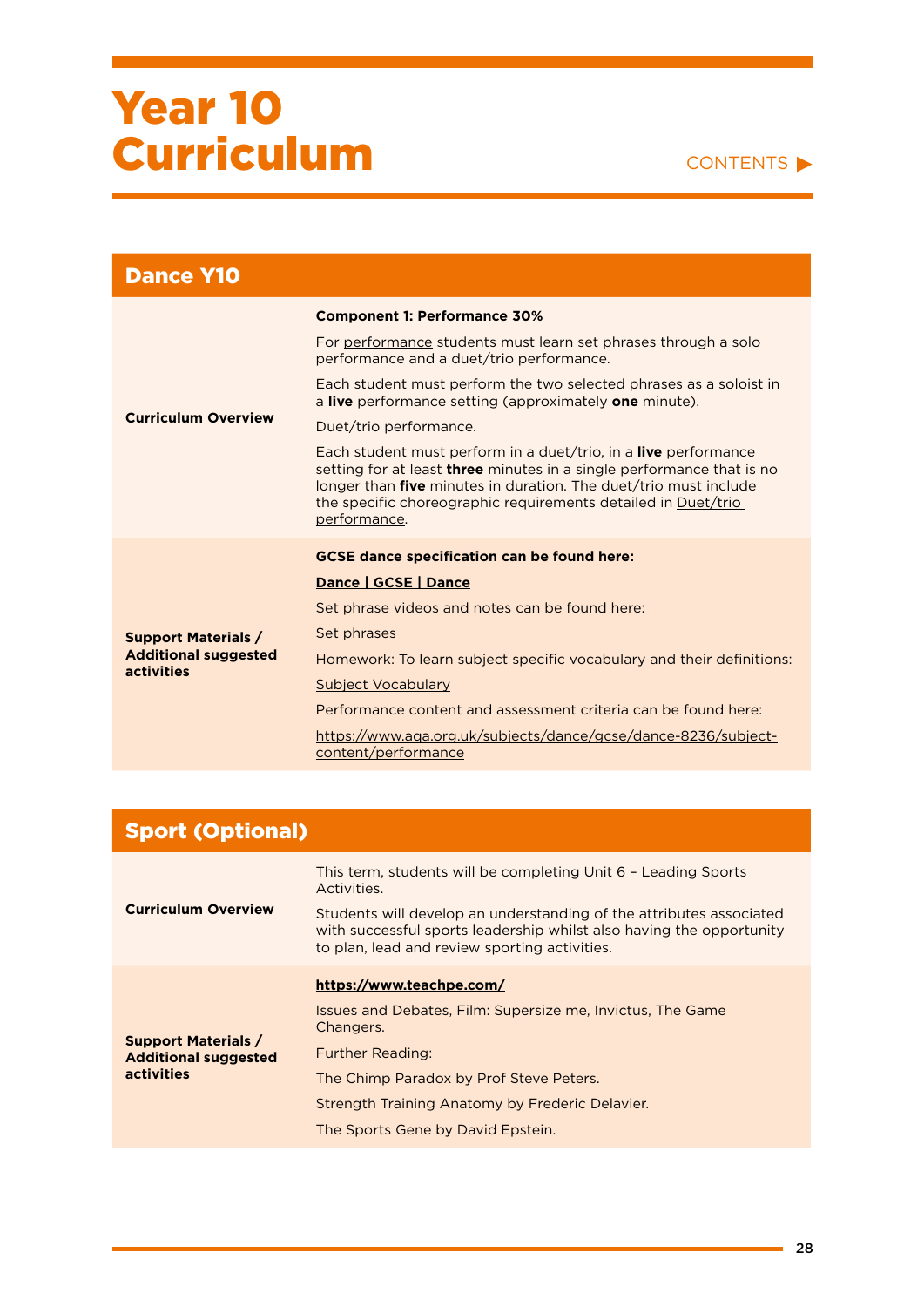#### CONTENTS

| <b>Art/Photography</b>                                        |                                                                                                                                                                                                                                                                                                      |
|---------------------------------------------------------------|------------------------------------------------------------------------------------------------------------------------------------------------------------------------------------------------------------------------------------------------------------------------------------------------------|
| <b>Curriculum Overview</b>                                    | The focus for students this term is their Personal Investigation<br>Coursework. Students are to research and create a series of art works<br>based on the work of their own chosen theme or topic. This will be<br>guided by their art teacher and involve a series of 1:1 tutorials and<br>reviews. |
| <b>Additional / Additional</b><br><b>Suggested activities</b> | Consider researching the work of various artists that relate to the<br>theme of work chosen.<br>Link to the course requirements - GCSE Art and Design - BBC<br><b>Bitesize</b>                                                                                                                       |

### Religious Education

|                                                                                | Students will be studying the following units this term:                                                                                                         |
|--------------------------------------------------------------------------------|------------------------------------------------------------------------------------------------------------------------------------------------------------------|
| <b>Curriculum Overview</b>                                                     | Christian Beliefs - Who is God? What is the problem of evil? What<br>role does Jesus play? What is salvation? What are the beliefs in<br>afterlife?              |
|                                                                                | Christian Practices - How do Christians worship and pray? What<br>are the sacraments? What festivals do they celebrate? Where do<br>Christians go on pilgrimage? |
| <b>Support Materials /</b><br><b>Additional Suggested</b><br><b>activities</b> | For help on Study of Christianity - GCSE Religious Studies Revision -<br><b>Edugas - BBC Bitesize</b>                                                            |
|                                                                                | Consider completing the Edugas Religious Studies Route A section<br>on Seneca - Learn 2x Faster (senecalearning.com)                                             |
|                                                                                | Consider watching What is Christianity?   Religious Studies - My Life,<br>My Religion: Christianity - YouTube                                                    |
|                                                                                | Consider watching Christianity 101   National Geographic - YouTube                                                                                               |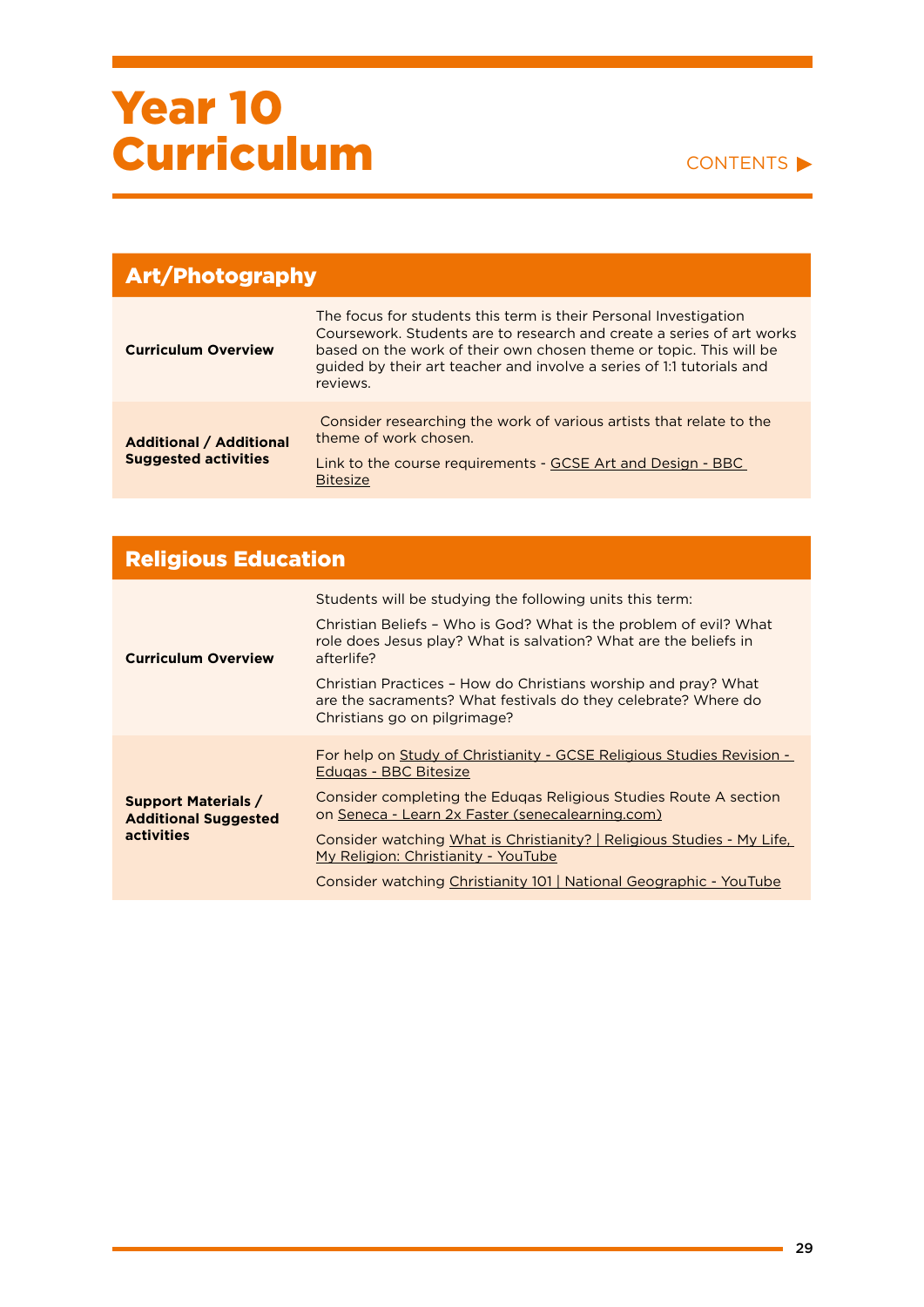

| <b>Hair &amp; Beauty</b>                                                |                                                                                                                                                                                                           |
|-------------------------------------------------------------------------|-----------------------------------------------------------------------------------------------------------------------------------------------------------------------------------------------------------|
|                                                                         | Students will be studying the following units this term:                                                                                                                                                  |
|                                                                         | Shampooing - know how to perform a shampoo on the hair and carry<br>out a shampoo on a client.                                                                                                            |
|                                                                         | Blow-drying - Know how to perform a blow-dry and be able to carry<br>out a blow dry on another person's hair.                                                                                             |
| <b>Curriculum Overview</b>                                              | Manicure/Pedicure - know how to perform a manicure and<br>pedicure and be able to carry out a manicure and pedicure on a<br>client.                                                                       |
|                                                                         | Skincare - know how to perform a facial and be able to carry out a<br>facial on client.                                                                                                                   |
|                                                                         | Create an image based on a theme- know how to complete an action<br>plan, mood board and evaluation and be able to complete an overall<br>look, including hair, make up and outfit to fit a bridal theme. |
| <b>Support Materials /</b><br><b>Additional suggested</b><br>activities | Homework and help videos can be found on YouTube to show step<br>to step guides on each practical unit.                                                                                                   |
|                                                                         | Help on VTCT website, logbook for each individual unit.                                                                                                                                                   |
|                                                                         | Website - https://www.vtct.org.uk/qualification-category/<br><u> hairdressing-barbering/?level=2&amp;type=VRQ&amp;size=Diploma&amp;sear</u><br>ch type=qualifications                                     |

| <b>Music</b>                                                           |                                                                                                                                                                                                                                                                                                                                                                                                           |
|------------------------------------------------------------------------|-----------------------------------------------------------------------------------------------------------------------------------------------------------------------------------------------------------------------------------------------------------------------------------------------------------------------------------------------------------------------------------------------------------|
| <b>Curriculum Overview</b>                                             | This term, as part of AQA GCSE Music students will:<br>Study compositional techniques in order to complete composition 1<br>(free composition) using Sibelius Software.<br>Complete a recording of 1 solo/ensemble performance with support<br>from peripatetic tutor.<br>Further study and revise of key musical features and terminology in<br>order to prepare for Section 1 of exam (free listening). |
| <b>Support Materials /</b><br><b>Additional suggested</b><br>materials | BBC Bitesize - AQA GCSE Music - divided up into Elements of Music<br>or era/genre.<br>YouTube - AQA GCSE concepts for audio/visual demonstrations and<br>explanations.<br>London Philharmonia Website - for audio/visual demonstrations of<br>orchestral instruments.                                                                                                                                     |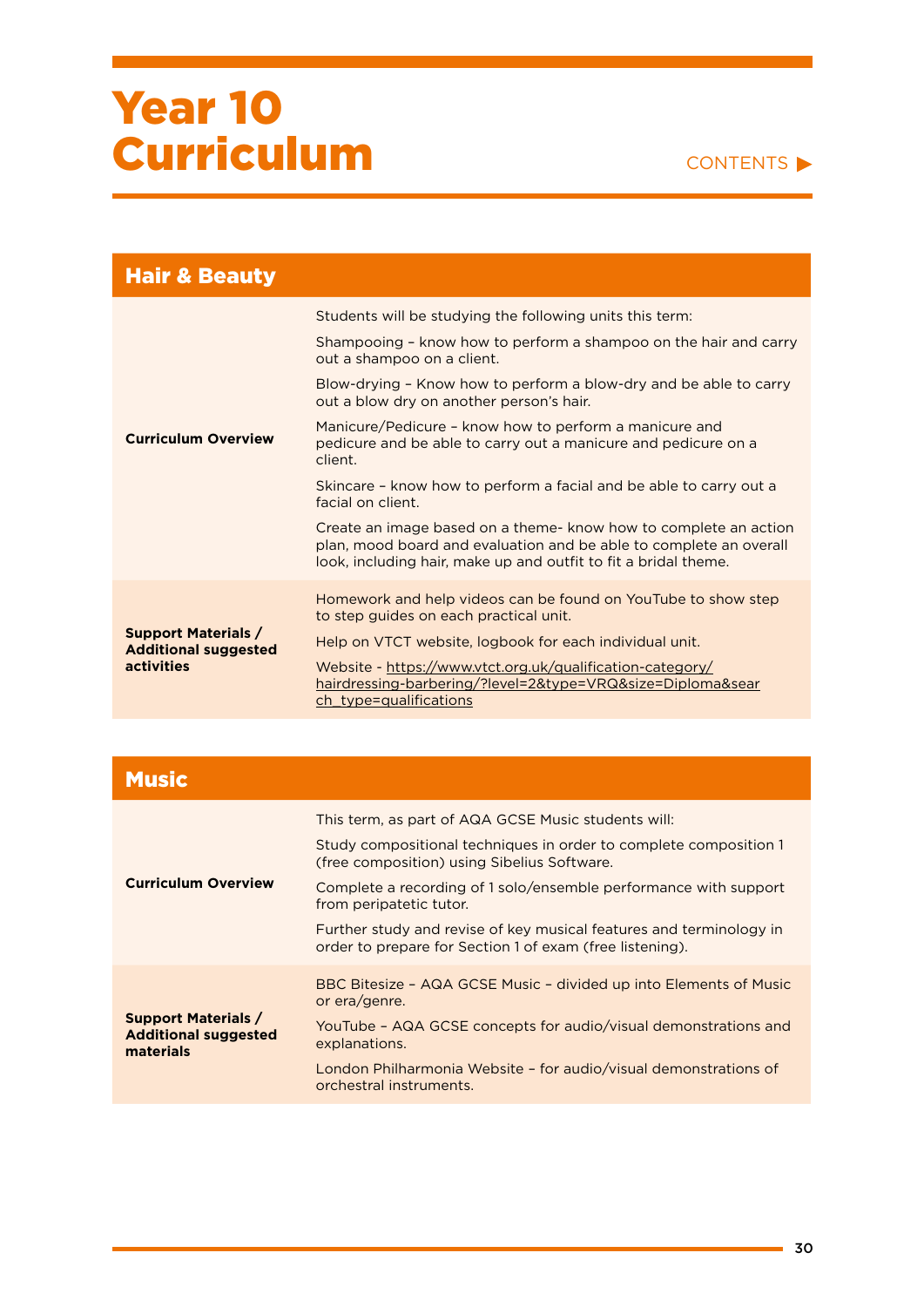

[Click Here](https://ormistonruncorn-my.sharepoint.com/:f:/g/personal/l_jones_ob-ac_co_uk/EhZgqIEInxRHoy1WMgwFJYkBJivxkjEGEL20n_rErGsWQg?e=kHMN9h)

| <b>Child Development</b>                                                |                                                                                                                                                                                                                                                                |
|-------------------------------------------------------------------------|----------------------------------------------------------------------------------------------------------------------------------------------------------------------------------------------------------------------------------------------------------------|
| <b>Curriculum Overview</b>                                              | Students will be completing the following units this term:<br>Stages of children's play.<br>_How play can be organised to promote learning.<br>The role of adults in promoting learning through play.                                                          |
| <b>Support Materials /</b><br><b>Additional suggested</b><br>activities | https://pathways.org ('how kids learn to play: 6 stages of play<br>development')<br>https://bucketoftoys.com ('the benefits of solitary play for<br>children')<br>https://childdevelopment.com.au<br>www.learning4kids.net ('list of sensory play activities') |
|                                                                         |                                                                                                                                                                                                                                                                |

Year 10 Knowledge Organisers can be accessed by clicking this link.

Knowledge Organisers contain key information on specific topics covered within subjects.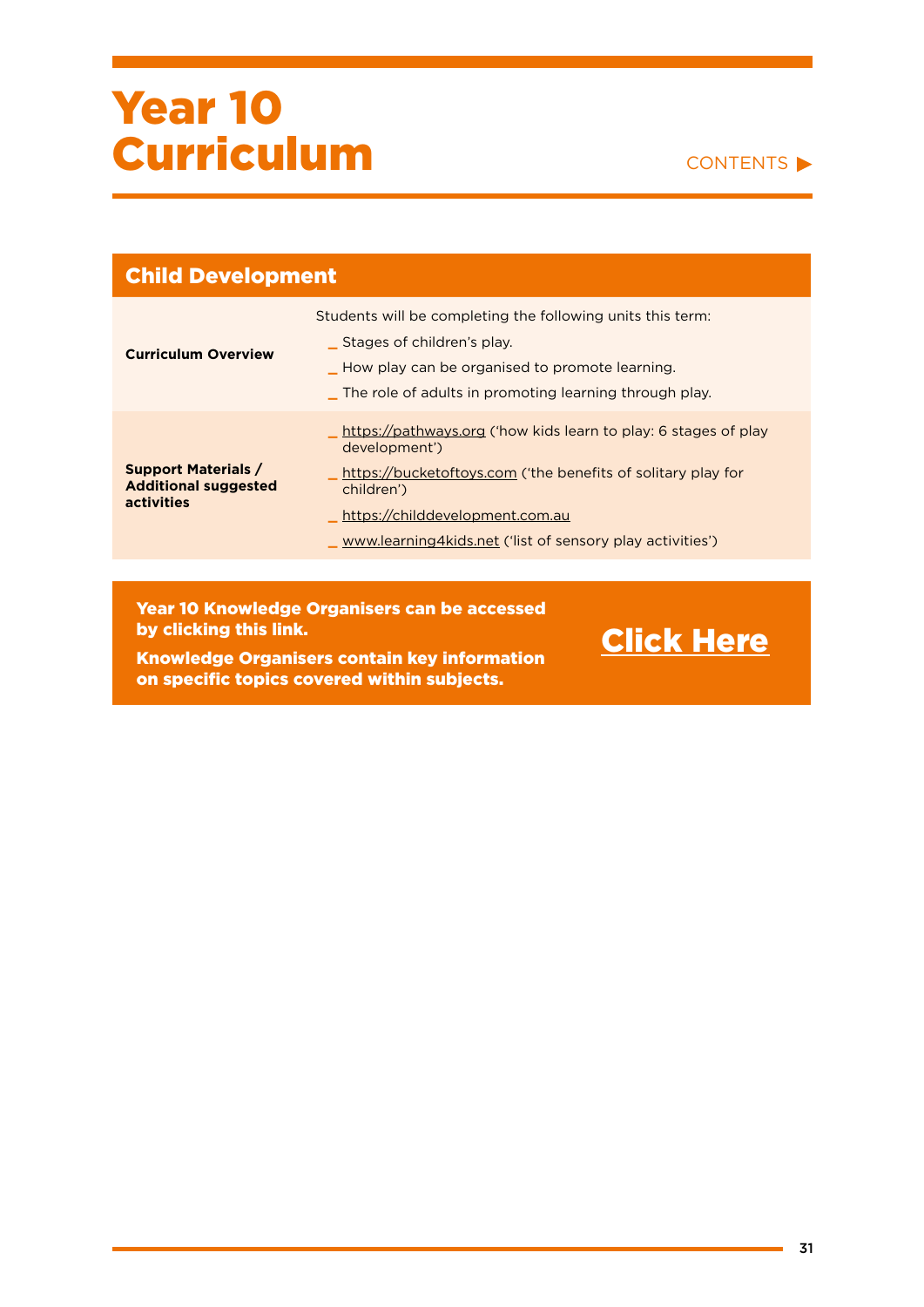

| <b>Business (A-Level)</b>                                                      |                                                                                                                                                                                                                               |
|--------------------------------------------------------------------------------|-------------------------------------------------------------------------------------------------------------------------------------------------------------------------------------------------------------------------------|
|                                                                                | Students are following the Business A Level and will be focusing on<br>the following modules:                                                                                                                                 |
|                                                                                | Economic influences (including interest rates, tax and legislation).                                                                                                                                                          |
|                                                                                | Corporate objectives and the strategies used to achieve them.                                                                                                                                                                 |
| <b>Curriculum Overview</b>                                                     | The external business environment (including politics, the economy,<br>social factors, technology, laws and the environment).                                                                                                 |
|                                                                                | The changing competitive environment.                                                                                                                                                                                         |
|                                                                                | Growth (including organic growth, mergers and takeovers).                                                                                                                                                                     |
|                                                                                | Quantitative forecasting and investment appraisal.                                                                                                                                                                            |
| <b>Support Materials /</b><br><b>Additional suggested</b><br><b>activities</b> | Regularly read stories on the BBC Business website. Just reading two<br>or three a week will have a big impact on your studies: https://www.<br>bbc.co.uk/news/business and https://www.bbc.co.uk/news/business/<br>companies |
|                                                                                | Tutor2U have a huge bank of study notes and further reading for<br>almost all of the topics on the course: https://www.tutor2u.net/<br>business/topics                                                                        |

| <b>Beauty</b>                                                                  |                                                                                                                                                                                                                                                                                                                                                                                                                                                                 |
|--------------------------------------------------------------------------------|-----------------------------------------------------------------------------------------------------------------------------------------------------------------------------------------------------------------------------------------------------------------------------------------------------------------------------------------------------------------------------------------------------------------------------------------------------------------|
| <b>Curriculum Overview</b>                                                     | This term students will be strengthening their knowledge and<br>understanding of all aspects of the Level 2, Beauty Therapy<br>qualification. This includes the practical elements of skincare.<br>manicure, pedicure, waxing and tanning. Additionally, students will<br>study theoretical units including health and safety, consultation,<br>promotion of products and reception. Students will complete an<br>online external exam at the end of each unit. |
| <b>Support Materials /</b><br><b>Additional suggested</b><br><b>activities</b> | Homework and help videos can be found on youtube to show step to<br>step on each practical unit.<br>Help on VTCT website, logbook for each individual unit.<br>Website-https://www.vtct.org.uk/qualification-category/<br>hairdressing-barbering/?level=2&type=VRQ&size=Diploma&search                                                                                                                                                                          |
|                                                                                | type=qualifications                                                                                                                                                                                                                                                                                                                                                                                                                                             |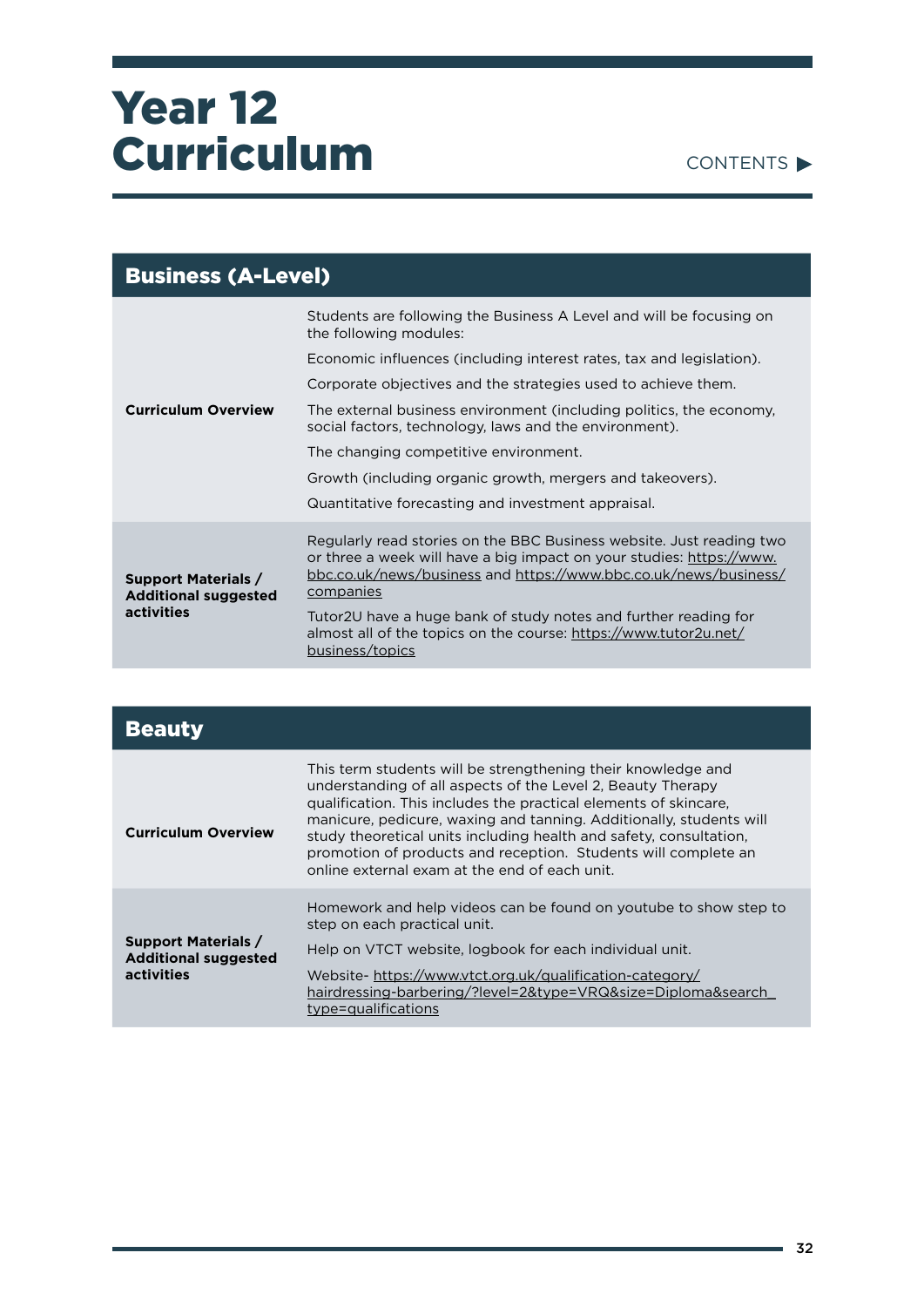

| <b>Hairdressing</b>                                                     |                                                                                                                                                                                                                                                                                                                                                                                                                                             |
|-------------------------------------------------------------------------|---------------------------------------------------------------------------------------------------------------------------------------------------------------------------------------------------------------------------------------------------------------------------------------------------------------------------------------------------------------------------------------------------------------------------------------------|
| <b>Curriculum Overview</b>                                              | This term students will be strengthening their knowledge and<br>understanding of all aspects of the Level 2, Hairdressing qualification.<br>This includes the technical elements of shampoo, blow-dry, colour<br>and cut. Additionally, students will study theoretical units including<br>health and safety, consultation, promotion of products and reception.<br>Students will complete an online external exam at the end of each unit. |
| <b>Support Materials /</b><br><b>Additional suggested</b><br>activities | Homework and help videos can be found on YouTube to show step to<br>step on each practical unit.<br>Help on VTCT website, logbook for each individual unit.<br>Website-https://www.vtct.org.uk/qualification-category/<br>hairdressing-barbering/?level=2&type=VRQ&size=Diploma&search<br>type=qualifications                                                                                                                               |

| Geography                                                               |                                                                                                                                                                                                                                                                                                                                                                               |
|-------------------------------------------------------------------------|-------------------------------------------------------------------------------------------------------------------------------------------------------------------------------------------------------------------------------------------------------------------------------------------------------------------------------------------------------------------------------|
| <b>Curriculum Overview</b>                                              | Students will be studying the following topics this term:                                                                                                                                                                                                                                                                                                                     |
|                                                                         | Superpowers (Continued) What are superpowers and how have they<br>changed over time? What are the impacts of superpowers on the<br>global economy, political systems and the physical environment? What<br>spheres of influence are contested by superpowers and what are the<br>implications of this?                                                                        |
|                                                                         | Coasts (Continued) Why are coastal landscapes different and what<br>processes cause these differences? How do characteristic coastal<br>landforms contribute to coastal landscapes? How do coastal erosion<br>and sea level change alter the physical characteristics of coastlines<br>and increase risks? How can coastlines be managed to meet the needs<br>of all players? |
|                                                                         | Fieldwork- How is fieldwork conducted?                                                                                                                                                                                                                                                                                                                                        |
| <b>Support Materials /</b><br><b>Additional suggested</b><br>activities | For help on https://geographyrevisionalevel.weebly.com/superpowers.<br>html                                                                                                                                                                                                                                                                                                   |
|                                                                         | Consider reading- https://geographyalevelslc.wordpress.com/<br>category/superpowers/                                                                                                                                                                                                                                                                                          |
|                                                                         | For help on https://www.alevelgeography.com/coasts/                                                                                                                                                                                                                                                                                                                           |
|                                                                         | Consider watching https://timeforgeography.co.uk/videos_list/coasts/                                                                                                                                                                                                                                                                                                          |
|                                                                         | Consider reading- https://www.geography-fieldwork.org/a-level/                                                                                                                                                                                                                                                                                                                |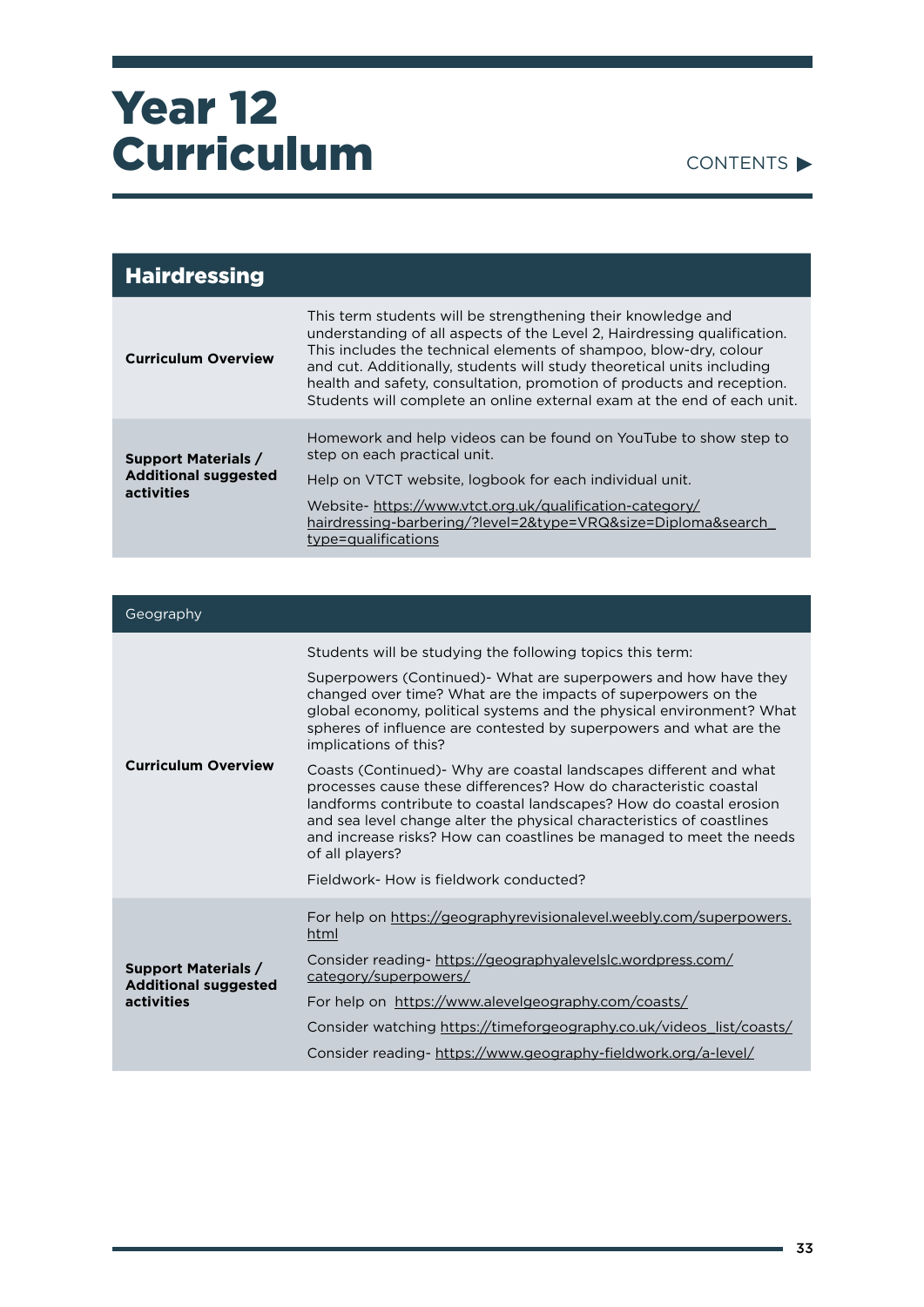

| <b>Hospitality</b>                                                      |                                                                                                                                                                                                                                                                                                                       |
|-------------------------------------------------------------------------|-----------------------------------------------------------------------------------------------------------------------------------------------------------------------------------------------------------------------------------------------------------------------------------------------------------------------|
| <b>Curriculum Overview</b>                                              | The focus this term is on Unit 10: European Foods. Students will be<br>building practical skills and completing their six practical assessments<br>using previously gained knowledge. Students will also catch up on the<br>practical elements of Units 1, 2 and 3 that were re-scheduled because<br>of the lockdown. |
| <b>Support Materials /</b><br><b>Additional suggested</b><br>activities | Students can prepare for their assessments at home by practicing the<br>dishes they will be making in school.<br>Students can access all work on Google Classrooms for additional                                                                                                                                     |
|                                                                         | support materials.                                                                                                                                                                                                                                                                                                    |

| <b>Curriculum Overview</b>                                                     | As part of the BTEC Level 3, students will be completing a theory unit<br>and social Media coursework unit. They will be focusing on how social<br>media can have an effect on a business using real world links and<br>following the latest trends and discussing viral posts. |
|--------------------------------------------------------------------------------|---------------------------------------------------------------------------------------------------------------------------------------------------------------------------------------------------------------------------------------------------------------------------------|
| <b>Support Materials /</b><br><b>Additional suggested</b><br><b>activities</b> | Consider looking at Facebook and Instagram to observe the latest viral<br>posts from businesses.<br>www.bbc.co.uk - keep up to date with the latest trends and viral posts                                                                                                      |

| <b>Mathematics</b>                                                      |                                                                                                                                                                                                                                                                                                                                                                                                                                                                                                                                                                                                                                             |
|-------------------------------------------------------------------------|---------------------------------------------------------------------------------------------------------------------------------------------------------------------------------------------------------------------------------------------------------------------------------------------------------------------------------------------------------------------------------------------------------------------------------------------------------------------------------------------------------------------------------------------------------------------------------------------------------------------------------------------|
| <b>Curriculum Overview</b>                                              | This term, students will be studying the following units of work:<br>Statistics - This area of the applied mathematics course deals with<br>data collection, representation and interpretation. Students will be<br>expected to familiarise themselves with the "large data" set and apply<br>their knowledge of pure mathematics to problems in statistics.<br>Mechanics - This area of the applied mathematics course deals with<br>real work problems involving forces, friction and gravity. Students'<br>knowledge of pure mathematics will be applied to problems of falling<br>objects, projectiles and movement involving friction. |
| <b>Support Materials /</b><br><b>Additional suggested</b><br>activities | Online resources and support available through student login at www.<br>drfrostmaths.com<br>Exam style questions and resources available at www.<br>physicsandmathstutor.com                                                                                                                                                                                                                                                                                                                                                                                                                                                                |

۰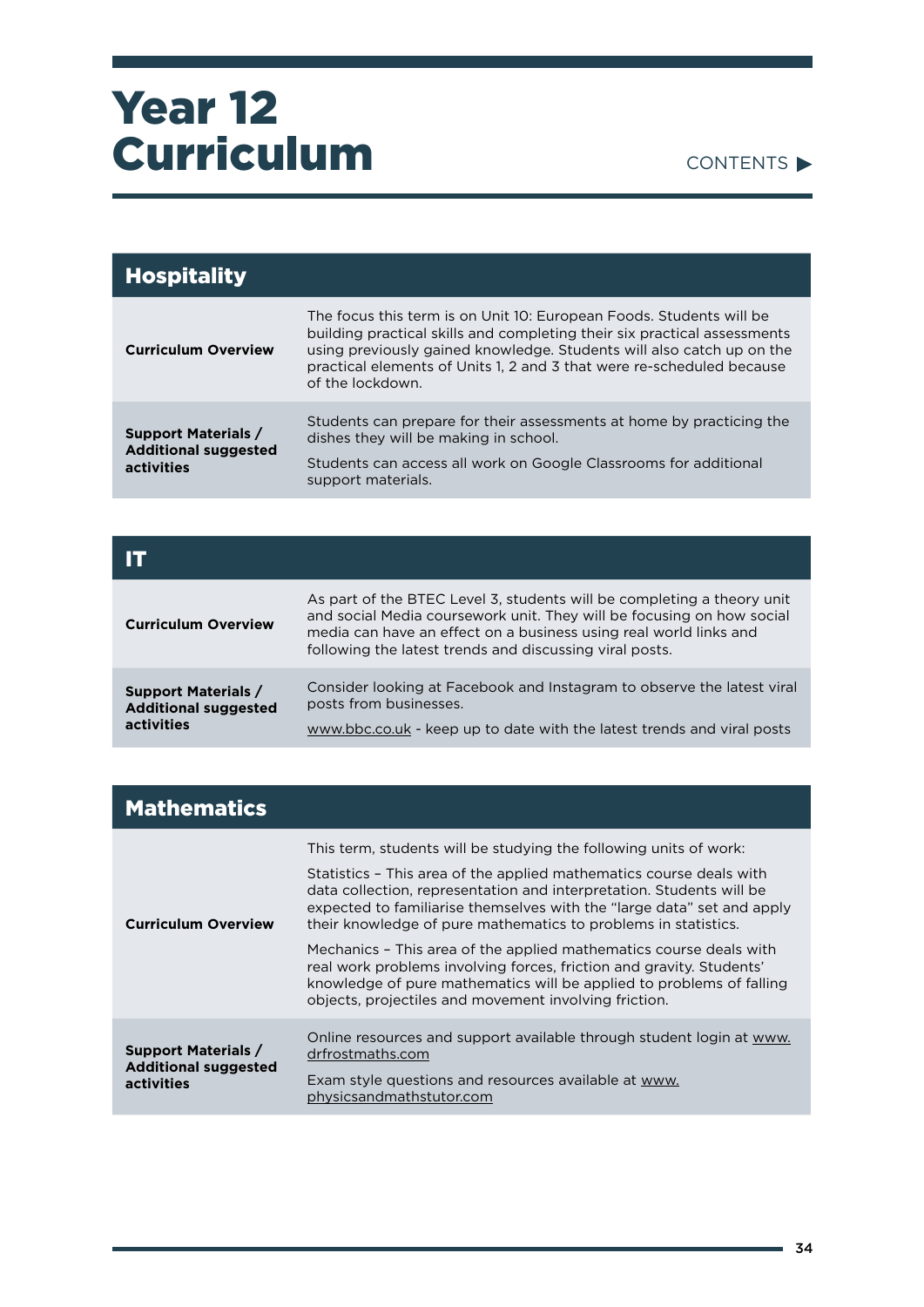

| <b>Sport (single award)</b> |                                                                                                                                                                    |
|-----------------------------|--------------------------------------------------------------------------------------------------------------------------------------------------------------------|
|                             | Students will analyse the use of energy systems within sporting<br>performance, considering the following points and how they impact<br>upon sporting performance: |
|                             | The role of ATP in exercise.                                                                                                                                       |
|                             | The ATP-PC (alactic) System in exercise and sports performance.                                                                                                    |
|                             | The lactate in exercise and sports performance.                                                                                                                    |
|                             | The aerobic system in exercise and sports performance.                                                                                                             |
|                             | Adaptations of the energy system to exercise.                                                                                                                      |
|                             | Additional factors affecting the energy systems.                                                                                                                   |
| <b>Curriculum Overview</b>  | Unit 2 - Design weeks, 1, 3 and 6 of a 6-week fitness training<br>programme.                                                                                       |
|                             | Understand training programme design.                                                                                                                              |
|                             | Principles of fitness training programme design (Be able to design a<br>fitness training programme).                                                               |
|                             | Provide and justify your nutritional guidance to meet specific needs                                                                                               |
|                             | Common Terminology.                                                                                                                                                |
|                             | Components of a balanced diet.                                                                                                                                     |
|                             | Nutritional strategies for individuals taking part in training<br>programmes.                                                                                      |
|                             | <b>Issues and Debates</b> Film: Supersize me, Invictus, The Game Changers.                                                                                         |
| <b>Support Materials /</b>  | <b>Further Reading:</b>                                                                                                                                            |
| <b>Additional suggested</b> | The Chimp Paradox By Prof Steve Peters.                                                                                                                            |
| activities                  | Strength Training Anatomy by Frederic Delavier.                                                                                                                    |
|                             | The Sports Gene by David Epstein.                                                                                                                                  |

| <b>Applied Science</b>                                                  |                                                                                                                                                                                                                                  |
|-------------------------------------------------------------------------|----------------------------------------------------------------------------------------------------------------------------------------------------------------------------------------------------------------------------------|
| <b>Curriculum Overview</b>                                              | Students will be completing the following units this term:<br>Unit 1- Examination Unit, revision for assessment in Biology, chemistry<br>and physics.<br>Unit 2 coursework completion - titration, colourimetry and calorimetry. |
| <b>Support Materials /</b><br><b>Additional suggested</b><br>activities | https://qualifications.pearson.com/en/qualifications/btec-nationals/<br>applied-science-2016.html<br>BTEC Nationals   Applied Science (2016)   Pearson qualifications                                                            |

÷,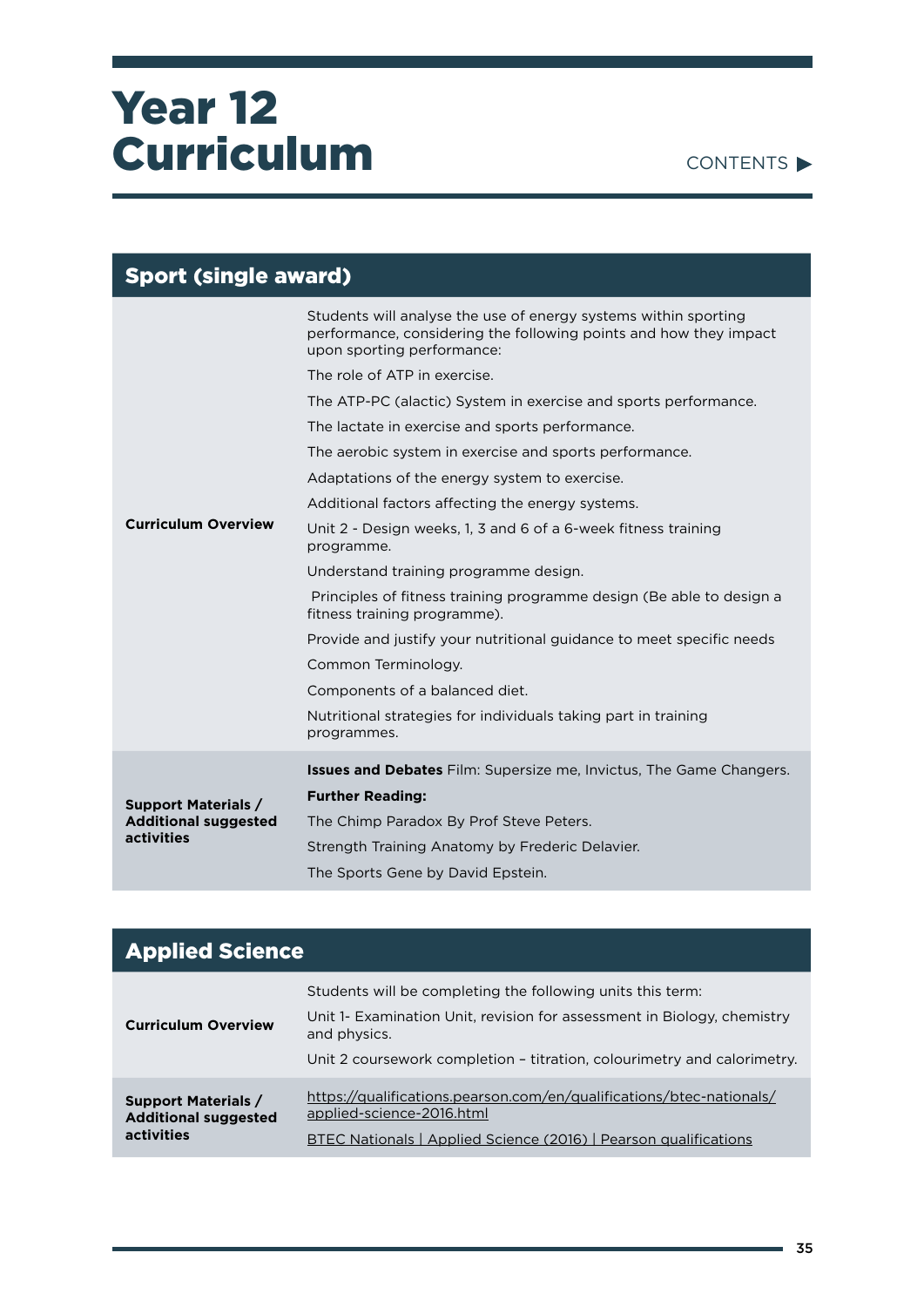

| <b>Business (Level 2 and 3)</b>                                         |                                                                                                                                                                                                                                                                                                                                                                                                                                                                                                                            |
|-------------------------------------------------------------------------|----------------------------------------------------------------------------------------------------------------------------------------------------------------------------------------------------------------------------------------------------------------------------------------------------------------------------------------------------------------------------------------------------------------------------------------------------------------------------------------------------------------------------|
| <b>Curriculum Overview</b>                                              | Students will be looking at Personal and Business Finance, including:<br>Consumer protection in relation to personal finance<br>Information guidance & advice<br>Measuring liquidity<br>Measuring Efficiency<br>Limitations of rations                                                                                                                                                                                                                                                                                     |
| <b>Support Materials /</b><br><b>Additional suggested</b><br>activities | Personal Finance:<br>https://www.bankofengland.co.uk/education/home-learning-hub/post-<br>16-economics-learning-resources<br>https://quizlet.com/gb/458918646/b3-consumer-protection-in-<br>relation-to-personal-finance-flash-cards/<br>https://www.youtube.com/watch?v=MhE8nai-580<br><b>Business Finance:</b><br>https://www.youtube.com/watch?v=BCaoQNkeoy0&t=548s<br>https://www.youtube.com/watch?v=oIN86FQGmg4<br>https://www.youtube.com/watch?v=dY4wX-7-dtl&t=146s<br>https://www.youtube.com/watch?v=ROqkmIVuXKU |

| <b>Chemistry</b>                                                        |                                                                                                                                                                                                                                               |
|-------------------------------------------------------------------------|-----------------------------------------------------------------------------------------------------------------------------------------------------------------------------------------------------------------------------------------------|
| <b>Curriculum Overview</b>                                              | Students will be completing the following units this term:<br>Organic Chemistry - Haloalkanes and practical skills for organic<br>chemistry.<br>Analysis of compounds - Infra red spectroscopy, mass spectroscopy<br>and combined techniques. |
| <b>Support Materials /</b><br><b>Additional suggested</b><br>activities | https://chemrevise.org/ocr-revision-guides/<br>https://chemguide.co.uk/                                                                                                                                                                       |

ä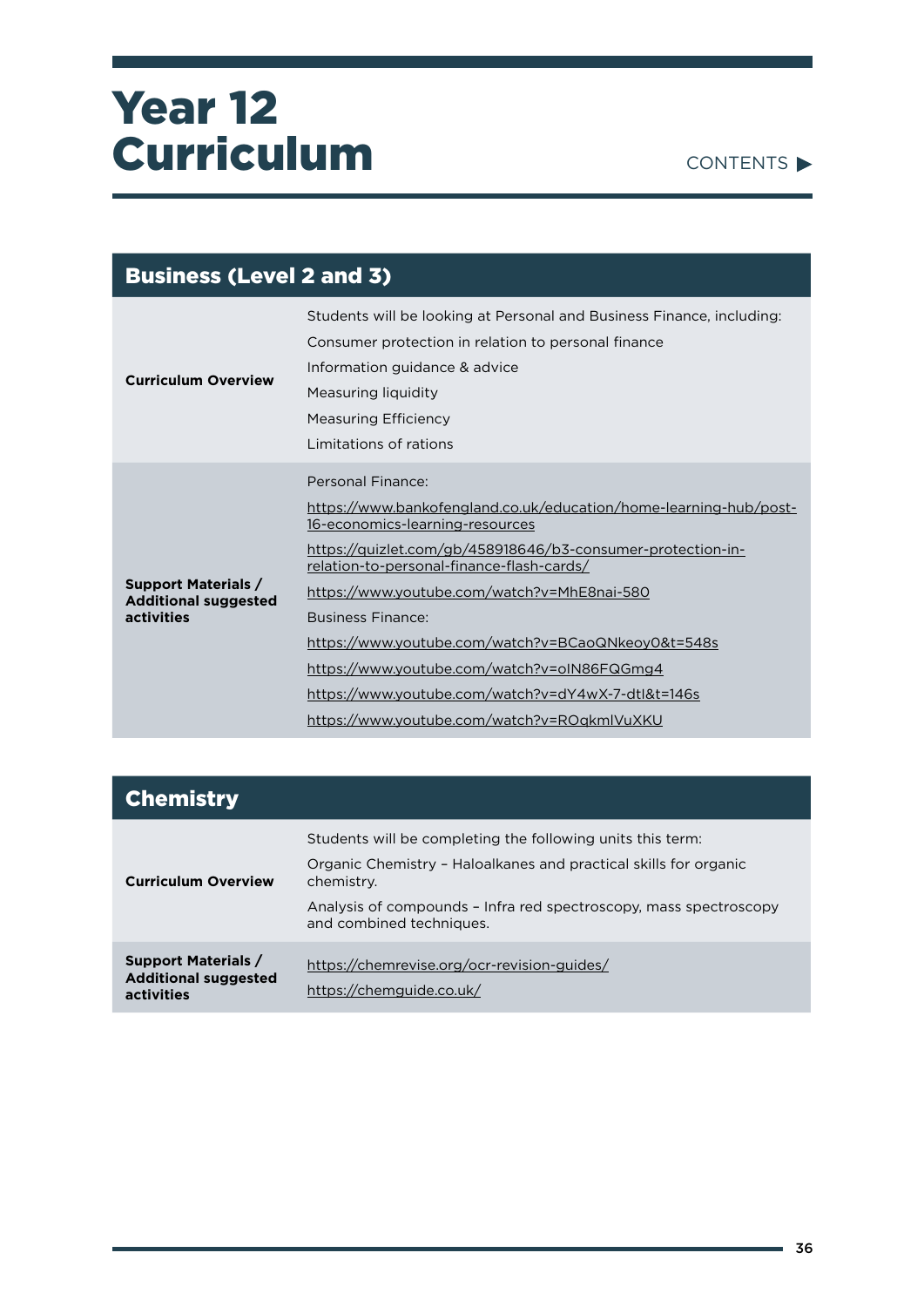

| <b>Construction</b>                                                     |                                                                                                                                                                                                                                                                                                                          |
|-------------------------------------------------------------------------|--------------------------------------------------------------------------------------------------------------------------------------------------------------------------------------------------------------------------------------------------------------------------------------------------------------------------|
| <b>Curriculum Overview</b>                                              | Students are working on Unit 4 construction technology. This<br>involves completing a series of tasks considering planning.<br>foundations, walls, and roofing, explaining how both traditional and<br>modern methods of construction are used within.<br>Once completed students will complete section drawings of each |
|                                                                         | construction phase.                                                                                                                                                                                                                                                                                                      |
| <b>Support Materials /</b><br><b>Additional suggested</b><br>activities | Consider watching Channel 4 Grand designs.                                                                                                                                                                                                                                                                               |

| <b>History</b>                                                          |                                                                                                                                                                                  |
|-------------------------------------------------------------------------|----------------------------------------------------------------------------------------------------------------------------------------------------------------------------------|
|                                                                         | Students will be completing coursework to show their understanding<br>of the revolution. This will include a consideration of:<br>What was the causes of the Russian revolution? |
|                                                                         | What do different historians suggest?                                                                                                                                            |
|                                                                         | How do we write extended written pieces? How do we reference?                                                                                                                    |
| <b>Curriculum Overview</b>                                              | Students will complete revision for both Russia and Stuart Britain<br>units of work.                                                                                             |
|                                                                         | Students will also study:                                                                                                                                                        |
|                                                                         | Civil Rights and Migration - How the African Americans migrated<br>North? How the World Wars impacted migration? Why some African<br>Americans moved back to the South?          |
|                                                                         | Civil Rights in Film and Fiction - How different literary works present<br>race and civil rights? How different films/television depicts race and<br>civil rights?               |
|                                                                         | For help on Russia (1881-1921) - Higher History Revision - BBC Bitesize                                                                                                          |
| <b>Support Materials /</b><br><b>Additional suggested</b><br>activities | Read Russian Revolution - Causes, Timeline & Definition - HISTORY                                                                                                                |
|                                                                         | Read The Great Migration - HISTORY                                                                                                                                               |
|                                                                         | Consider watching <b>Birth of a Nation, In the Heat of the Night,</b><br>Mississippi Burning, Malcolm X, Roots, The Wire                                                         |

ä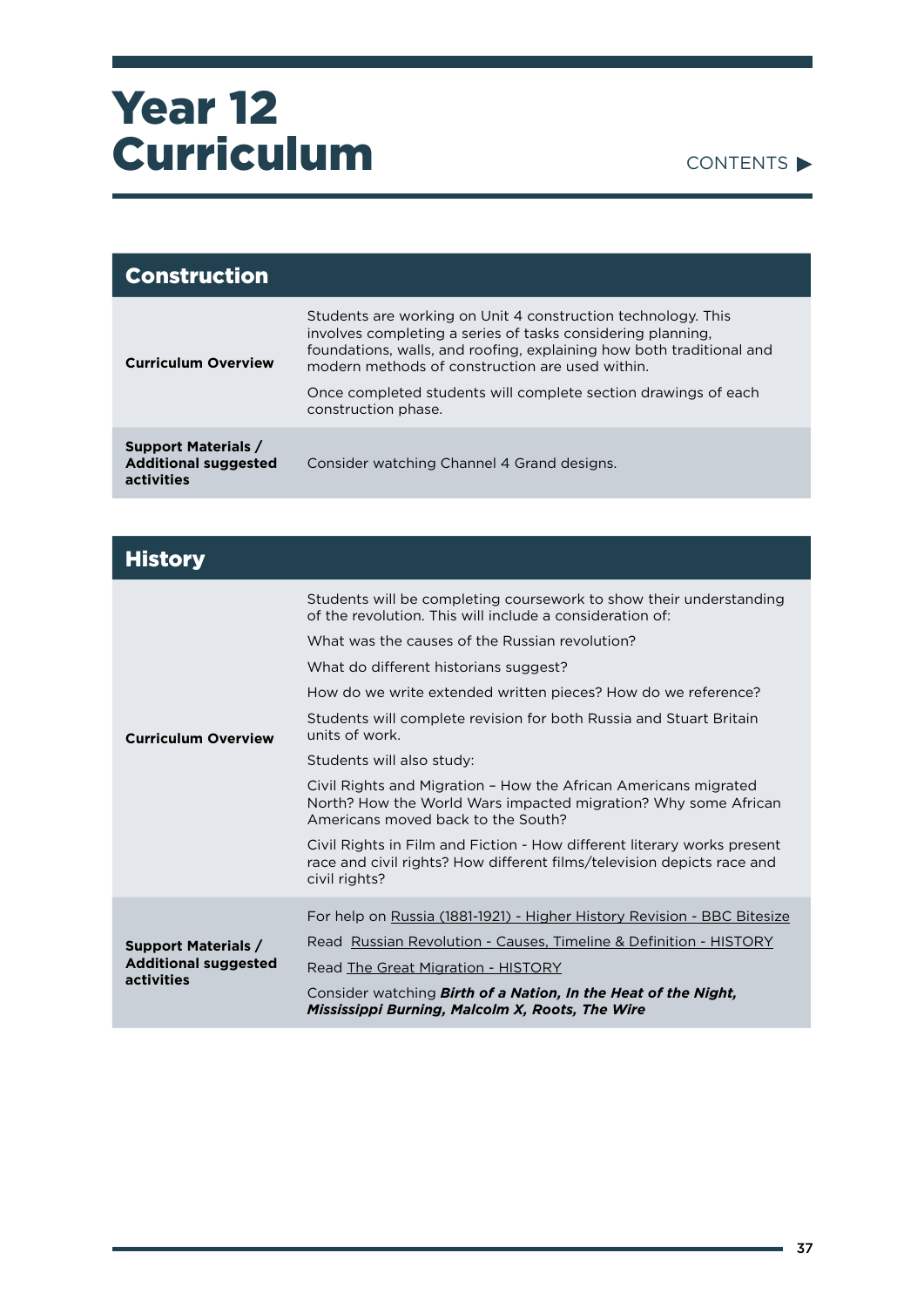

| Law                                                                     |                                                                                                                                |
|-------------------------------------------------------------------------|--------------------------------------------------------------------------------------------------------------------------------|
|                                                                         | Students will be looking at case studies that cover the following topics<br>and understanding how the law applies within them: |
|                                                                         | Tort of Law - Negligence - what is it?                                                                                         |
| <b>Curriculum Overview</b>                                              | Damages (compensation) for Negligence claims.                                                                                  |
|                                                                         | Students will then move on to learning how to prepare for an open<br>book exam based on a given case.                          |
|                                                                         | www.e-lawresources.co.uk - Tort Law                                                                                            |
| <b>Support Materials /</b><br><b>Additional suggested</b><br>activities | Student textbook https://www.pearsonactivelearn.com/app/home                                                                   |
|                                                                         | Username - r.dutton@ob-ac.co.uk                                                                                                |
|                                                                         | Password: Ormiston20                                                                                                           |

| <b>Media</b>                                                            |                                                                                                                                                                                                                                                                                         |
|-------------------------------------------------------------------------|-----------------------------------------------------------------------------------------------------------------------------------------------------------------------------------------------------------------------------------------------------------------------------------------|
| <b>Curriculum Overview</b>                                              | Students will be studying the following units of work this term:<br>What is a pre-production? Why is it imperative for development of any<br>Media product?<br>Funding and costs<br>Creative roles<br>Resources and logistics<br>Legal & ethical<br>Why are all of the above important? |
| <b>Support Materials /</b><br><b>Additional suggested</b><br>activities | Read through some of the attached documents, makes notes on the<br>significance of each part of the pre-production.<br>https://drive.google.com/drive/folders/1cylpxdz4UaYPFa4CVa-<br>tlYYRrrbuW09p<br>Why is each section vital?                                                       |

÷,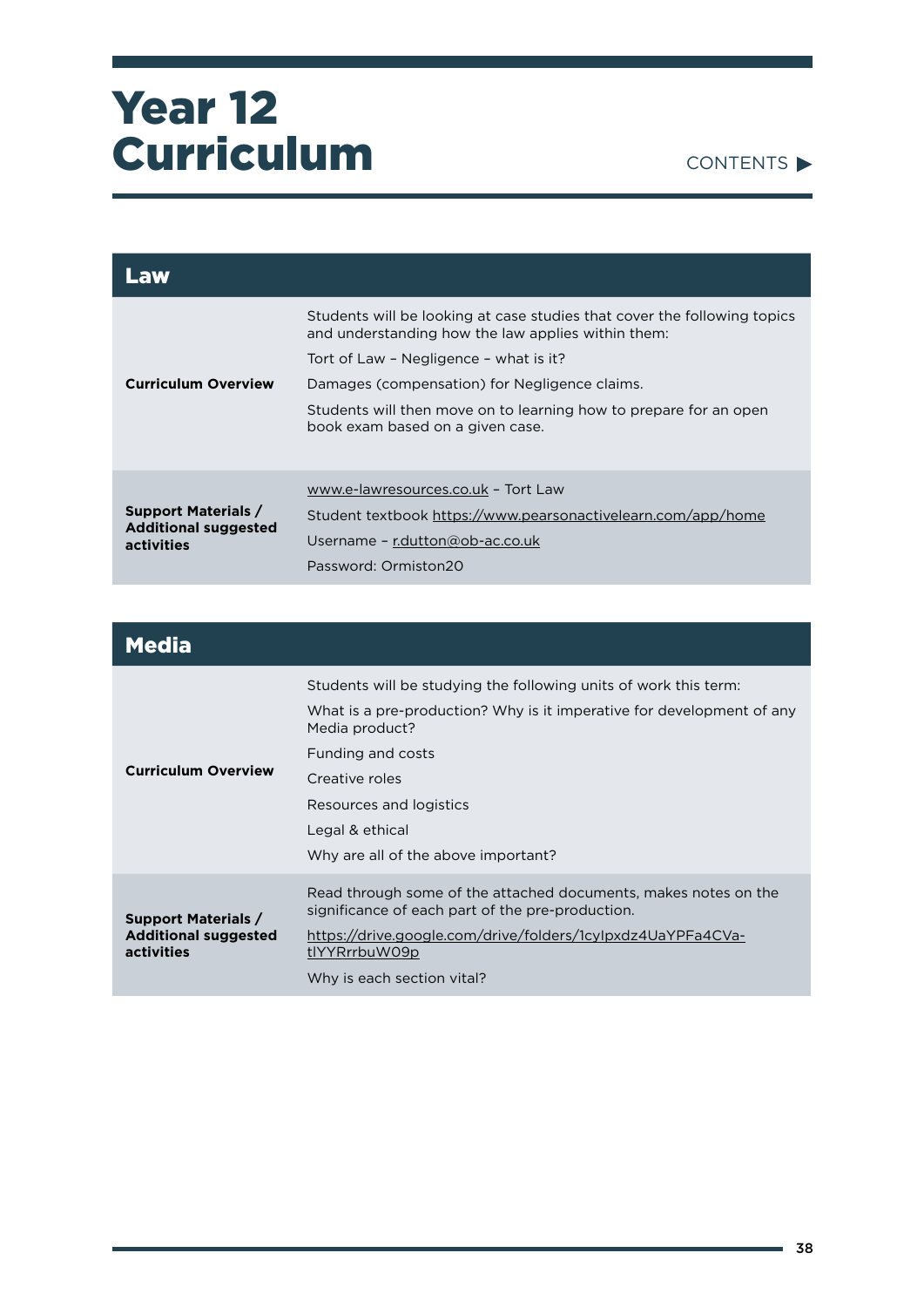

| <b>Art and Photography</b>                                              |                                                                                                                                                                                                                                                                                                      |
|-------------------------------------------------------------------------|------------------------------------------------------------------------------------------------------------------------------------------------------------------------------------------------------------------------------------------------------------------------------------------------------|
| <b>Curriculum Overview</b>                                              | The focus for students this term is their Personal Investigation<br>Coursework. Students are to research and create a series of art works<br>based on the work of their own chosen theme or topic. This will be<br>guided by their art teacher and involve a series of 1:1 tutorials and<br>reviews. |
| <b>Support Materials /</b><br><b>Additional suggested</b><br>activities | Consider researching the work of various artists that relate to<br>the theme of work chosen. Various suggestions for themes and<br>starting points are available on Google Classrooms Year 12 pages.                                                                                                 |

| <b>Physics</b>                                                          |                                                                                                                                                                                                                                                                                                                     |
|-------------------------------------------------------------------------|---------------------------------------------------------------------------------------------------------------------------------------------------------------------------------------------------------------------------------------------------------------------------------------------------------------------|
| <b>Curriculum Overview</b>                                              | Students will be completing the electricity and motion units, including<br>work in the following areas:<br>∟ Catch up on practical elements of the course that were missed due<br>to lockdown.<br>Determining the acceleration of a freely falling object.<br>Determining the electrical resistivity if a material. |
|                                                                         | _ Determining the e.m.f and internal resistance of a cell.                                                                                                                                                                                                                                                          |
| <b>Support Materials /</b><br><b>Additional suggested</b><br>activities | .https://qualifications.pearson.com/content/dam/pdf/A%20Level/<br>Physics/2015/Specification%20and%20sample%20assessments/<br>PearsonEdexcel-Alevel-Physics-Spec.pdf                                                                                                                                                |

۰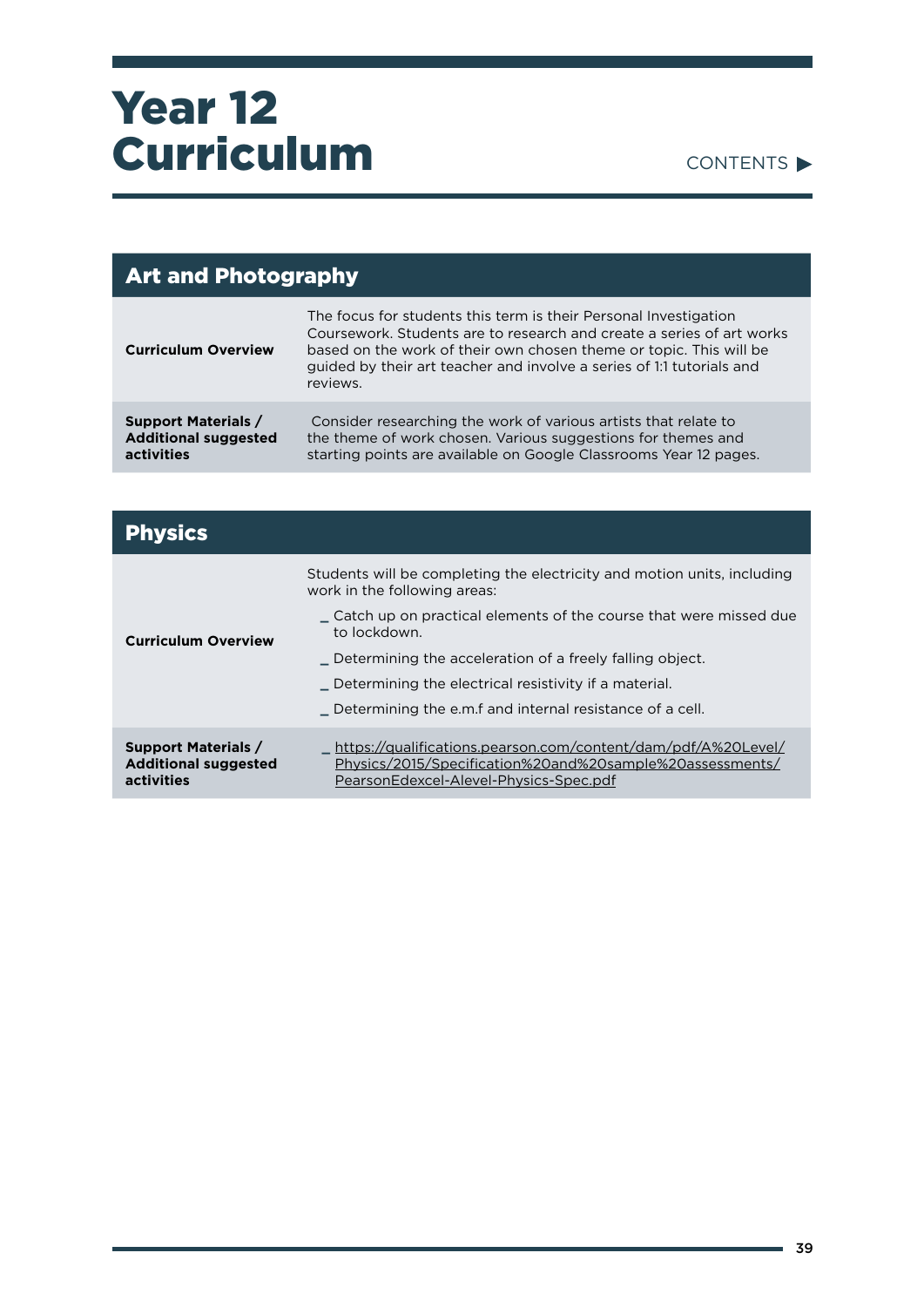

| <b>Philosophy</b>                                                       |                                                                                                                                                                                                                                                                                                                                                                                                                                                                                                                                                                                                                                                                                                                                                                                                                                                          |
|-------------------------------------------------------------------------|----------------------------------------------------------------------------------------------------------------------------------------------------------------------------------------------------------------------------------------------------------------------------------------------------------------------------------------------------------------------------------------------------------------------------------------------------------------------------------------------------------------------------------------------------------------------------------------------------------------------------------------------------------------------------------------------------------------------------------------------------------------------------------------------------------------------------------------------------------|
| <b>Curriculum Overview</b>                                              | Students will be studying the following units of work this term:<br>_ Ontological Argument - How do we prove a deity using reason<br>and logic alone? What is the problem of using reason alone to<br>prove the divine?<br>_ Life after Death Views - What is the difference between<br>reincarnation and rebirth? What is replica theory? What is the<br>difference between resurrection and immortality of the soul?<br>Life after death debate - What is the difference between Monism<br>and Dualism? What do the Greek Philosophers Aristotle and Plato<br>believer about the afterlife? What is a near death experience?<br>_ Philosophical & Religious Language - What is the difference<br>between univocal, equivocal and analogical language? How are<br>symbols and myths used? Is religious language meaningless? How<br>do we use parables? |
| <b>Support Materials /</b><br><b>Additional suggested</b><br>activities | _ For help on https://revisionworld.com/a2-level-level-revision/<br>religious-studies-level-revision<br>_ For help on https://philosophydungeon.weebly.com/<br>_ Consider watching Life after Death- A level philosophy Edexcel -<br>YouTube<br>_ Consider watching The Ontological Argument (1 of 2)   by<br>MrMcMillanREvis - YouTube<br>_ Consider watching Religious Language - Does it have any<br>meaning? (A-Level Revision) - YouTube                                                                                                                                                                                                                                                                                                                                                                                                            |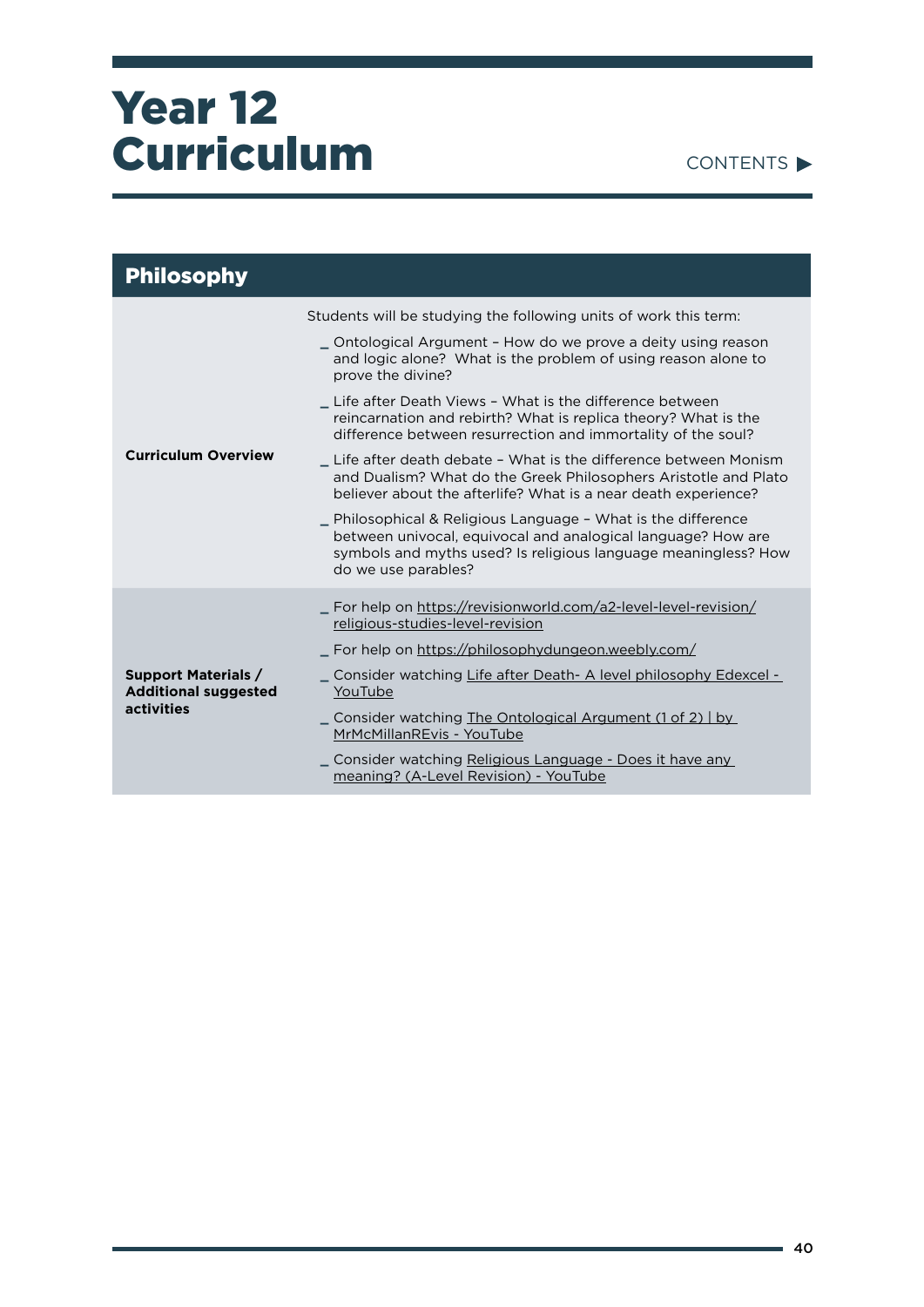#### CONTENTS

| <b>Psychology</b>                         |                                                                                                                       |
|-------------------------------------------|-----------------------------------------------------------------------------------------------------------------------|
|                                           | Students will be covering the following topics in preparation for their<br>examination papers:                        |
|                                           | All topics include research methods                                                                                   |
|                                           | <b>Paper One: Psychopathology</b> (Last topic of paper one)                                                           |
|                                           | _ Definitions of abnormality.                                                                                         |
|                                           | _ The characteristics, explanations and treatments of phobias,<br>depression and obsessive-compulsive disorder (OCD). |
|                                           | Paper Two: Approaches in Psychology                                                                                   |
|                                           | _ Origins of Psychology: Wundt, introspection and the emergence of<br>Psychology as a science.                        |
|                                           | _ The basic assumptions of the following approaches:                                                                  |
| <b>Curriculum Overview</b>                | _ Learning approaches.                                                                                                |
|                                           | The cognitive approach.                                                                                               |
|                                           | _ The biological approach.                                                                                            |
|                                           | _ The psychodynamic approach.                                                                                         |
|                                           | _ Humanistic Psychology.                                                                                              |
|                                           | _ Comparison of approaches.                                                                                           |
|                                           | <b>Paper Three: Issues and debates in Psychology</b> (We have touched on<br>issues and debates throughout the year)   |
|                                           | _ Gender and culture.                                                                                                 |
|                                           | _ Free will and determinism.                                                                                          |
|                                           | The nature-nurture debate.                                                                                            |
|                                           | _ Holism and reductionism.                                                                                            |
|                                           | _Idiographic and nomothetic approaches.                                                                               |
|                                           | _ Ethical implications.                                                                                               |
|                                           | _ Past papers and mark schemes on AQA website.                                                                        |
| <b>Support Materials /</b>                | Homework and help videos can be found on weekly psychboost.<br>com                                                    |
| <b>Additional suggested</b><br>activities | Support with psychology notes: https://www.tutor2u.net/<br>search?q=psychology+notes and http://www.psychology4a.com/ |
|                                           | Extra research: The British Psychological Society and BPS<br>Research digest on Twitter.                              |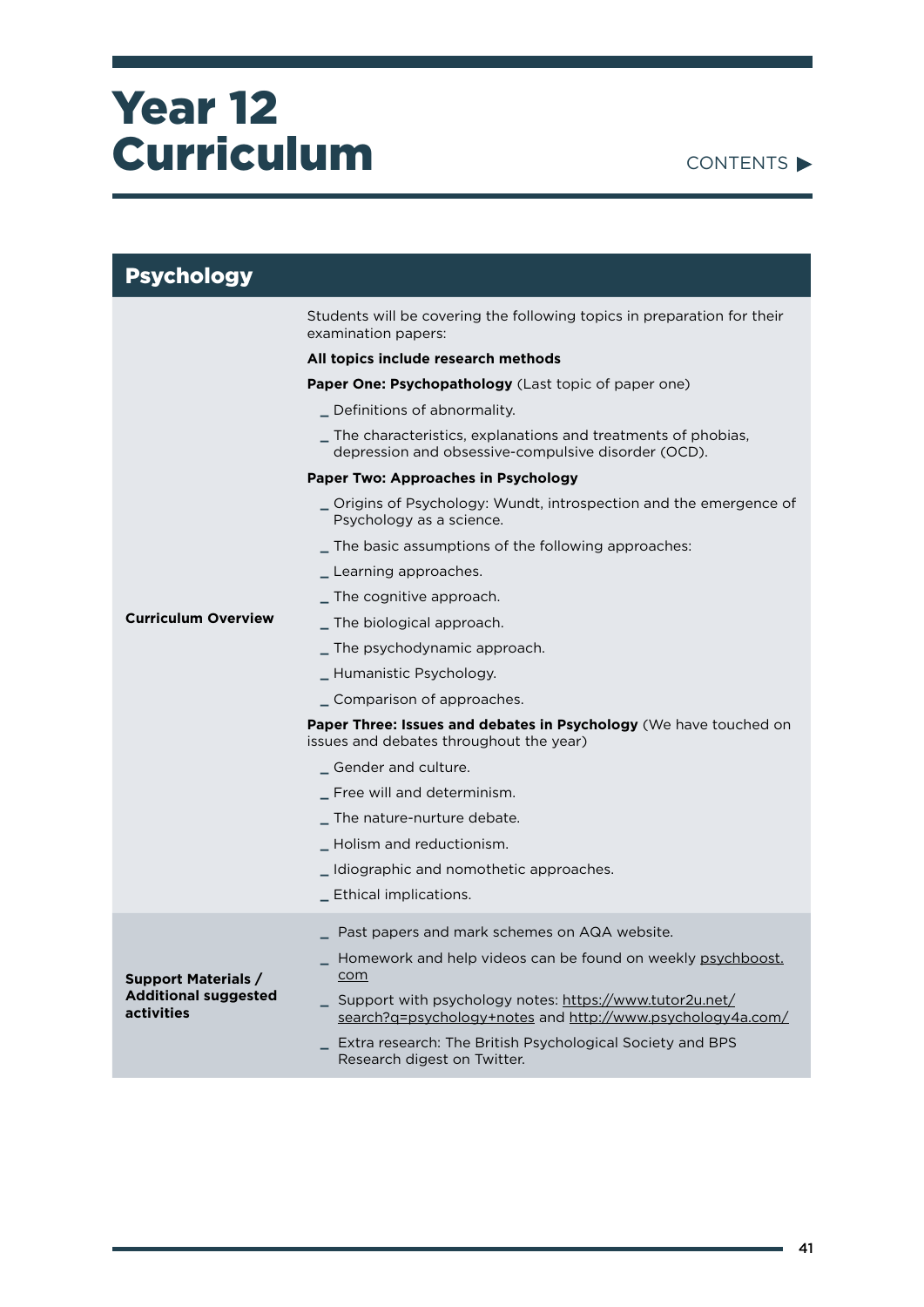

| <b>Sport (Double Award)</b>                                     |                                                                                                                                              |  |
|-----------------------------------------------------------------|----------------------------------------------------------------------------------------------------------------------------------------------|--|
| This term, students will be studying Unit 6: Sports Psychology. |                                                                                                                                              |  |
|                                                                 | This includes being able to:                                                                                                                 |  |
| <b>Curriculum Overview</b>                                      | _ Explain how personality and motivational factors impact sport.<br>Analyse how control of arousal and anxiety impact sports<br>performance. |  |
|                                                                 | _Understand how personality, motivation and competitive pressure<br>can affect sport performance.                                            |  |
|                                                                 | Students will also learn about the impact and influence of:                                                                                  |  |
|                                                                 | <u>Personality factors and assessment of personality.</u>                                                                                    |  |
|                                                                 | _ Motivation factors.                                                                                                                        |  |
|                                                                 | _ Arousal - performance relationship theories under competitive<br>pressure.                                                                 |  |
|                                                                 | Susues and Debates Film: Supersize me, Invictus, The Game<br>Changers.                                                                       |  |
| <b>Support Materials /</b>                                      | _ Further Reading:                                                                                                                           |  |
| <b>Additional suggested</b><br>activities                       | The Chimp Paradox By Prof Steve Peters.                                                                                                      |  |
|                                                                 | Strength Training Anatomy by Frederic Delavier.                                                                                              |  |
|                                                                 | The Sports Gene by David Epstein.                                                                                                            |  |

| <b>Motor Vehicle</b>                                                    |                                                                                                                                                                                                                                                                                                                                    |
|-------------------------------------------------------------------------|------------------------------------------------------------------------------------------------------------------------------------------------------------------------------------------------------------------------------------------------------------------------------------------------------------------------------------|
| <b>Curriculum Overview</b>                                              | This term, students will complete Unit 12: Lighting, Vehicle Operations.<br>Students will continue to produce written reports based on their<br>knowledge of drivelines, lightening systems and the vehicle systems.<br>Students will also complete a practical activity based around the<br>removal and refit of a clutch system. |
| <b>Support Materials /</b><br><b>Additional suggested</b><br>activities | All support materials can be accessed via Google Classroom                                                                                                                                                                                                                                                                         |

۰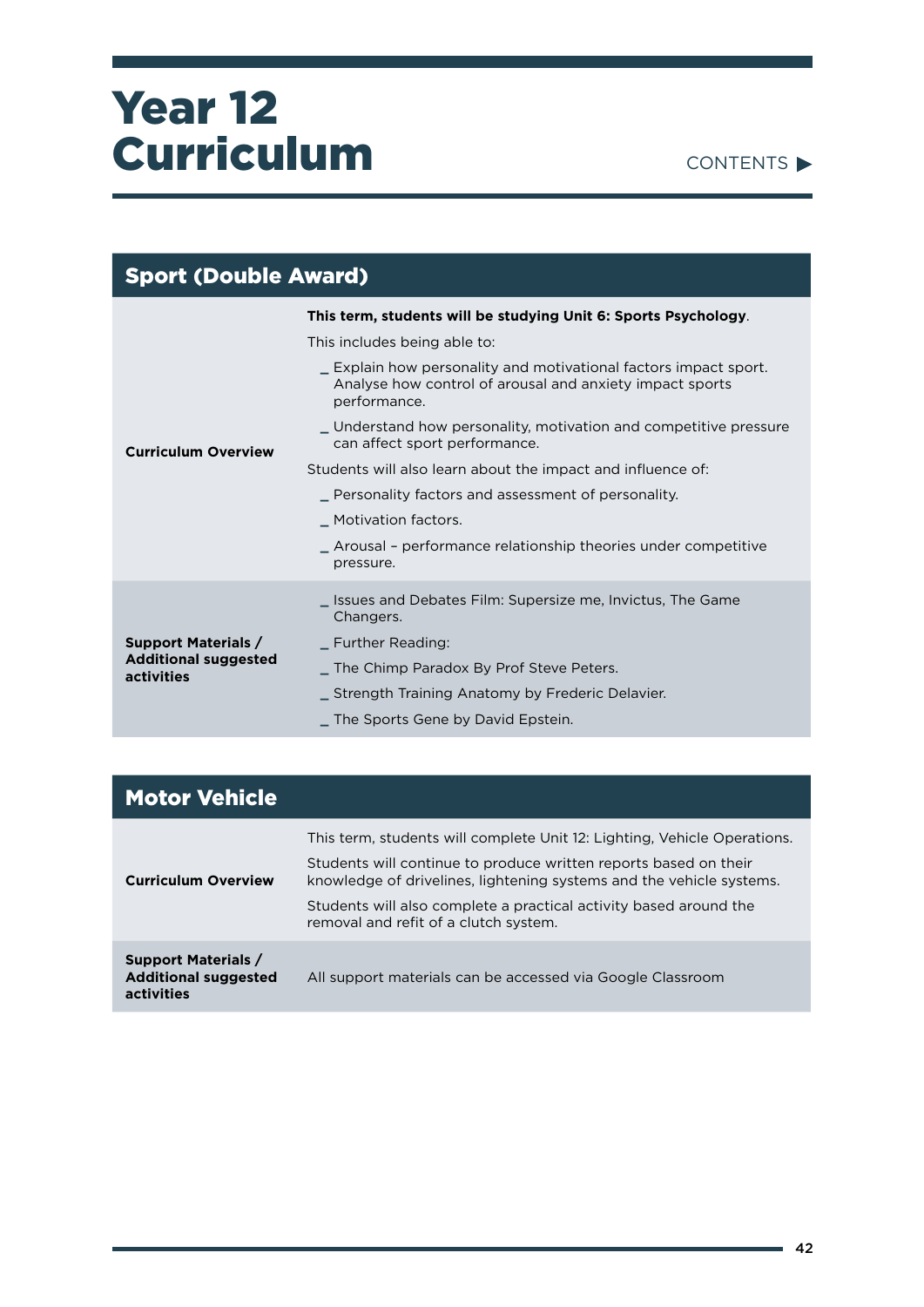

| <b>Biology</b>                                                          |                                                                                                                                                                                                                 |
|-------------------------------------------------------------------------|-----------------------------------------------------------------------------------------------------------------------------------------------------------------------------------------------------------------|
| <b>Curriculum Overview</b>                                              | Students will be completing the following units:<br>Cell Structure - Biological Molecules, enzymes and cell division.<br>Disease and transmission and Classification, including bio-diversity<br>and evolution. |
| <b>Support Materials /</b><br><b>Additional suggested</b><br>activities | astarbiology.com/OCR<br>YouTube: Amoeba Sisters<br>٠                                                                                                                                                            |

| <b>English Language</b>                                                 |                                                                                                                                                                                                                                                                                                                                                                                                                                                                                                                                                                                                                                                                                                                                                                                                                                                                 |  |
|-------------------------------------------------------------------------|-----------------------------------------------------------------------------------------------------------------------------------------------------------------------------------------------------------------------------------------------------------------------------------------------------------------------------------------------------------------------------------------------------------------------------------------------------------------------------------------------------------------------------------------------------------------------------------------------------------------------------------------------------------------------------------------------------------------------------------------------------------------------------------------------------------------------------------------------------------------|--|
| <b>Curriculum Overview</b>                                              | This term, students will be studying the following units of work:<br>_ Language and Power.<br>_ Child Language Acquisition - Students will learn to apply and<br>critique theories on child language acquisition when analysing<br>transcripts of children developing their speech. The knowledge<br>links back to the language levels that students learnt at the start of<br>the year.<br>_ Intro to coursework. In English language students have to<br>complete an independent research project into a linguistic area of<br>their choice. This could be anything from language and politics,<br>language in the media, language in gender and language and<br>power. This piece of coursework is worth 20% of the overall<br>qualification and is a chance for students to find out more about<br>an area of language they are particularly interested in. |  |
| <b>Support Materials /</b><br><b>Additional suggested</b><br>activities | Read newspaper comment pieces and opinion articles. Look at The<br>Telegraph, The Independent and other broadsheet newspaper articles.<br>Research aspects of language study that you are interested to form<br>your coursework.<br>Purchase the CGP A Level English Language revision guide.                                                                                                                                                                                                                                                                                                                                                                                                                                                                                                                                                                   |  |

÷,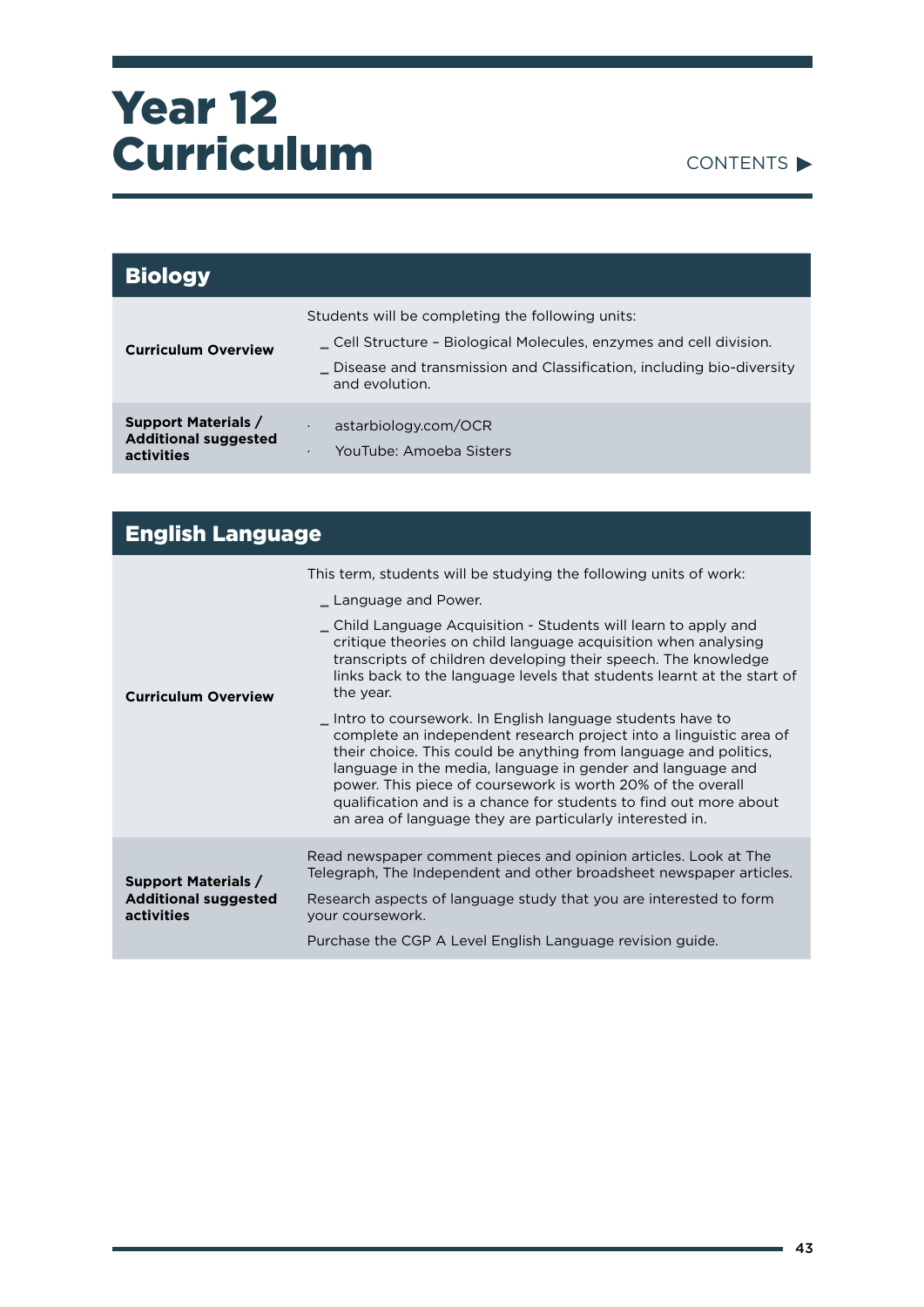

| <b>Engineering</b>                                                      |                                                                                                                                                                                                                                                                                                                                                                  |
|-------------------------------------------------------------------------|------------------------------------------------------------------------------------------------------------------------------------------------------------------------------------------------------------------------------------------------------------------------------------------------------------------------------------------------------------------|
| <b>Curriculum Overview</b>                                              | This term, students are working on Unit 6: Electrical components.<br>Students will be producing a written report on areas such as Ohms<br>Law, Resistors and electromagnetic induction. Once students have<br>completed the report, they will continue exploring engineering<br>drawings and will use the knowledge of Electrical components to<br>support this. |
| <b>Support Materials /</b><br><b>Additional suggested</b><br>activities | www.designtechnologystudent.com<br>Science revision that is found on BBC Bytesize to support knowledge<br>for electrical components.                                                                                                                                                                                                                             |

| <b>Graphics</b>                                                         |                                                                                                                                                                                                               |
|-------------------------------------------------------------------------|---------------------------------------------------------------------------------------------------------------------------------------------------------------------------------------------------------------|
| <b>Curriculum Overview</b>                                              | Students are working in the style of different artists, developing<br>skills by hand and through different technologies available in school.<br>Students will be responding creatively to their chosen brief. |
| <b>Support Materials /</b><br><b>Additional suggested</b><br>activities | Students could practice drawing skills and mark making at home.<br>Students could up skill on photoshop by watching you tube tutorials<br>to help develop the knowledge required.                             |

۰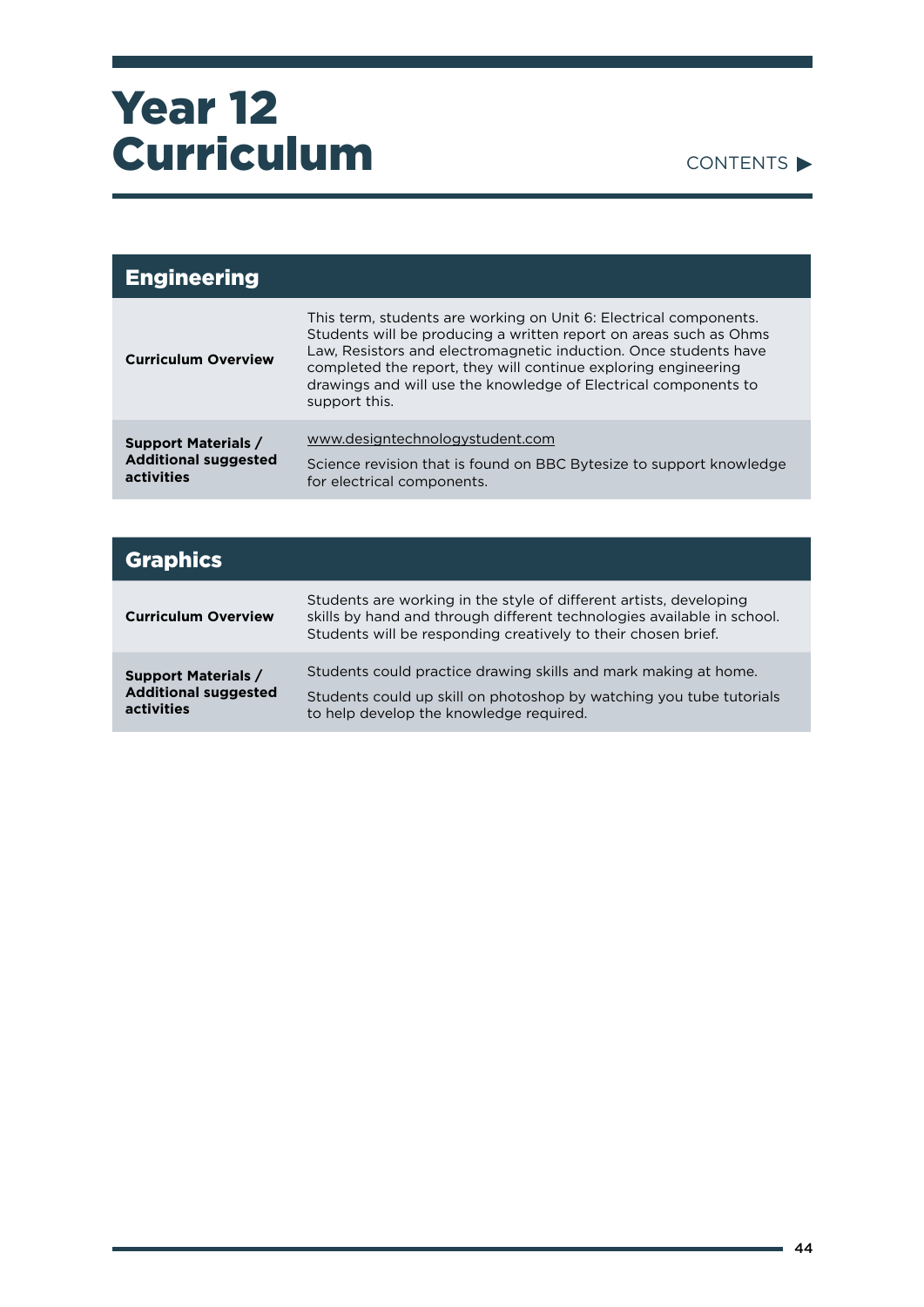

| <b>Dance Y12</b>                                                        |                                                                                                                                                                                                 |  |
|-------------------------------------------------------------------------|-------------------------------------------------------------------------------------------------------------------------------------------------------------------------------------------------|--|
| <b>Curriculum Overview</b>                                              | This term, students will be studying Units 1 and 2, involving the<br>following points:                                                                                                          |  |
|                                                                         | Unit 1: Investigating Practitioners' Work.                                                                                                                                                      |  |
|                                                                         | _ Students investigate the work of performing arts practitioners and<br>develop critical analysis skills and contextual understanding of<br>how practitioners communicate themes in their work. |  |
|                                                                         | Unit 2: Developing Skills and Techniques for Live Performance.                                                                                                                                  |  |
|                                                                         | _ Learners explore technical performance skills with a focus on<br>developing skills and techniques in at least two performance styles.                                                         |  |
|                                                                         | <b>Pearson BTEC Level 3 National Extended Certificate in</b><br>Performing Arts specification can be found here:                                                                                |  |
|                                                                         | Specification                                                                                                                                                                                   |  |
|                                                                         | _ Sample assessment materials can be found here:                                                                                                                                                |  |
|                                                                         | Sample Assessments                                                                                                                                                                              |  |
|                                                                         | _ Matthew Bourne Research                                                                                                                                                                       |  |
|                                                                         | The Entertainer: Matthew Bourne (BBC 4 Documentary, presented<br>by David Benedict 2002) - Bing video                                                                                           |  |
|                                                                         | _ M\Aatthew Bournes Swan Lake, 2012 P I Tchaikovsky<br>Richard Winsor, Dominic North HD 1080p - Bing video                                                                                      |  |
| <b>Support Materials /</b><br><b>Additional suggested</b><br>activities | <b>INTERVIEW: Sir Matthew Bourne Talks SWAN LAKE</b><br>(franklymydearuk.co.uk)                                                                                                                 |  |
|                                                                         | Matthew Bourne interview: Swan Lake's choreographer on his<br>high-flying reboot   Culture   The Sunday Times (thetimes.co.uk)                                                                  |  |
|                                                                         | _ INTERVIEW: Matthew Bourne Talks About Cinderella<br>(britishtheatre.com)                                                                                                                      |  |
|                                                                         | Key Themes   New Adventures (new-adventures.net)                                                                                                                                                |  |
|                                                                         | _ Sir Matthew Bourne's New Adventures   New Adventures (new-<br>adventures.net)                                                                                                                 |  |
|                                                                         | Reinterpreting works: Swan Lake, Giselle Numeridanse tv                                                                                                                                         |  |
|                                                                         | _ New Adventures at Sadler's Wells - Matthew Bourne's Swan Lake -<br>The Classical Source                                                                                                       |  |

÷,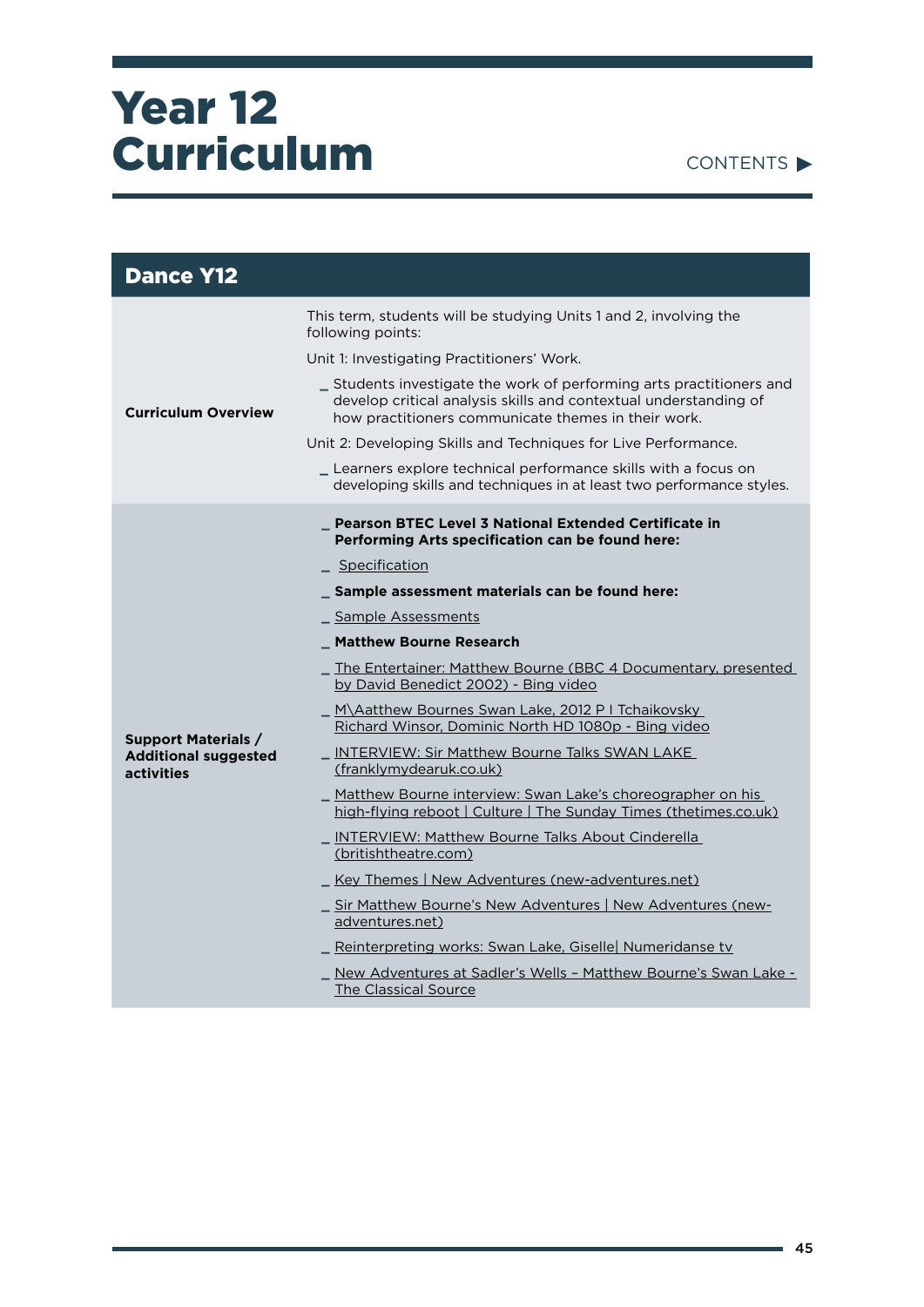| <b>CONTENTS</b> |  |
|-----------------|--|
|                 |  |

|                                                           | How we made Matthew Bourne's Swan Lake   Matthew Bourne                                                    |
|-----------------------------------------------------------|------------------------------------------------------------------------------------------------------------|
|                                                           | The Guardian                                                                                               |
|                                                           | Tchaikovsky: Swan Lake   Music Appreciation (lumenlearning.com)                                            |
|                                                           | Bourne - Interviews                                                                                        |
|                                                           | Matthew Bourne: 'I see myself as a man of the theatre'  <br>WhatsOnStage                                   |
|                                                           | https://www.theresident.co.uk/london-culture-events/celeb-<br>interviews/matthew-bourne-deptford-broadway/ |
|                                                           | https://www.elledecoration.co.uk/lifestyle-culture/a30138271/<br>matthew-bourne-choreographer-interview/   |
|                                                           | https://matthewbourne.weebly.com/works.html                                                                |
|                                                           | <b>Akram Khan Research</b>                                                                                 |
|                                                           | https://www.akramkhancompany.net/about-us/                                                                 |
| <b>Support Materials /</b><br><b>Additional suggested</b> | Akram Khan: an interview - YouTube                                                                         |
| activities                                                | Kathak:                                                                                                    |
| (Continued)                                               | So You Think You Can Dance: Indian Classical Dance KATHAK by<br>Svetlana Tulasi - Bing video               |
|                                                           | Rush - Akram Khan Company                                                                                  |
|                                                           | Akram Khan with Sylvie Guillem: Sacred Monsters • (sanjoyroy.net)                                          |
|                                                           | _ Sacred Monsters review - poignant swansong for Guillem and<br>Khan's duet   Dance   The Guardian         |
|                                                           | Sylvie Guillem and Akram Khan - Sacred Monsters - London -<br><b>Dance Tabs</b>                            |
|                                                           | Dancers in Dialogue - Fjord Review                                                                         |
|                                                           | Khan - Interviews to watch                                                                                 |
|                                                           | https://www.channel4.com/programmes/the-curry-house-kid                                                    |
|                                                           | https://www.youtube.com/watch?v=LwnWlCuTftk                                                                |
|                                                           | https://www.youtube.com/watch?v=H8QTexyRn8k                                                                |